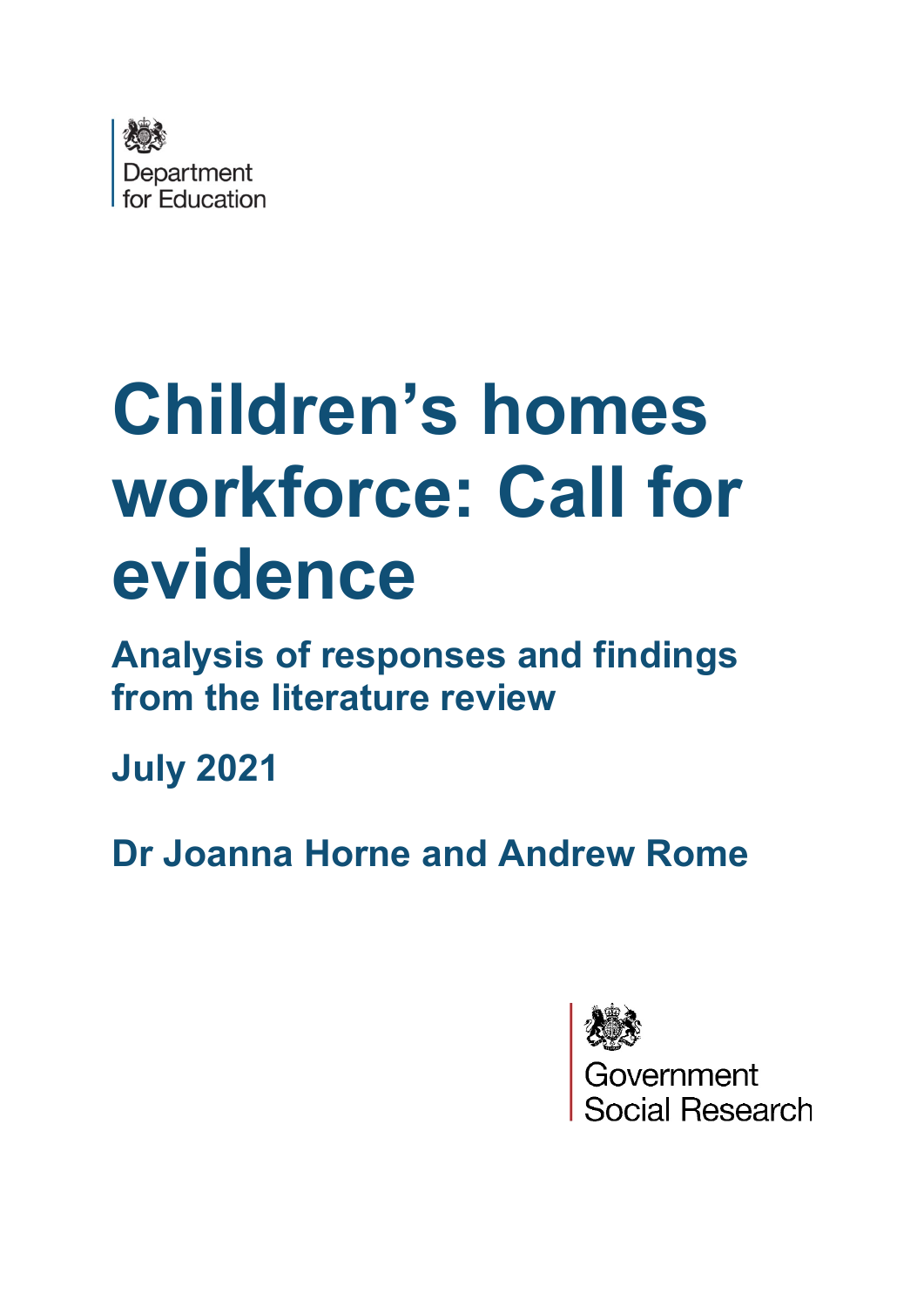# **Contents**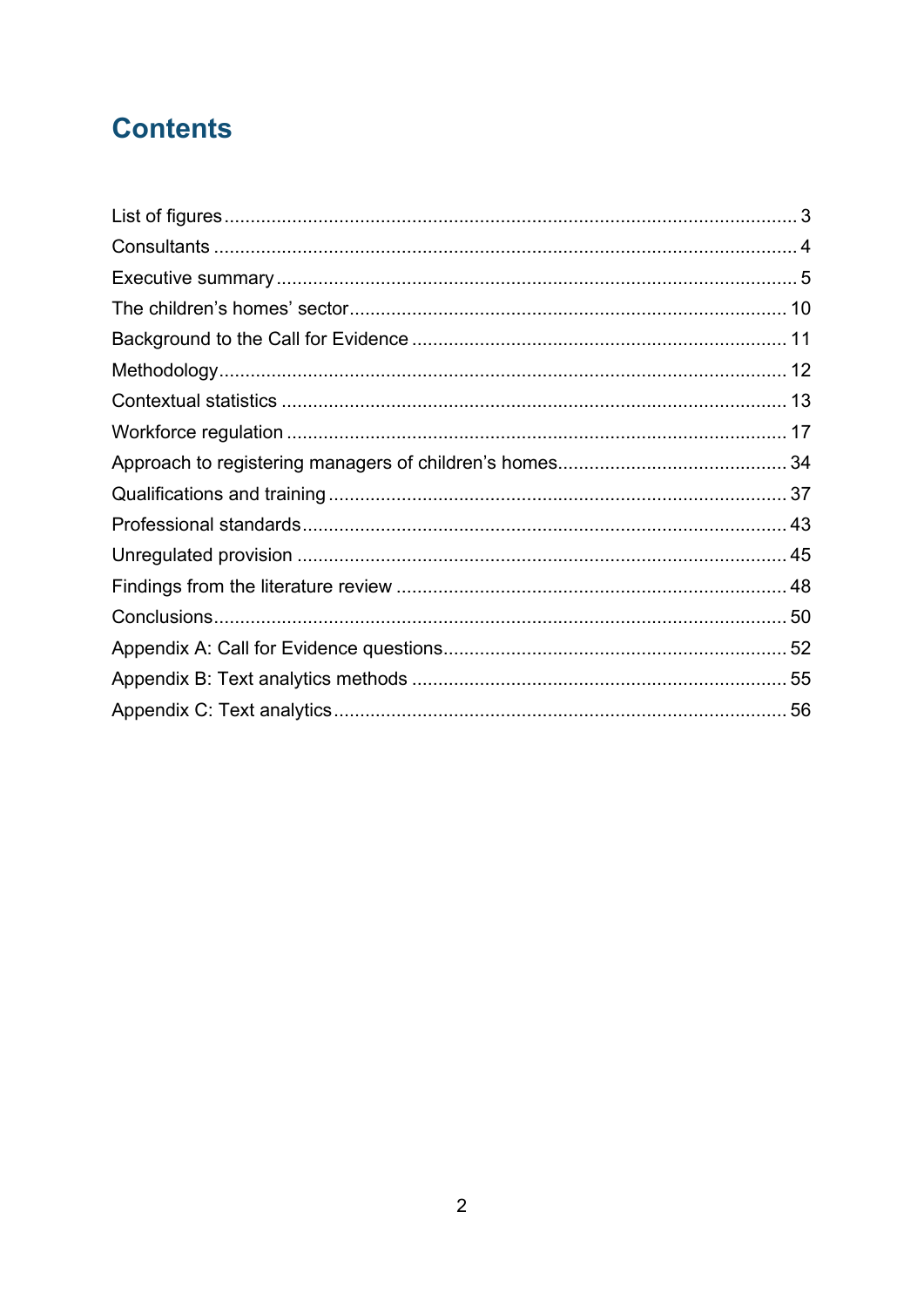# **List of figures**

| Figure 6: Responses to Q10a according to organisation type 18                 |  |
|-------------------------------------------------------------------------------|--|
|                                                                               |  |
|                                                                               |  |
|                                                                               |  |
|                                                                               |  |
| Figure 11: Responses to Q16a according to organisation type 35                |  |
|                                                                               |  |
|                                                                               |  |
|                                                                               |  |
|                                                                               |  |
|                                                                               |  |
|                                                                               |  |
|                                                                               |  |
|                                                                               |  |
| Figure 20: Top 10 words in the topics identified in responses to Q10b 57      |  |
|                                                                               |  |
| Figure 22: Network of most frequent bigrams in responses to Q11a  58          |  |
|                                                                               |  |
| Figure 24: Commonality of word proportions in responses to Q11a and Q11b  59  |  |
| Figure 25: Network of most frequent bigrams in responses to Q11b  60          |  |
| Figure 26: Commonality of bigram proportions in responses to Q11a and Q11b 60 |  |
|                                                                               |  |
|                                                                               |  |
|                                                                               |  |
| Figure 30: Commonality of word proportions in responses to Q12a and Q12b  62  |  |
|                                                                               |  |
| Figure 32: Commonality of bigram proportions in responses to Q12a and Q12b 63 |  |
|                                                                               |  |
| Figure 34: Network of most frequent bigrams in responses to Q13  64           |  |
|                                                                               |  |
|                                                                               |  |
|                                                                               |  |
| Figure 38: Top 10 words in the topics identified in responses to Q16b  66     |  |
|                                                                               |  |
|                                                                               |  |
|                                                                               |  |
|                                                                               |  |
|                                                                               |  |
| Figure 44: Top 10 words in the topics identified in responses to Q21  69      |  |
|                                                                               |  |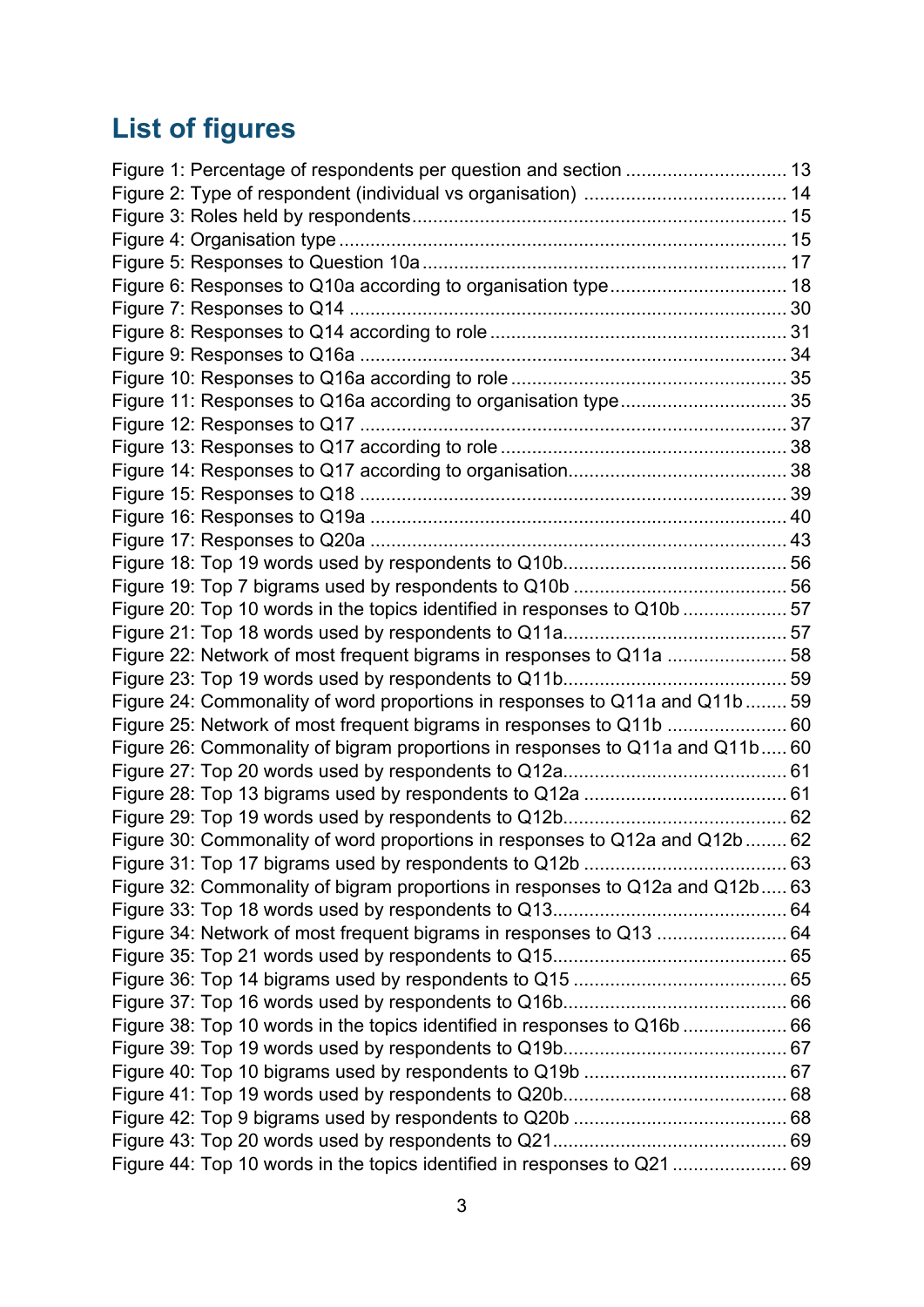# **Consultants**

The Call for Evidence was conducted by DfE in collaboration with two independent consultants: Dr Joanna Horne and Andrew Rome.

### **Dr Joanna Horne**

Dr Joanna Horne is a Chartered Scientist and Chartered Psychologist working as an independent research consultant, primarily within the fields of education and psychology. Joanna's role within this Call for Evidence included: the review of pilot study responses; development of the final questions (in terms of response format, scope of responses for closed questions, readability, neutrality, specificity and question order); analysis of data using the statistical and data science software R; primary authoring of the report.

# **Andrew Rome**

Andrew Rome is a Consultant and Chartered Accountant with specific experience of the children's services sector and, in particular, extensive research background in the provision of Children's Homes and other residential services. Andrew's role within this Call for Evidence included: development of the initial questions in consultation with stakeholders from around the sector; conducting the pilot study; second authoring of the report.

# **Acknowledgments**

Joanna Horne and Andrew Rome are grateful to Callum Worsnop, Jessica Dunn, Olivia Greenan, Lucy Hardy and Juliane Wesemann at the Department for Education for their input into the production of this report. We would also like to thank the individuals and organisations that responded to the Call for Evidence.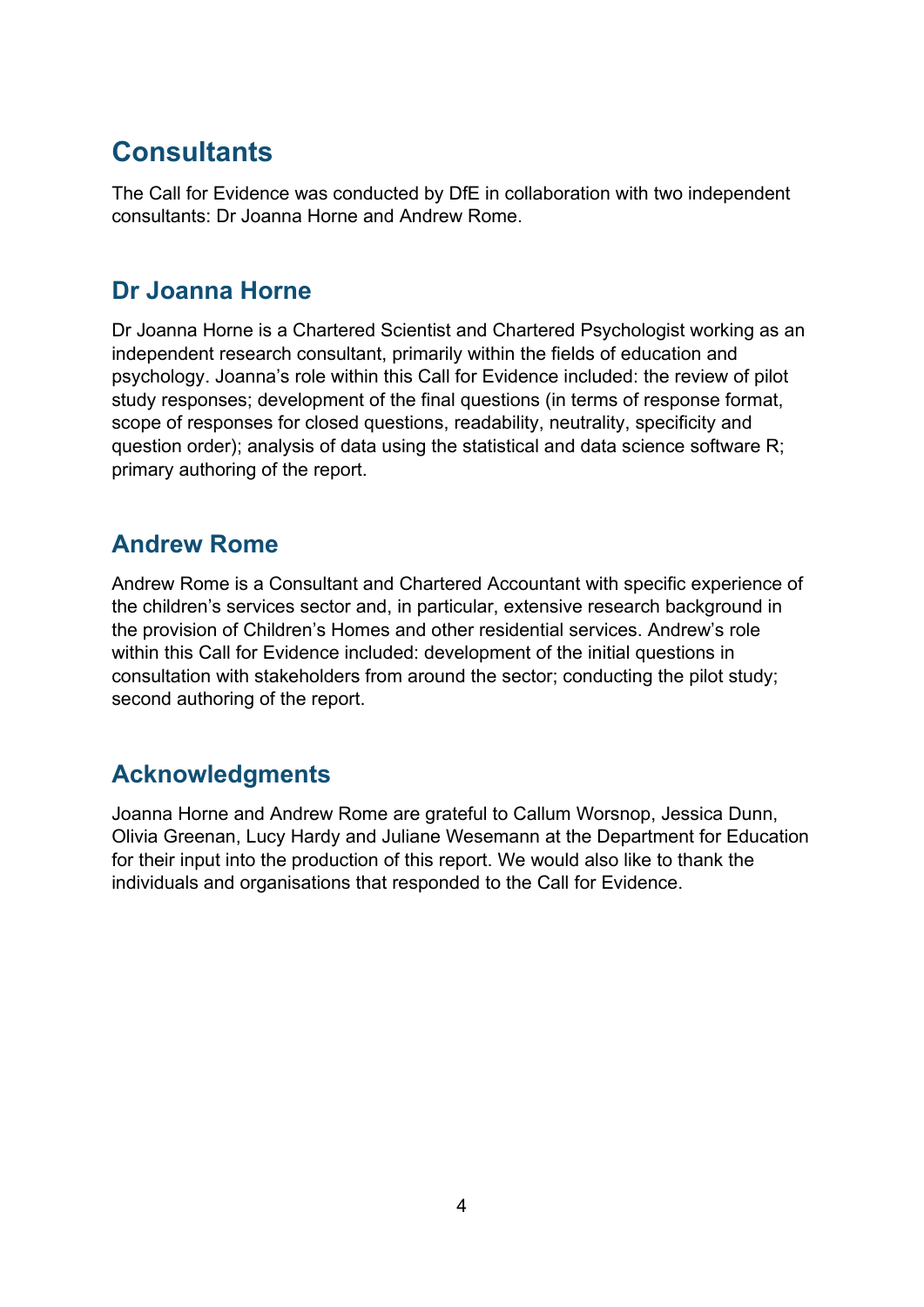# **Executive summary**

# **Background**

The Department for Education conducted this Call for Evidence in response to a recommendation made by the Independent Inquiry into Child Sexual Abuse (IICSA), in its [Interim Report](https://www.iicsa.org.uk/publications/inquiry/interim)<sup>[1](#page-4-0)</sup> published in April 2018, that the Government should introduce professional registration requirements for those working in care roles in children's homes. Specifically, the recommendations were that:

- The Department for Education introduces arrangements for the registration of staff working in care roles in children's homes;
- Registration should be with an independent body charged with setting and maintaining standards of training, conduct, and continuing professional development, and with the power to enforce these through fitness to practise procedures; and
- Recognising that registration may require a period of phasing in, priority should be given to professional registration of children's home managers.

The DfE response [to the Interim Report](https://assets.publishing.service.gov.uk/government/uploads/system/uploads/attachment_data/file/765917/CCS207_CCS1218194158-001_Gov_Resp_to_IICSA.PDF)<sup>[2](#page-4-1)</sup> committed to explore the merits of further workforce regulation and the potential impact of taking the recommendation forward, through an evidence gathering exercise – in the form of a literature review and this Call for Evidence, through which input was sought from the sector.

# **Methodology**

The questions within the Call for Evidence were developed by DfE in partnership with the independent research consultants and the sector, to ensure questions were focussed on the most critical children's homes workforce issues. The final Call for Evidence comprised 27 questions, including 9 background / demographic questions, followed by 11 open-ended questions and 7 closed (i.e. multiple choice) questions. The questions covered workforce regulation, approach to registering managers of children's homes, qualifications and training, professional standards and unregulated provision. The complete list of questions included in the Call for Evidence can be found in Appendix A. The Call for Evidence was available for respondents to complete on Citizen Space from  $6<sup>th</sup>$  June 2019 to 27<sup>th</sup> August 2019. This was publicised widely by DfE, Ofsted and sector networks (ADCS, ICHA, SAN, LGA).

# **Responses**

The number of responses to the Call for Evidence was 90, with 87 respondents providing responses to the specific questions and three organisations providing open responses. Responses mostly came from individuals, rather than organisations. The majority of respondents were either a Registered Manager of a children's home or a

<span id="page-4-0"></span><sup>1</sup> [Interim report of the Independent Inquiry into Child Sexual Abuse](https://www.iicsa.org.uk/publications/inquiry/interim)

<span id="page-4-1"></span><sup>&</sup>lt;sup>2</sup> Government response to the Interim Report by the Independent Inquiry into Child Sexual Abuse [2018](https://assets.publishing.service.gov.uk/government/uploads/system/uploads/attachment_data/file/765917/CCS207_CCS1218194158-001_Gov_Resp_to_IICSA.PDF)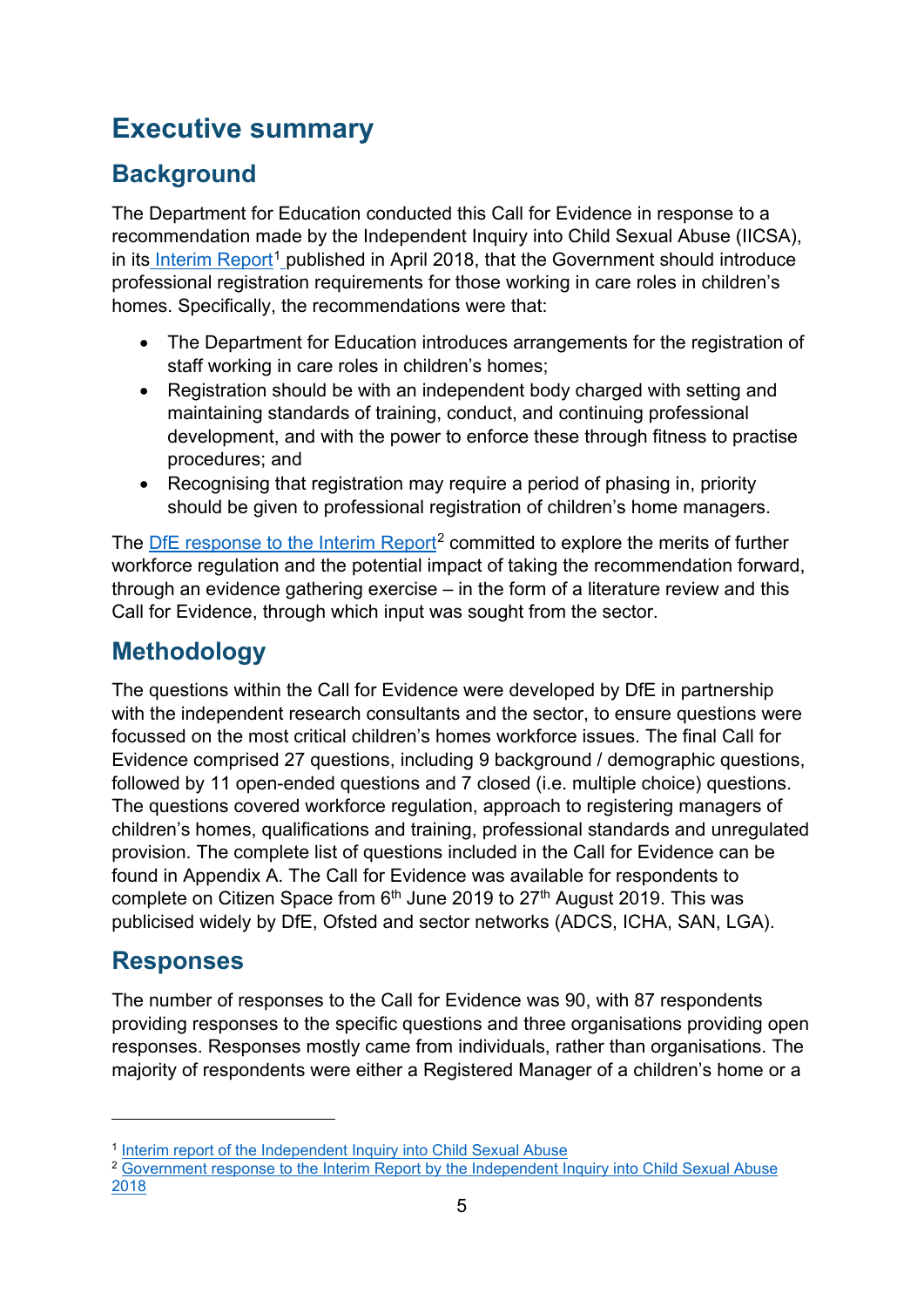Responsible Individual for a children's home. The majority of organisations represented were either children's home providers or children's homes.

# **Limitations**

The number of respondents to the Call for Evidence was lower than expected, which may lower the representativeness of the results. Furthermore, although the proportions of respondents from different organisational types are reflective of the sector overall, a large number of respondents were Registered Managers or Responsible Individuals for children's homes, and so it would be useful to seek further views from local authorities as commissioners of these services (as there were fewer responses from them).

# **Analysis**

The analysis explores the responses from the consultation using text mining techniques (word and ngram frequency, bigram networks and topic modelling) using the statistical and data science software R. The resulting insights into children's homes' workforce regulation are further brought to life by direct quotes from the responses.

# **Key Findings**

- There was no consensus on whether the existing regulatory arrangements were robust enough to protect children
- There was no consensus on whether the current mandatory qualifications were sufficient for people in care roles
- The majority of respondents felt that professional registration would improve recruitment / retention of the workforce
- The majority of respondents felt that the current approach to registering managers was robust enough to protect children [NB it should be noted that a large proportion of respondents were in managerial positions (Registered Managers / Responsible Individuals for children's homes) and were, therefore, commenting on their own profession]
- The majority of respondents felt that the current mandatory qualifications were sufficient for registered managers [NB it should be noted that a large proportion of respondents were in managerial positions (Registered Managers / Responsible Individuals for children's homes) and were, therefore, commenting on their own profession]
- There was a consensus that there should be other forms of training available to ensure that staff are competent and deliver high quality care
- There was a consensus that professional standards should be established for people in care roles in children's homes.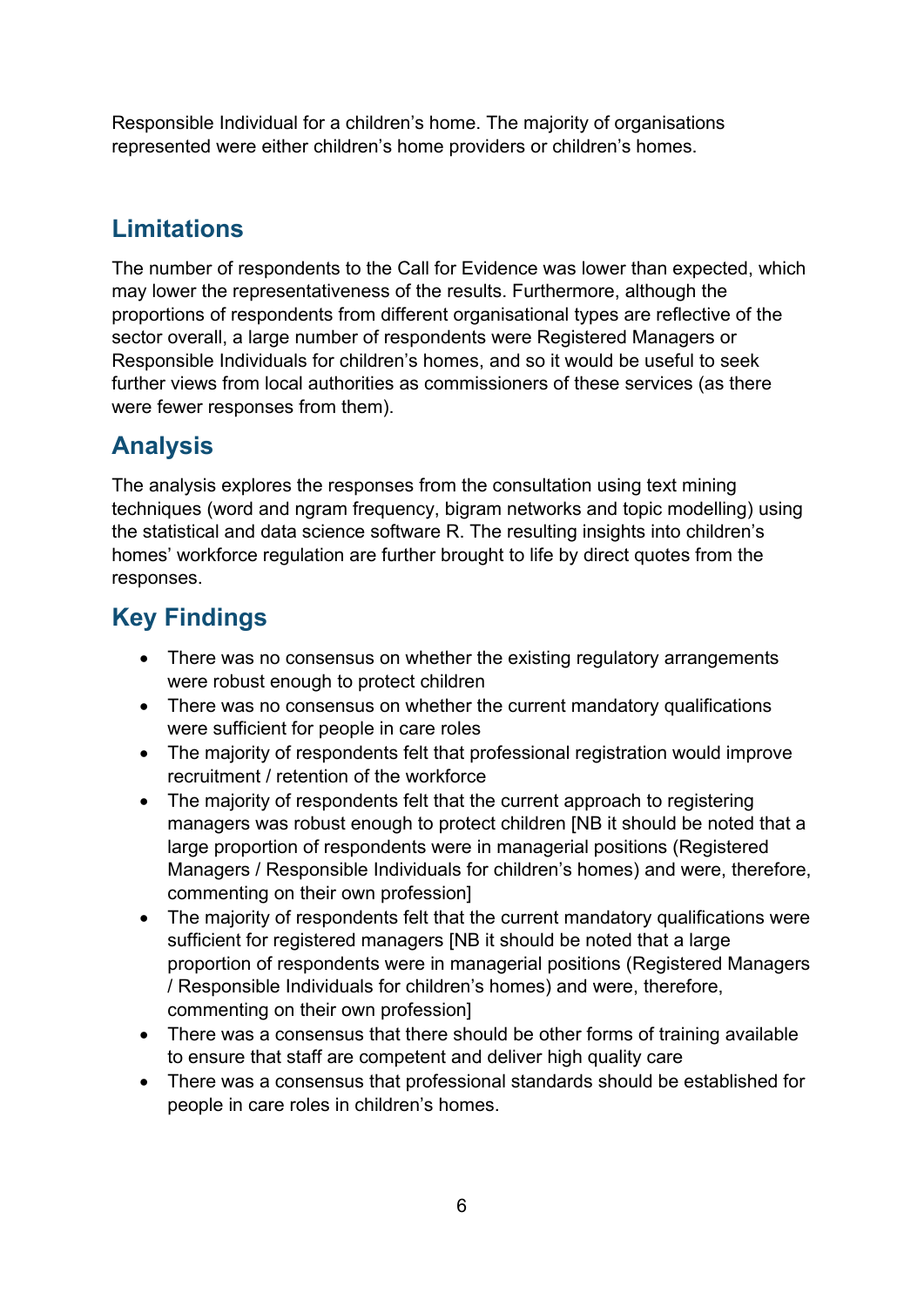### **Workforce regulation**

Respondents had very mixed views as to whether the existing regulatory arrangements for the children's homes' workforce were robust enough to protect children, although respondents from Local Authorities all agreed that they were. Those who thought that existing regulations were not robust enough highlighted the inadequacies of DBS checks and suggested that improvements were required in training / qualifications, professional development, recruitment and the regulation of managers, in order to care for and protect vulnerable children and bring England in line with the devolved administrations.

Respondents proposed that the potential benefits of establishing professional registration requirements for registered managers included increased professionalisation (in terms of standards, status and development), more highly skilled managers and increased public confidence. Respondents gave similar responses with regard to establishing professional regulation requirements for people in care roles, although there was less focus here on professional status and more focus on experience, quality care, and safer recruitment / child protection.

The potential drawbacks of establishing professional registration requirements for registered managers, raised by respondents, included cost and time implications, impact on recruitment and increased training requirements. These concerns were also raised with regard to establishing professional registration for people in care roles. However, respondents also noted that registration may result in a loss of experienced care workers and that individuals may be put off this challenging role, so training support, terms and conditions would need to reflect this.

Almost three-quarters of respondents suggested that professional registration would improve safeguarding as a result of more stringent checks, better training and regular Continuing Professional Development (CPD). It was also felt that child safeguarding had improved in the devolved administrations, where professional registration has been introduced.

More than half of the respondents felt that professional registration would improve recruitment and retention of the workforce, although a quarter felt that it would make it worse.

In terms of other ways of professionalising the children's homes' workforce to protect children, suggestions included more robust recruitment practices, improved training, qualifications and continuing professional development, children's homes being valued more highly by local authorities (rather than seen as a 'last resort') and having more involvement from social workers. However, approximately one-fifth of respondents suggested that professional registration remained the most effective way to protect children, despite the question specifically asking for alternative methods for professionalising the workforce (other than professional registration).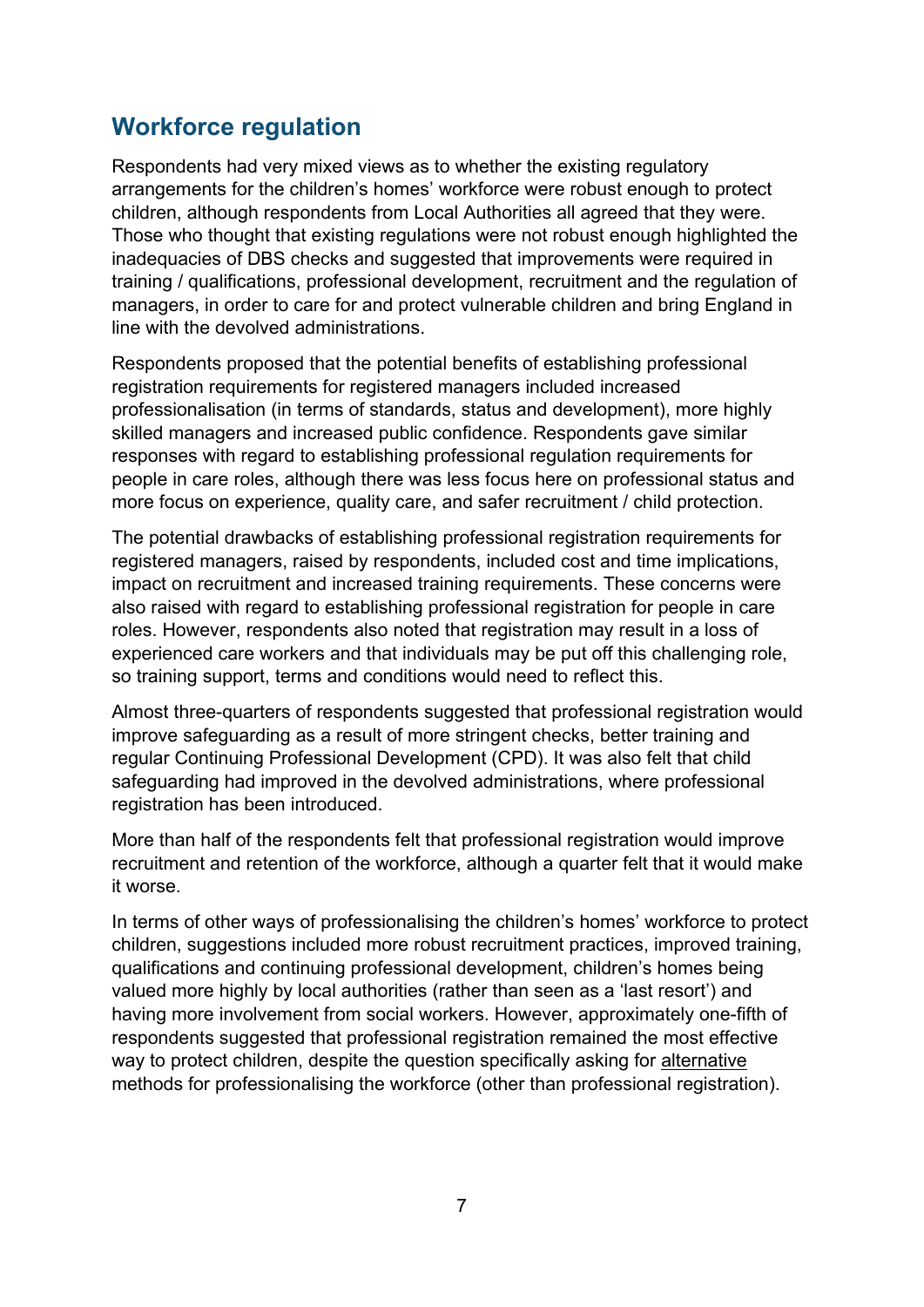# **Approach to registering managers of children's homes**

More than half of the respondents agreed that the current approach to registering managers was robust enough to protect children. However, one-quarter of respondents disagreed, and suggested that there were issues with the current approach involving Ofsted (time taken and subjectivity of the fit person interview), with suggestions for improvement including professional registration, higher qualifications and improved career development. The vast majority of registered managers of children's homes and respondents from local authorities felt that the current approach to registering managers was robust enough. There were no clear trends for the other role / organisational groups.

### **Qualifications and training**

More than half of the respondents agreed that the current mandatory qualifications were sufficient for registered managers. However, views on the current mandatory qualifications for people in care roles were more mixed, with equal numbers agreeing and disagreeing that these were sufficient. Most respondents felt that there should be other forms of training available, with many supporting the idea of apprenticeships, with some college involvement, covering training in additional areas, and backed up by an enhanced level of CPD.

### **Professional standards**

The vast majority of respondents agreed that professional standards should be established for people in care roles, with no respondents disagreeing with this. Respondents suggested that these should cover continuing professional development, child protection and safeguarding, child development, professional conduct, training, communication, behaviour management, whistle blowing and mental health awareness. It was also proposed that the professional standards could either be in line with those of social workers or in line with the children's homes quality standards.

# **Unregulated provision**

The vast majority (more than three-quarters) of respondents voiced concerns regarding the use of unregulated provision, with the main issues being the lack of checks on providers, the vulnerable age group being accommodated in such settings, a reduced standard of safeguarding and a lack of trained staff. Respondents generally felt that these settings should be regulated.

# **Conclusions**

The key conclusions from the responses to the call for evidence were that establishing professional registration requirements would increase professionalisation and public confidence, enhance child protection and bring England in line with the devolved administrations, but that this would have cost implications and increased training requirements, which would need to be reflected in better pay, terms and conditions. Some major themes were evident in the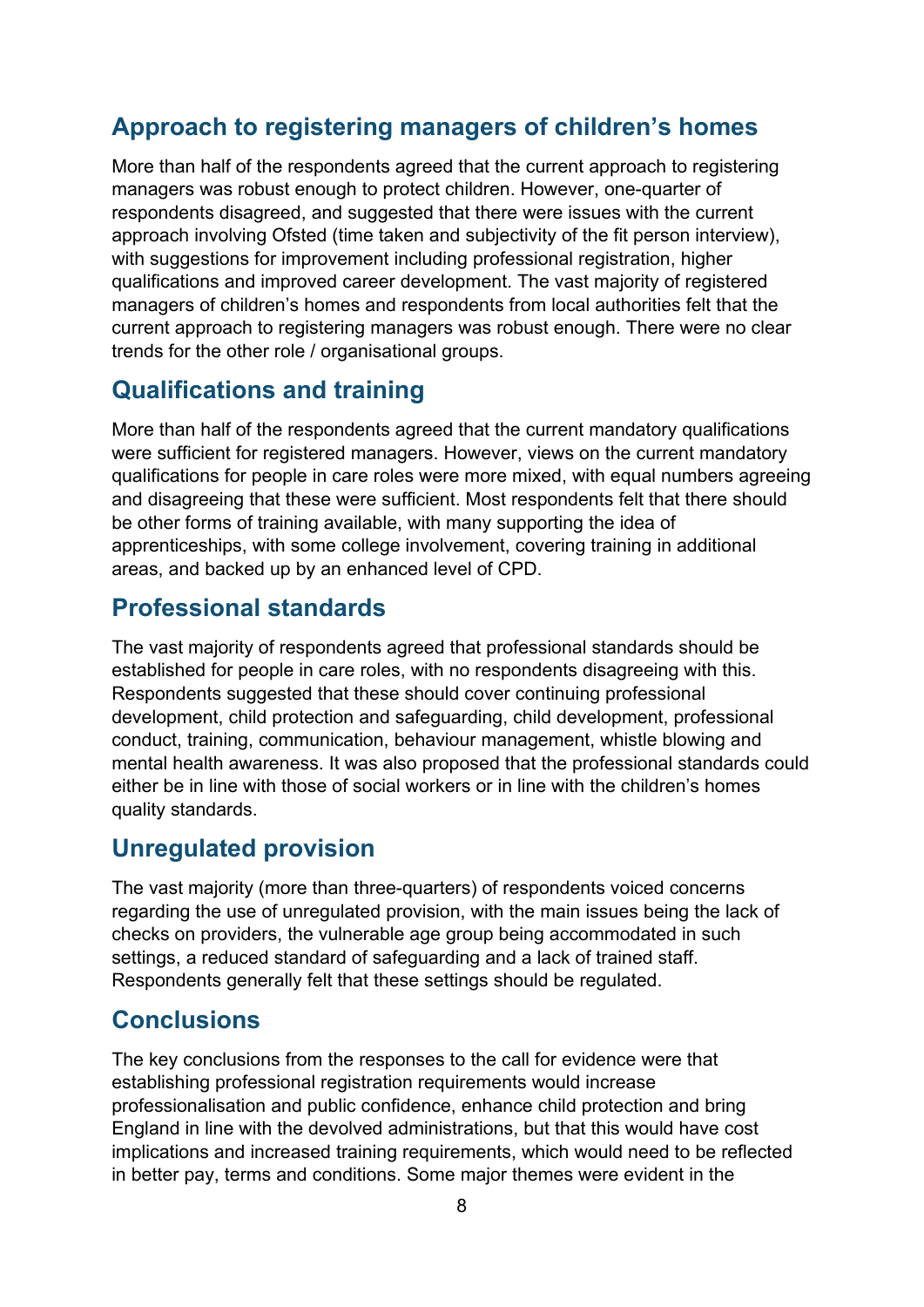responses to several questions, including suggestions of improved recruitment practices, and enhanced training, qualifications and continuing professional development for the children's home workforce, whether or not professional registration were to be introduced. Respondents also raised concerns regarding the use of unregulated provision generally, and concerns about the workforce within it.

The recent literature review commissioned by DfE (RTK, 2019) supports the above finding that consideration should be given to enhancing the opportunities for training and continuing professional development for the children's homes workforce. The evidence from the literature review suggests that any regulation should be supported by investment in training, that capacity-building of professional skills be prioritised to improve standards, and that additional qualification requirements alone may not be effective unless they are part of more systemic changes, with continuing support for staff being critical.

# **Further considerations**

The findings from this Call for Evidence raise several key areas that should be looked at in further detail, with additional input from local authorities, Ofsted and children's homes providers in order to build a better understanding of the issues, with a view to developing an appropriate response. These are:

- Training / qualification issues
- Professional development
- Financial implications of professional registration
- Professional standards
- Unregulated provision.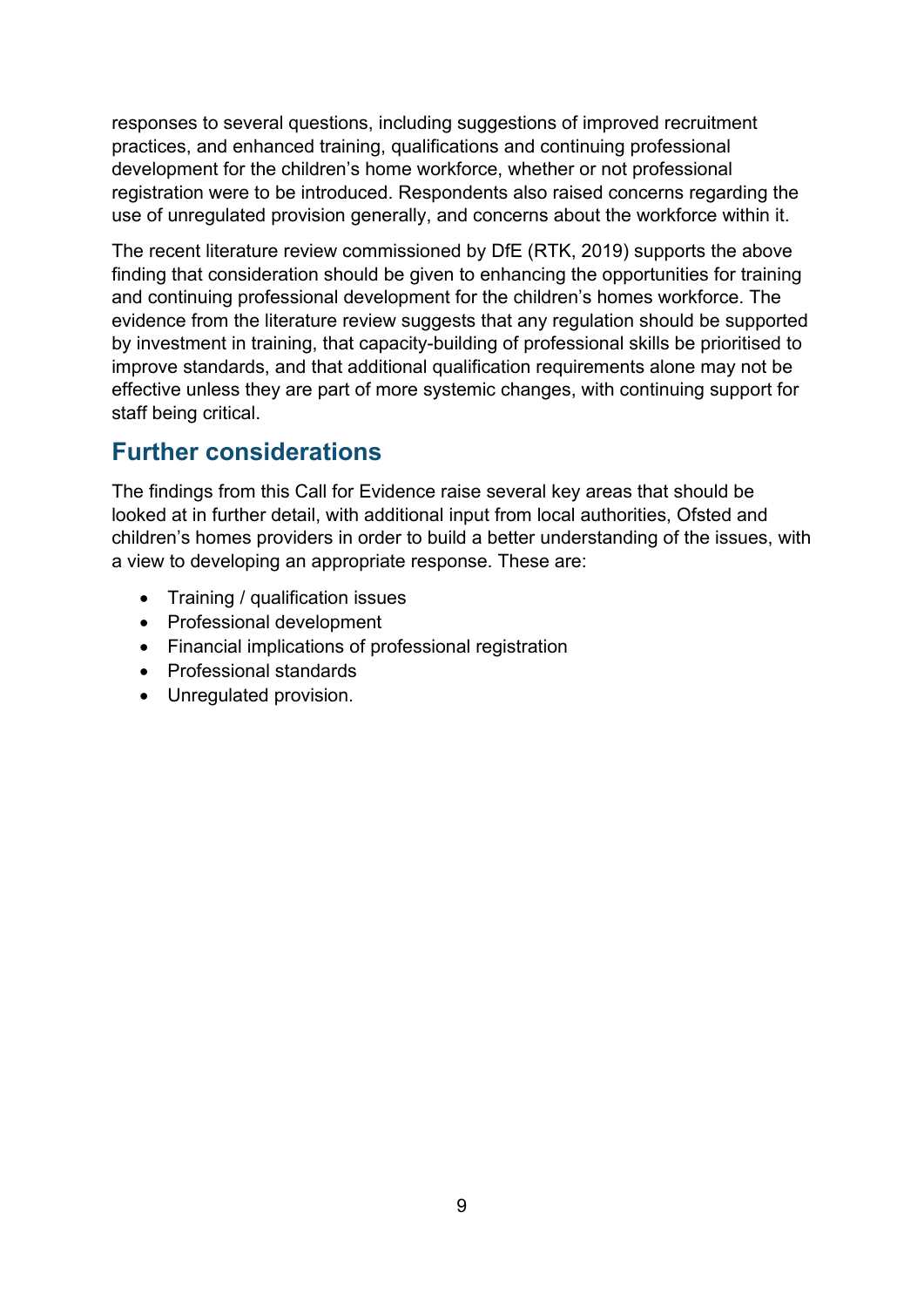# **The children's homes' sector**

A children's home is an establishment that provides care and accommodation wholly or mainly for the most vulnerable children in the country. Children's homes vary in size and nature, and fulfil a range of purposes to meet the different needs of children and young people.

According to the [Children's Social Care Data in England \(2019\)](https://www.gov.uk/government/publications/childrens-social-care-data-in-england-2019/childrens-social-care-in-england-2019#glossary)<sup>[3](#page-9-0)</sup>, the number of children's homes in England continues to increase, and as of 31 March 2019, there were 2,304 children's homes (a 4% increase from the previous year). These homes were registered for 12,035 places, a 2% increase from 11,746 as at 31 March 2018. Despite the fall in the number of local authority-run children's homes, the number of children's homes continues to rise at a greater rate than the number of places offered. The inspection profile of children's homes as at 31 March 2019 remains positive overall, with most homes continuing to be judged good or outstanding.

The [Children's Homes \(England\) Regulations](https://assets.publishing.service.gov.uk/government/uploads/system/uploads/attachment_data/file/463220/Guide_to_Children_s_Home_Standards_inc_quality_standards_Version__1.17_FINAL.pdf) 2015[4,](#page-9-1) for the first time, introduced Quality Standards for children's homes. However, this only applies to children's homes in England and arrangements differ in devolved administrations. The regulations set out the mandatory qualifications for managers and staff in a care role. Specifically, that managers must hold a Level 5 Diploma in Leadership and Management for Residential Care and staff must hold a Level 3 Diploma for Residential Childcare. The registered person should establish whether other qualifications are equivalent and where gaps are identified, should act to ensure relevant units or qualifications are completed in a timely manner at an appropriate level.

The regulations make clear that the registered person should have a workforce plan which can fulfil the workforce related requirements and maintain good employment practice. It is the registered person's responsibility to ensure that the home has sufficient staff to provide care for each child; that staff have the experience, qualifications and skills to meet the needs of each child and that they make continuous improvements in the quality of care provided in the home.

As children's primary carers, the residential care workforce plays an essential role in achieving the government's vision for children in care. [Sir Martin Narey's review of](https://assets.publishing.service.gov.uk/government/uploads/system/uploads/attachment_data/file/534560/Residential-Care-in-England-Sir-Martin-Narey-July-2016.pdf)  [residential care in England](https://assets.publishing.service.gov.uk/government/uploads/system/uploads/attachment_data/file/534560/Residential-Care-in-England-Sir-Martin-Narey-July-2016.pdf)<sup>[5](#page-9-2)</sup> found that the Diploma qualifications provided adequate baseline knowledge, although there are concerns around the variability in the quality of delivery. In addition, there was no evidence to suggest that an entirely graduate workforce would further improve the quality of homes. Sir Martin also highlighted the positive impact of further training and development approaches such as the RESuLT programme which has been developed by the National Implementation Service. Finally, the review found that one of the greatest workforce challenges is recruiting staff who are able to withstand the demands and sensitivities.

<span id="page-9-0"></span><sup>3</sup> [Children's Social Care in England 2019 National Statistics](https://www.gov.uk/government/publications/childrens-social-care-data-in-england-2019/childrens-social-care-in-england-2019#glossaryhttps://www.gov.uk/government/publications/childrens-social-care-data-in-england-2019/childrens-social-care-in-england-2019)

<span id="page-9-1"></span><sup>4</sup> [DfE Guide to Children's Homes Regulations including the quality standards 2015](https://assets.publishing.service.gov.uk/government/uploads/system/uploads/attachment_data/file/463220/Guide_to_Children_s_Home_Standards_inc_quality_standards_Version__1.17_FINAL.pdf)

<span id="page-9-2"></span><sup>5</sup> [Sir Martin Narey's independent review of children's residential care in England 2016](https://assets.publishing.service.gov.uk/government/uploads/system/uploads/attachment_data/file/534560/Residential-Care-in-England-Sir-Martin-Narey-July-2016.pdf)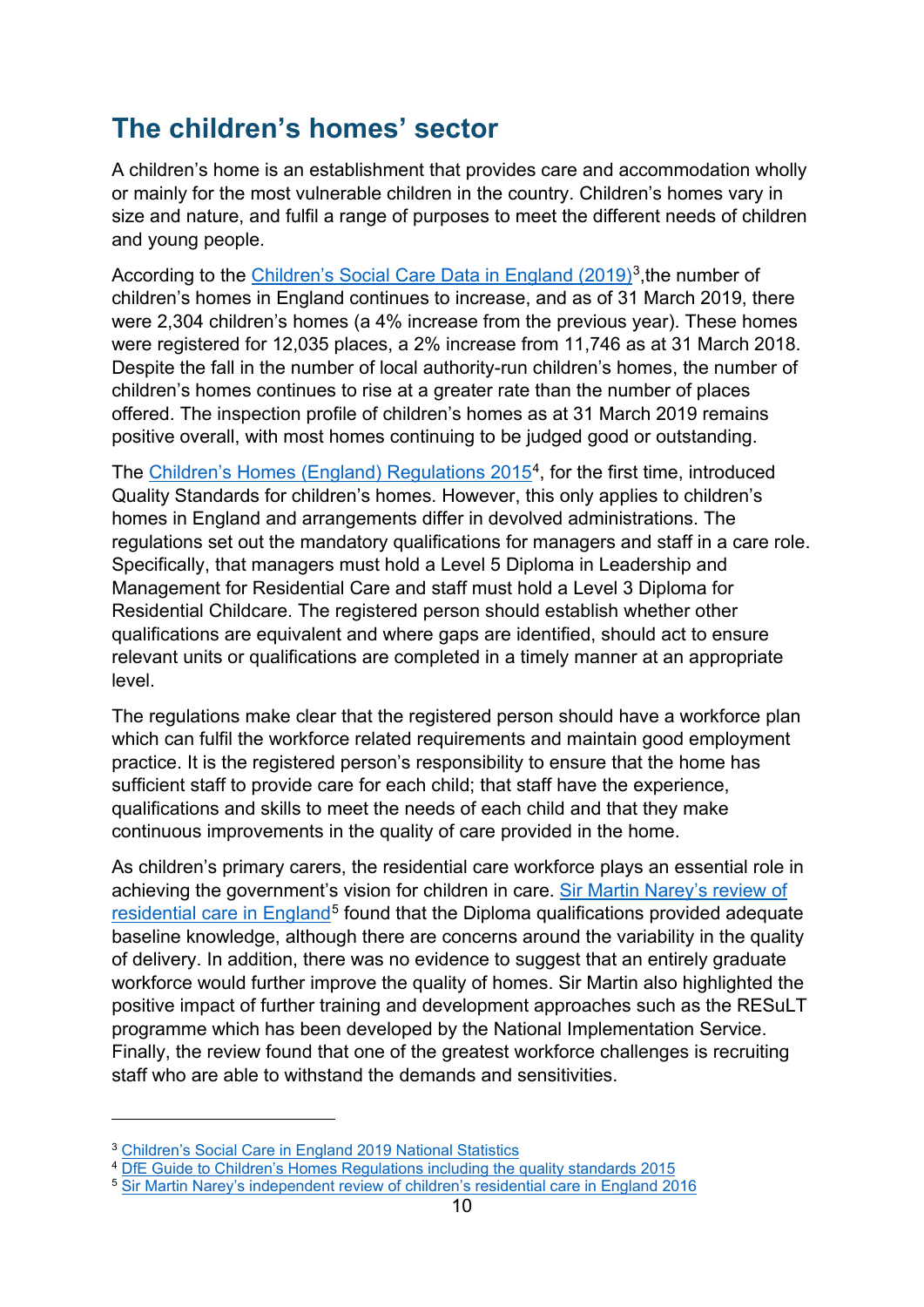To deliver the changes that Sir Martin envisaged, the government is working in partnership with the sector to deliver sustained improvement in the quality of care for the country's most vulnerable children.

# **Background to the Call for Evidence**

The Department for Education conducted this Call for Evidence in response to a recommendation made by the Independent Inquiry into Child Sexual Abuse (IICSA), in its Interim Report published in April 2018, that the Government should introduce professional registration requirements for those working in care roles in children's homes. Specifically, the recommendations were that:

- The Department for Education introduces arrangements for the registration of staff working in care roles in children's homes;
- Registration should be with an independent body charged with setting and maintaining standards of training, conduct, and continuing professional development, and with the power to enforce these through fitness to practise procedures; and
- Recognising that registration may require a period of phasing in, priority should be given to professional registration of children's home managers.

In response, DfE committed to explore the merits of further workforce regulation and the potential impact of taking the recommendation forward, through an evidence gathering exercise – in the form of a literature review and this Call for Evidence, through which input was sought from the sector. In addition to developing an understanding of the potential impact of taking forward the recommendation, DfE expanded the scope to seek the sector's views on a broader range of workforce issues.

Children's homes provide care and accommodation for some of our most vulnerable children in society, and it is vital that appropriate safeguards are in place to protect them from harm. Children's homes must have a manager in place, who is registered with Ofsted and has had their fitness to practice assessed. The Registered Manager must ensure that staff have the experience, qualifications and skills to meet the needs of each child. All staff must have enhanced DBS checks before they can work in a children's home, and homes must have policies and procedures in place to protect children, which includes appropriate recruitment practice. Ofsted assesses this on inspection and can take enforcement action where necessary, including removing homes and managers from the register.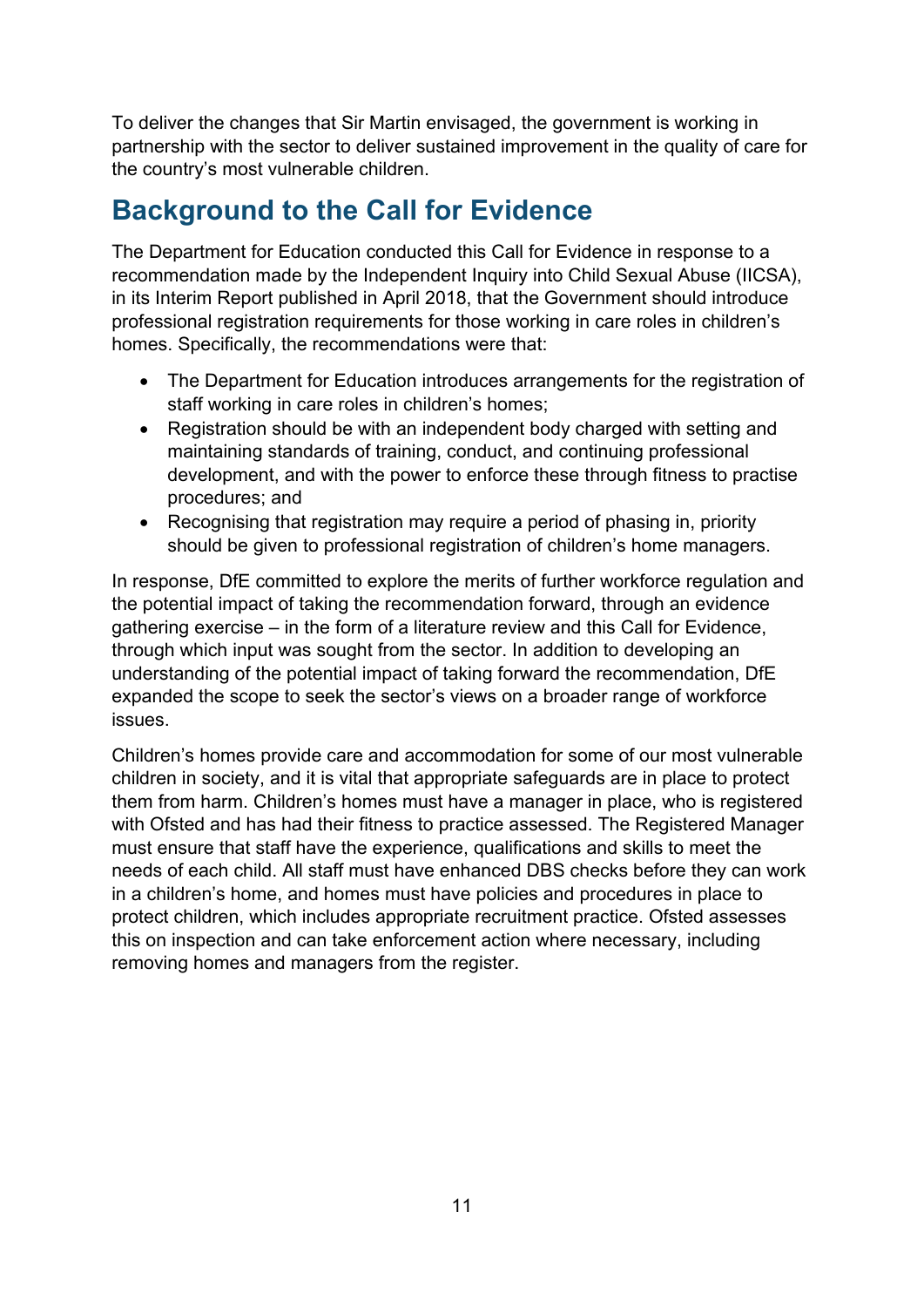# **Methodology**

The questions within the Call for Evidence were developed by DfE in partnership with the independent research consultants and key stakeholders in the sector, to ensure questions were focussed on the most critical children's homes workforce issues. An initial set of questions was drawn up by DfE to cover the scope of the Call for Evidence. Following consultation with contacts within the sector, these questions and answer formats were revised and piloted with a small number (n=5) of respondents. On the basis of the responses to the pilot study questions, and comments from the respondents, a final set of questions was established by DfE and the research associates. The complete list of questions included in the Call for Evidence can be found in Appendix A.

The Call for Evidence was available for respondents to complete on Citizen Space from  $6<sup>th</sup>$  June 2019 to 27<sup>th</sup> August 2019. It was promoted via the DfE Twitter account, other Twitter accounts (Minister Kemi Badenoch, Isabelle Trowler and Ofsted), the DfE Local Authority Newsletter, other organisations (the Association of Directors of Children's Services, Ofsted, the Local Government Association, the Independent Children's Homes Association, the Secure Accommodation Network and the Secure Welfare Coordination Unit) and through direct contact with Local Authorities.

Responses completed offline which gave answers to specific questions within the Call for Evidence (n=2) were incorporated into the main data file. Open responses (n=3) could not be incorporated into the data file, so were not included in the statistical or text mining analyses but were studied qualitatively when considering quotes to include within the report. In cases where respondents had answered 'As above' to a question, responses to the previous question were copied over to allow for these to be included within the text analysis.

Responses to closed questions were analysed using the statistical and data science software R. Responses to open-ended questions were analysed using a range of text analytics methods in R including word and ngram frequency, bigram networks and topic modelling (see Appendix B for details). Text analytics, or text mining, is a common methodology for use with open response questions. This document also includes quotes from respondents that illustrate the findings from the text analytics exercise to bring responses 'to life'. It should be noted that the quotations are not based on a detailed qualitative analysis. However, once the text mining techniques had identified the main themes within the responses to a question, all responses were read to identify all quotations relating to each theme. Those included within the final report were selected as being broadly representative of the range of responses given.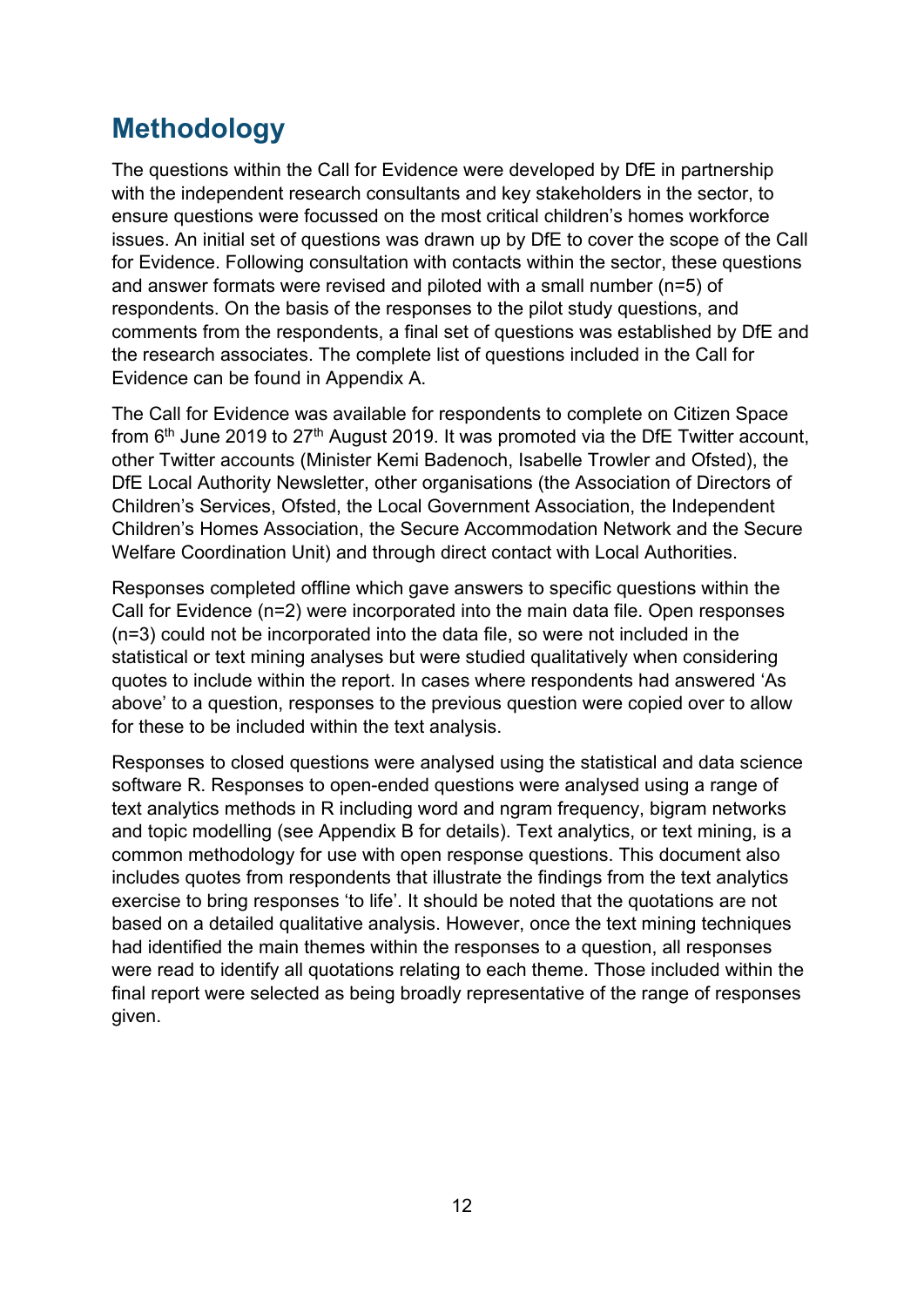# **Contextual statistics**

### **Response rates**

The questionnaire for the Call for Evidence was divided into sections: workforce regulation; approach to registering managers of children's homes; qualifications and training; professional standards; and unregulated provision. Within each section of the questionnaire, responses tended to be maximal for the closed questions (Questions 10a, 14, 16a, 17, 18, 19a, 20a) and lower for the open-ended questions (Questions 10b, 11a, 11b, 12a, 12b, 13, 15, 16b, 19b, 20b, 21), particularly on the contingent questions (Questions 10b, 16b, 19b, 20b) where responses were only required where particular responses had been given on the previous closed question (see [Figure 1\)](#page-12-0). Overall, 87 respondents answered at least one question. Additionally, open responses were received from three organisations, giving organisational views without referring to the specific questions within the Call for Evidence.

<span id="page-12-0"></span>



*Base: All respondents (n=87).* 

### **Respondent background statistics**

The majority of respondents (63%) stated that they were responding as an individual, rather than as part of an organisation (36%) (see [Figure 2\)](#page-13-0). One respondent did not answer this question.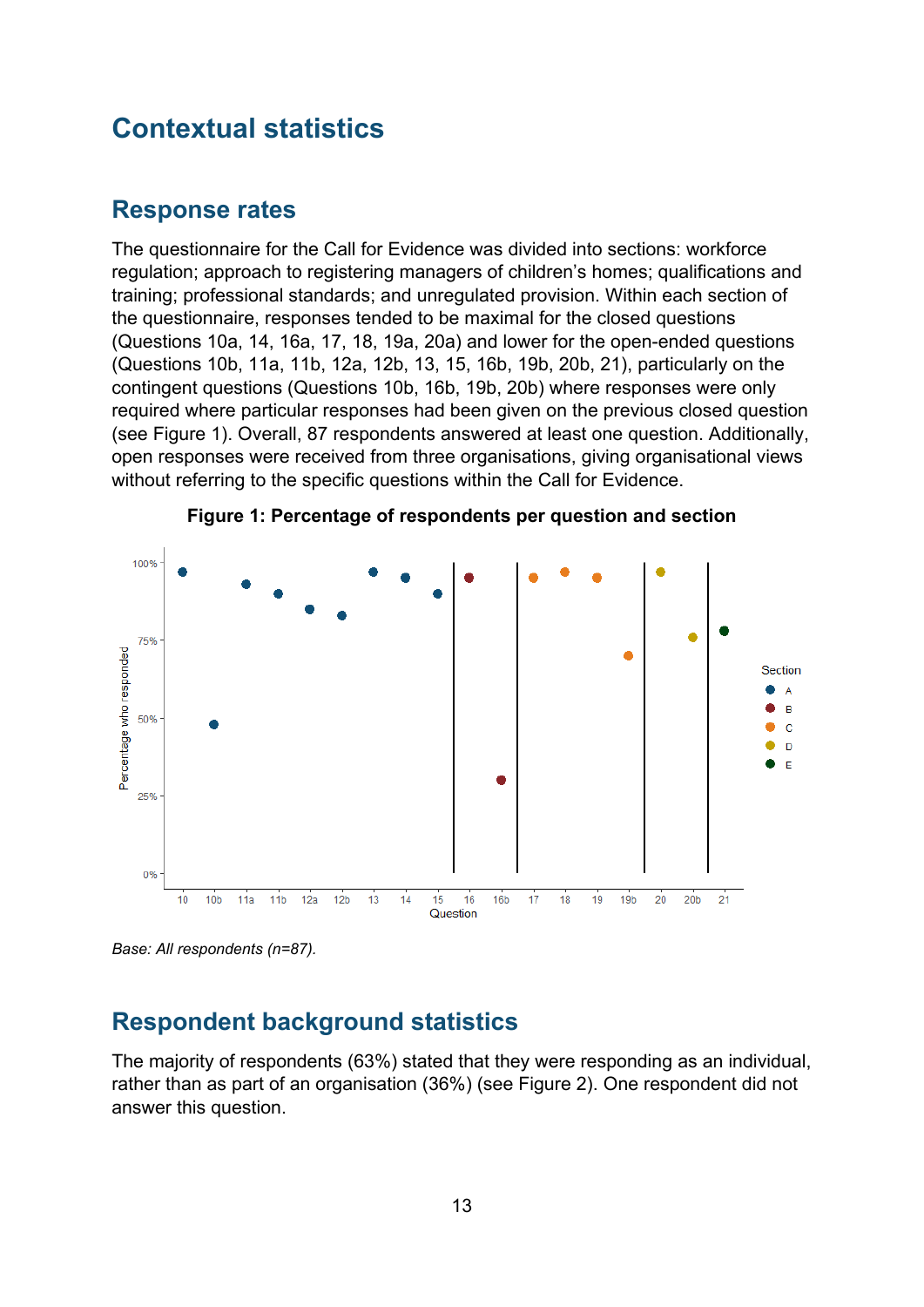<span id="page-13-0"></span>

**Figure 2: Type of respondent (individual vs organisation)** 

*Base: All respondents (n=87).* 

In terms of roles, a large number of respondents (25% of individuals who answered this question) selected the 'Other' category, although there were also a good number of registered managers of children's homes (19%) and responsible individuals for a children's home (17%). All the remaining role categories each contained less than 10% of the sample (see [Figure 3\)](#page-14-0). The respondents that selected the 'Other' option included current / retired social workers, police, counsellors, former children's homes managers and individuals with experience of living in children's homes (n<4 in all cases). Twenty-two respondents did not answer this question as it was aimed at individuals rather than organisations.

Finally, in terms of the types of organisation represented within the sample, most of the respondents who answered this question worked for either a children's home provider (33%) or a children's home (24%), with a sizeable number of respondents (24%) selecting 'Other' (see [Figure 4\)](#page-14-1). Those selecting the 'Other' category were primarily representing charities / voluntary organisations. There were a small number of respondents from local authorities (11%) and sector representative organisations (7%) and very few from government departments / agencies (2%). Thirty-two respondents didn't answer this question, which was aimed at those responding on behalf of an organisation.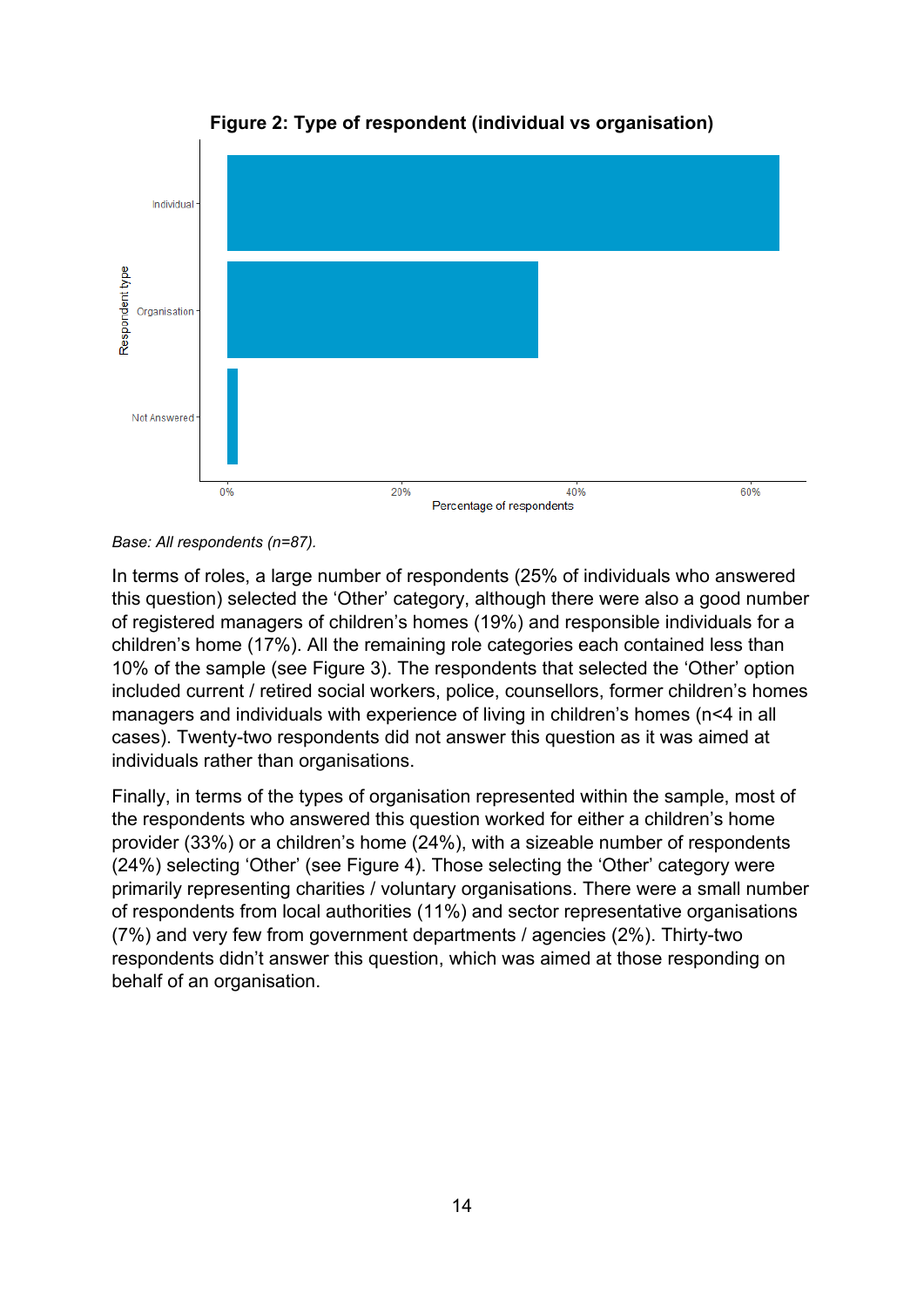<span id="page-14-0"></span>

#### **Figure 3: Roles held by respondents**

*Base: All who provided details on their role (n=65).* 

<span id="page-14-1"></span>



*Base: All who provided details on their organisation type (n=55).*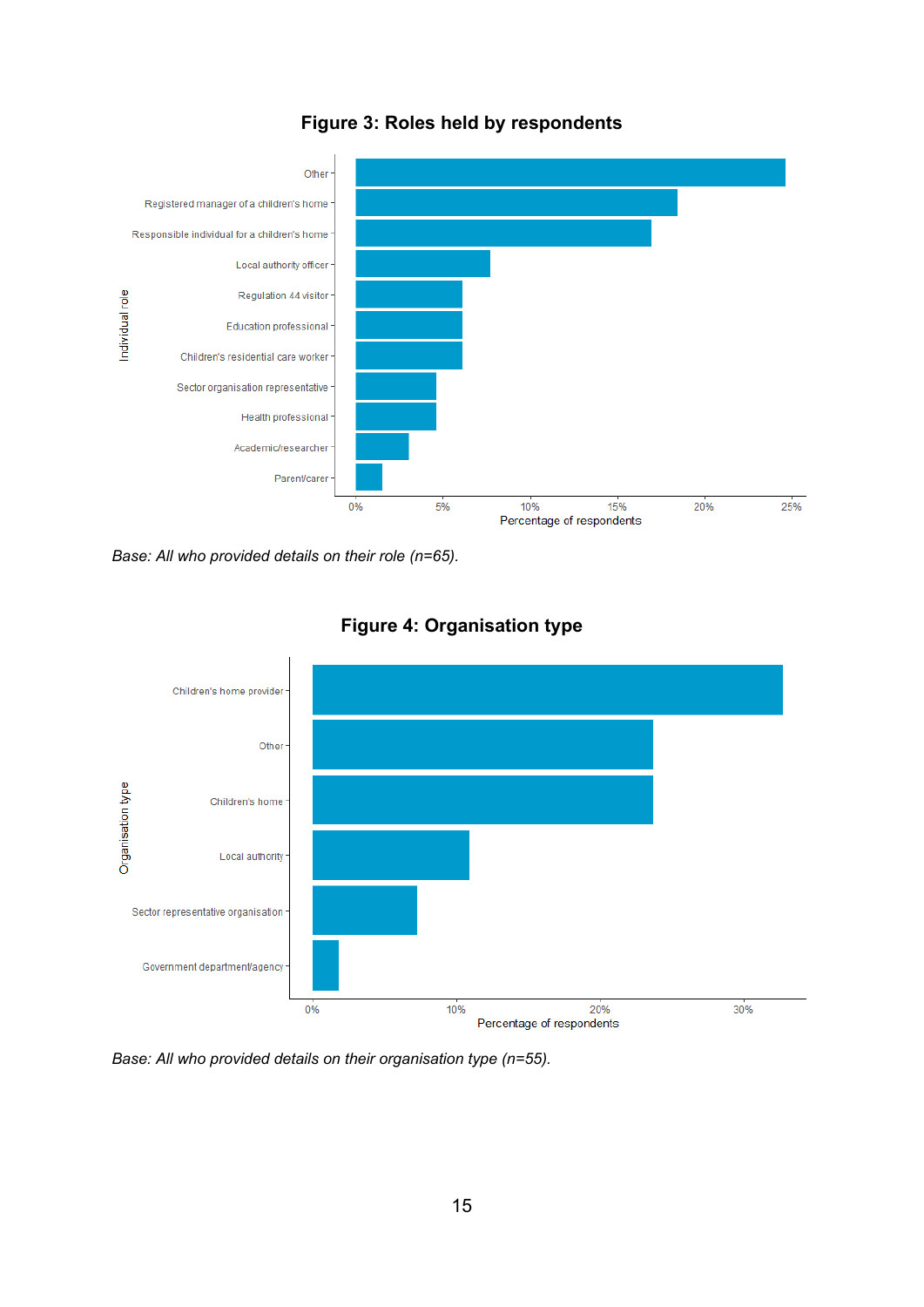### **Representativeness of respondents**

Although the respondent group was dominated by those representing children's homes and providers, compared to those representing local authorities, this would be expected given the number of children's homes in England (n=2209), compared to the number of local authorities (n=152). The respondent group was, therefore, felt to be broadly a reflection of the different organisations within the sector.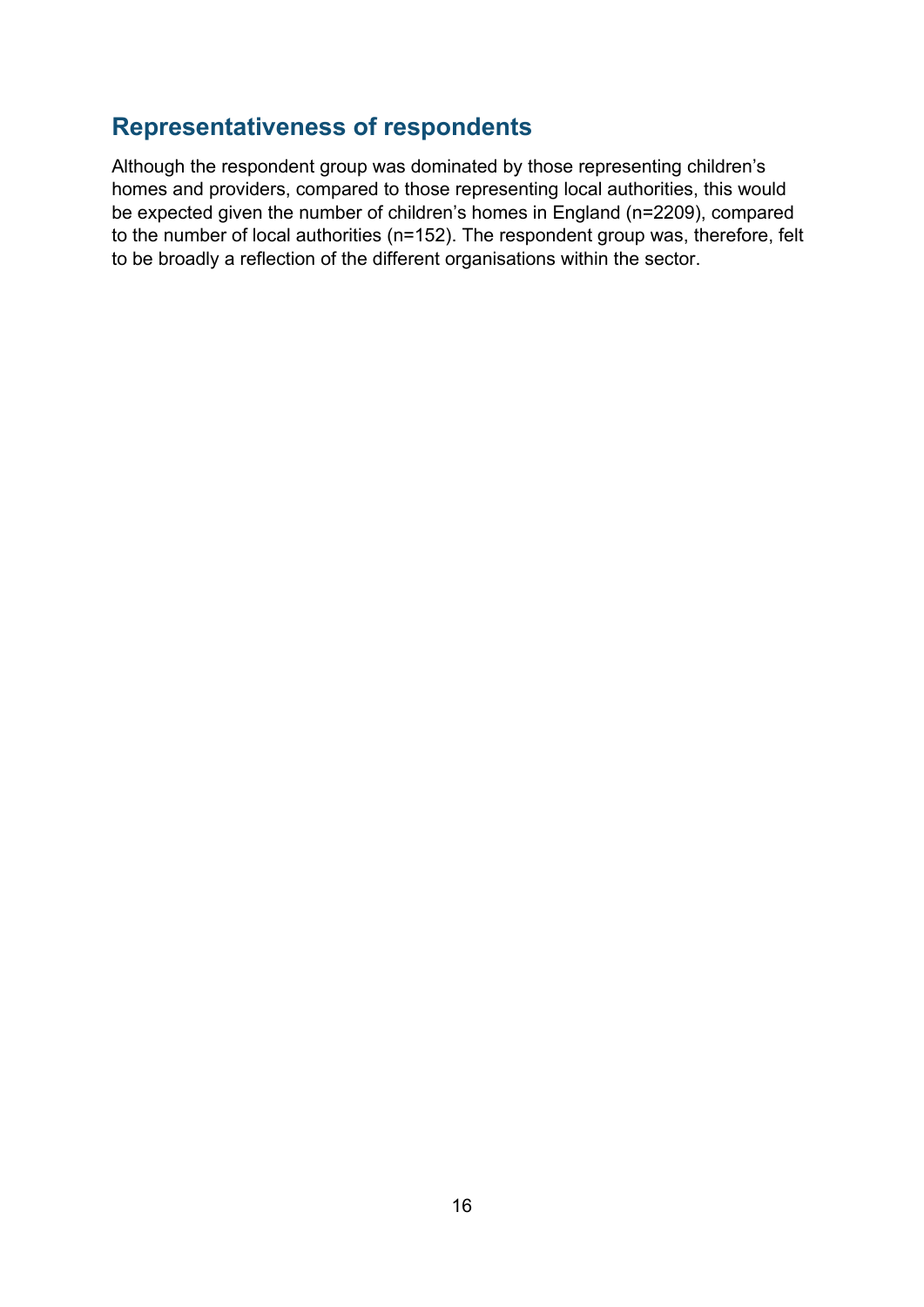# **Workforce regulation**

The first section of the Call for Evidence covered workforce regulation, and comprised eight primary questions (two closed and six open questions) and one open supplementary question.

# **Q10a. To what extent do you agree or disagree that the existing regulatory arrangements for the children's homes' workforce are robust enough to protect children?**

Eighty-four out of the 87 respondents answered this question. The responses were very mixed, with 48% agreeing (Agree / Strongly agree), 41% disagreeing (Disagree / Strongly disagree), and 12% neither agreeing / disagreeing (see [Figure 5\)](#page-16-0).

<span id="page-16-0"></span>

#### **Figure 5: Responses to Question 10a**

*Base: All who responded to Q10a (n=84).* 

Analysis of responses to this question according to role of respondent revealed no significant trends, so opinion did not seem to be related to this factor. Analysis of responses to this question according to organisation type revealed no clear trends, other than respondents from local authorities all agreeing / strongly agreeing with the statement that existing regulatory arrangements are robust enough (see [Figure 6\)](#page-17-0).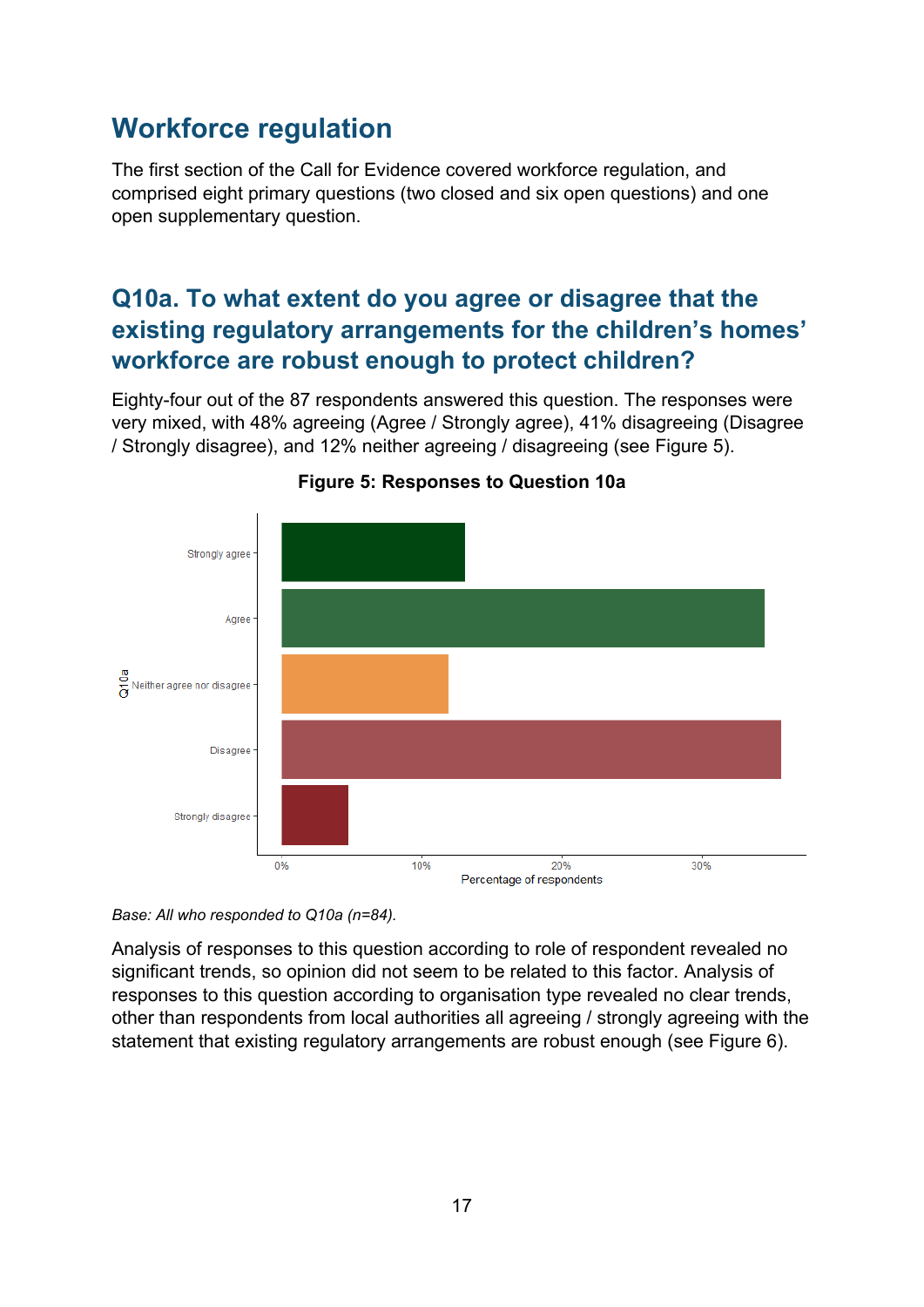<span id="page-17-0"></span>

**Figure 6: Responses to Q10a according to organisation type**

*Base: All who responded to Q10a and provided details of their organisation type (n=52).* 

### **Q10b. If you disagree, what are the main areas where improvements in workforce regulation need to be made?**

There were 42 responses to this question. In describing suggested areas of improvements in workforce regulation, respondents commonly referred to 'register (registration)', 'train(ing)', 'professional', 'recruitment' and 'manager' (see [Figure 18](#page-55-0) in Appendix C for most common words).

Respondents to this question were generally supportive of professional registration, with comments such as:

> I think that having a professional register can only make things safer for children and young people who live in residential children's homes. *- Practice Manager of a children's home*

> All children's home managers and staff in care roles should be listed on an open and transparent professional register held by an independent body, which can be accessed by future employers. *- Voluntary and Community Sector organisation*

Improvements in training were suggested, with comments relating to initial training / qualifications, as well as continuing professional development:

> The level of core qualification is not high enough and the level and base training in the guidance is not sufficient for children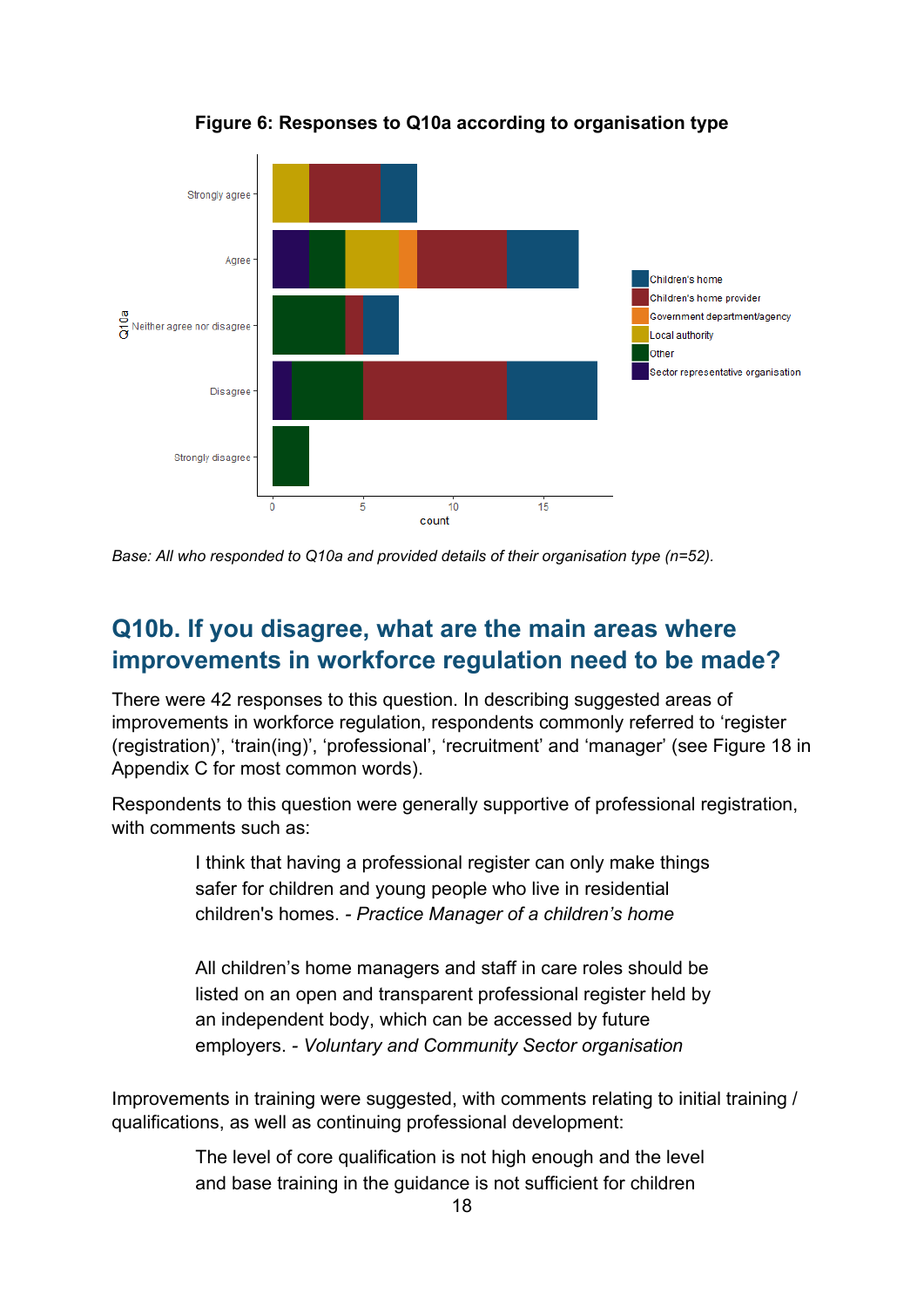and young people with ever increasing complex needs. *- Learning and Development Manager*

We would like to see strengthened regulation... of mandatory qualifications… as well as how individual homes… provide continuing… professional development… specific to the needs of the young people they support. *- Voluntary and Community Sector organisation*

The responses highlighted the need to both increase recruitment and improve the consistency of information-sharing during the recruitment process. It was suggested that increased regulation could address these issues:

> There needs to be a tightening up on references where people change jobs. Very inconsistent, reluctance to share information, inconsistent approach to safer recruitment between organisations. *- Managing Director, Children's home provider*

Creating a regulatory body would allow for standards of professional practice… to be set… This would help address both recruitment and retention issues, provide recognition of skills… and develop opportunities for staff to progress. *- Voluntary and Community Sector organisation*

Respondents particularly noted the importance of further regulation with regard to managers and assistant managers:

> The registration of a Children's Home Manager should be independently undertaken… The current arrangements leave homes in a perilous state often noted as being without a registered manager. *- Chief Executive, Children's home provider*

> Managers need to be more accountable for the actions and behaviour of their staff and Managers ought to undergo a similar process to that of a Nurse requiring regular, repeat evidence of CPD for validation. *- Community Psychiatric Nurse*

Analysis of the most common bigrams (associations of two words) within the responses reiterates the importance of professional development and also identifies comments relating to DBS checks (see [Figure 19](#page-55-1) in Appendix C). All the references to DBS checks highlight the limitations of their utilisation in protecting children. For example: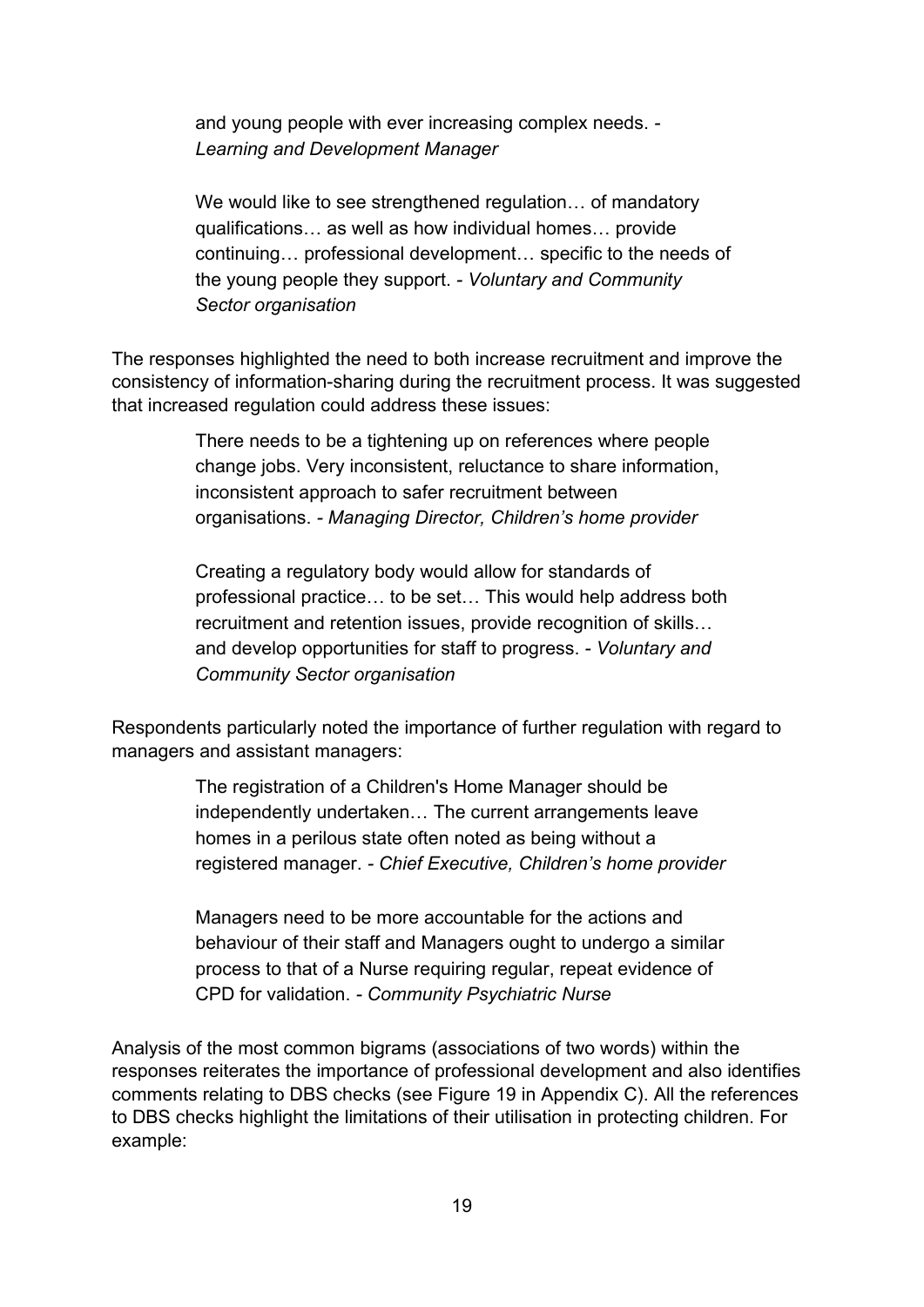Enhanced DBS checks for staff and Ofsted registration of managers are alone insufficient mechanisms to ensure the protection and promotion of children's physical safety and wellbeing. *- Voluntary and Community Sector organisation*

All staff have to have an enhanced DBS check, but this only tells us if they have been prosecuted/cautioned for an offence… we should be obtaining character references and asking the police if there is any known intelligence on the employee. *- Head of Operations, Children's home provider*

Topic modelling analysis suggests that the two main themes within the responses to question 10b related to i) the care and protection of vulnerable children within residential homes, and ii) the regulation of the workforce in terms of qualifications, registration and professional development (see topics in [Figure 20](#page-56-0) in Appendix C).

In relation to Topic 1 (Care), responses identified the risks to children in residential care underlying the need for further regulation:

> Work conducted since the publication of the Interim Report provides further evidence that children in residential settings are particularly vulnerable to sexual abuse by staff and are in need of improved protection. *- Sector organisation*

Any new developments in regulation must be aimed at building a supported and supporting workforce that seeks to provide children in care with the stable, loving and nurturing home environment they deserve. *- Voluntary and Community Sector organisation*

In relation to Topic 2 (Regulation), respondents highlighted the positive outcomes of workforce regulation, in line with those in the devolved administrations:

> Reforms to accreditation requirements, an independent body setting standards of practice, and clarity on career progression can all help build the skills and stability of the workforce. *- Voluntary and Community Sector organisation*

In Scotland… all staff and managers are registered with the SSSC and I feel that with this body having a regulatory responsibility and high expectations, the safeguarding of children is much more robust. *- Responsible Individual for a Children's home*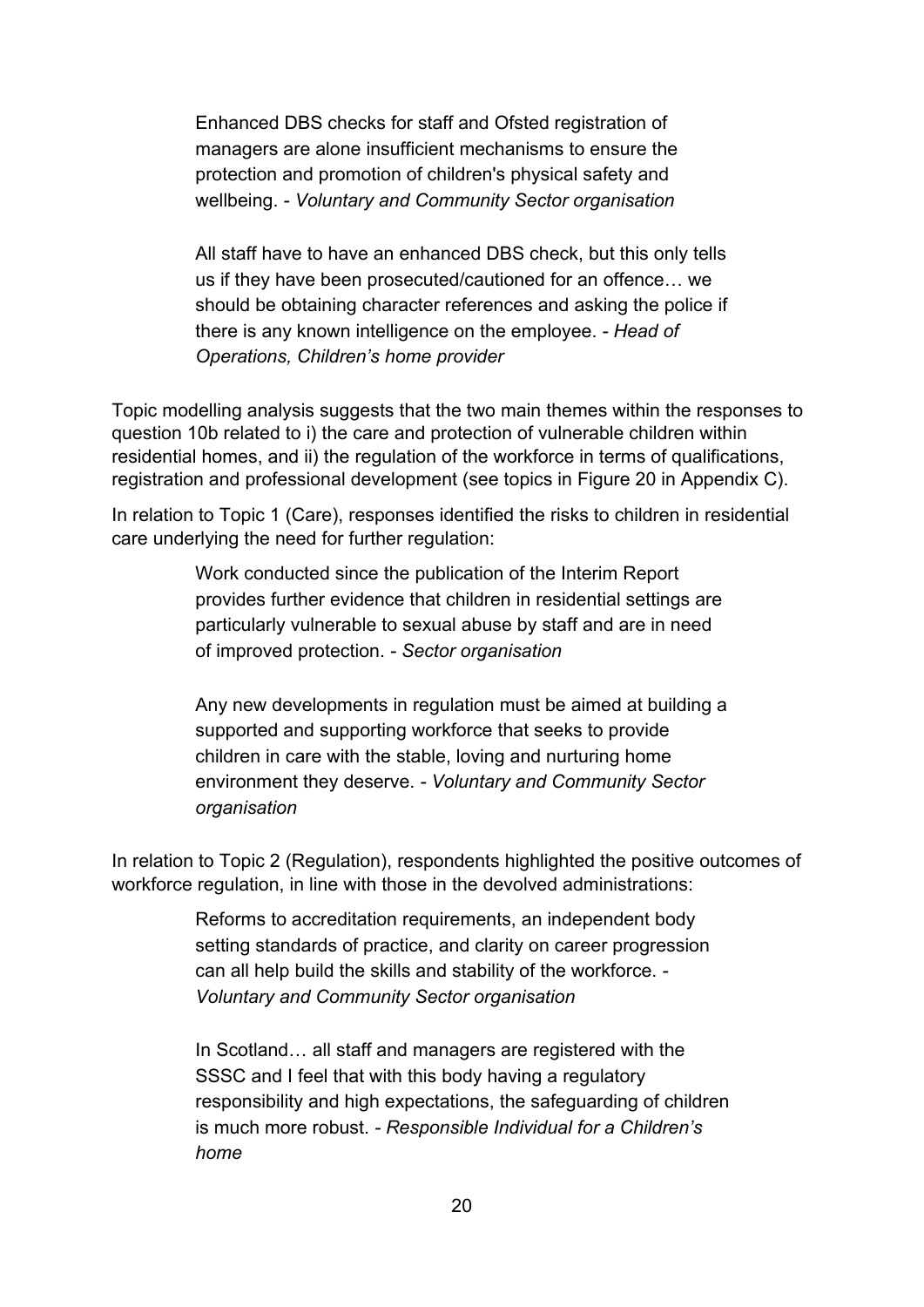# **Q11a. What do you think are the potential benefits of establishing professional registration requirements for registered managers?**

There were 81 responses to this question. In describing potential benefits, respondents commonly referred to 'professional', 'train(ing)', 'standard(s)', 'skill(s)' and 'development' (for commonly used words see [Figure 21](#page-56-1) in Appendix C).

In terms of skills, respondents recognised that professional registration would ensure that Registered Managers have the necessary skills, would attract more skilled professionals and would recognise the level of skill of those fulfilling this role:

> More scrutiny and a standardised set of skills and requirements. *- Parent/Carer*

> Other benefits could also include a sense of validation for staff regarding the importance of their skill set and the complex work they do in caring for some of the most vulnerable young people. *-Voluntary and Community Sector organisation*

Suggested benefits of establishing professional registration requirements for registered managers included 'professional standards', 'professional status', 'professional development', 'additional training' and 'public confidence' (see bigram network in [Figure 22](#page-57-0) in Appendix C). It is clear that increased professionalism was an important theme in the responses.

Respondents recognised that professional registration of Registered Managers would increase professional standards and provide greater consistency:

> If underpinned with a code of practice and professional standards this would enable greater consistency (nationally)… to the leadership and management of children's homes and the quality of care and… professionalise children's home management. *- County Service Manager – Residential Care, Local Authority*

Professional regulation would ensure that registered managers and people in care roles must meet regulated… and continuous professional standards and that they have public protection and quality care at the heart of the work. *- Sector organisation*

Respondents also acknowledged that professional registration would raise the professional status of Registered Managers, in line with other professions: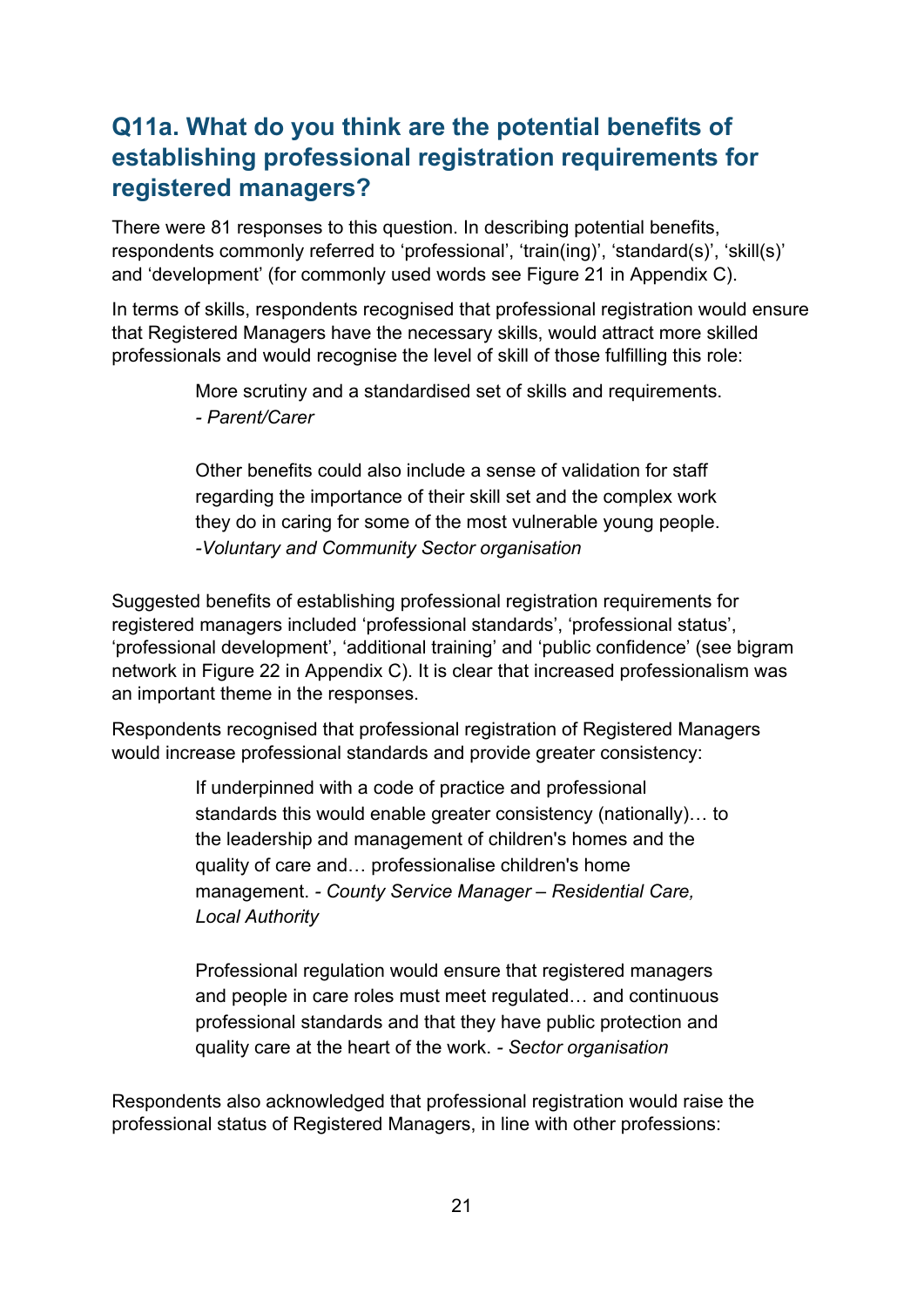Confidence in the workforce by raising the professional status and this sends out a message and brings it into line with other professions. *- Head of Residential Services, Children's home*

Greater recognition for the individual giving a professional status. *- Assistant Director of Commissioning, Local Authority*

Respondents identified that professional registration would allow for increased opportunities for professional development, require the maintenance of professional development and provide evidence of appropriate professional development:

> Evidence of membership to a professional registering body… would immediately let employers know that this individual has met the base line… for registration as fit for purpose to role - and maintained this membership by meeting the professional development requirements. *- Quality Assurance Manager, Children's home provider*

> The monitoring of professional conduct, development and practice will ensure that managers develop and maintain their practice in terms of management and leadership in order to provide caring, safe and effective care for children. *- Responsible Officer, Local Authority*

Finally, respondents highlighted the increased public confidence that would come from professional registration of managers:

> Professional registration… would build and maintain public confidence in those working in children's homes… would introduce a publicly available register of registered residential care workers and managers... Fitness to practise proceedings and outcomes are made public. *- Independent organisation*

### **Q11b. What do you think are the potential benefits of establishing professional registration requirements for people in care roles?**

There were 79 responses to this question. In line with the previous question, respondents commonly referred to 'professional', 'train(ing)' and 'standard(s)', but they also used the words 'quality' and 'experience' (for commonly used words see [Figure 23](#page-58-0) in Appendix C).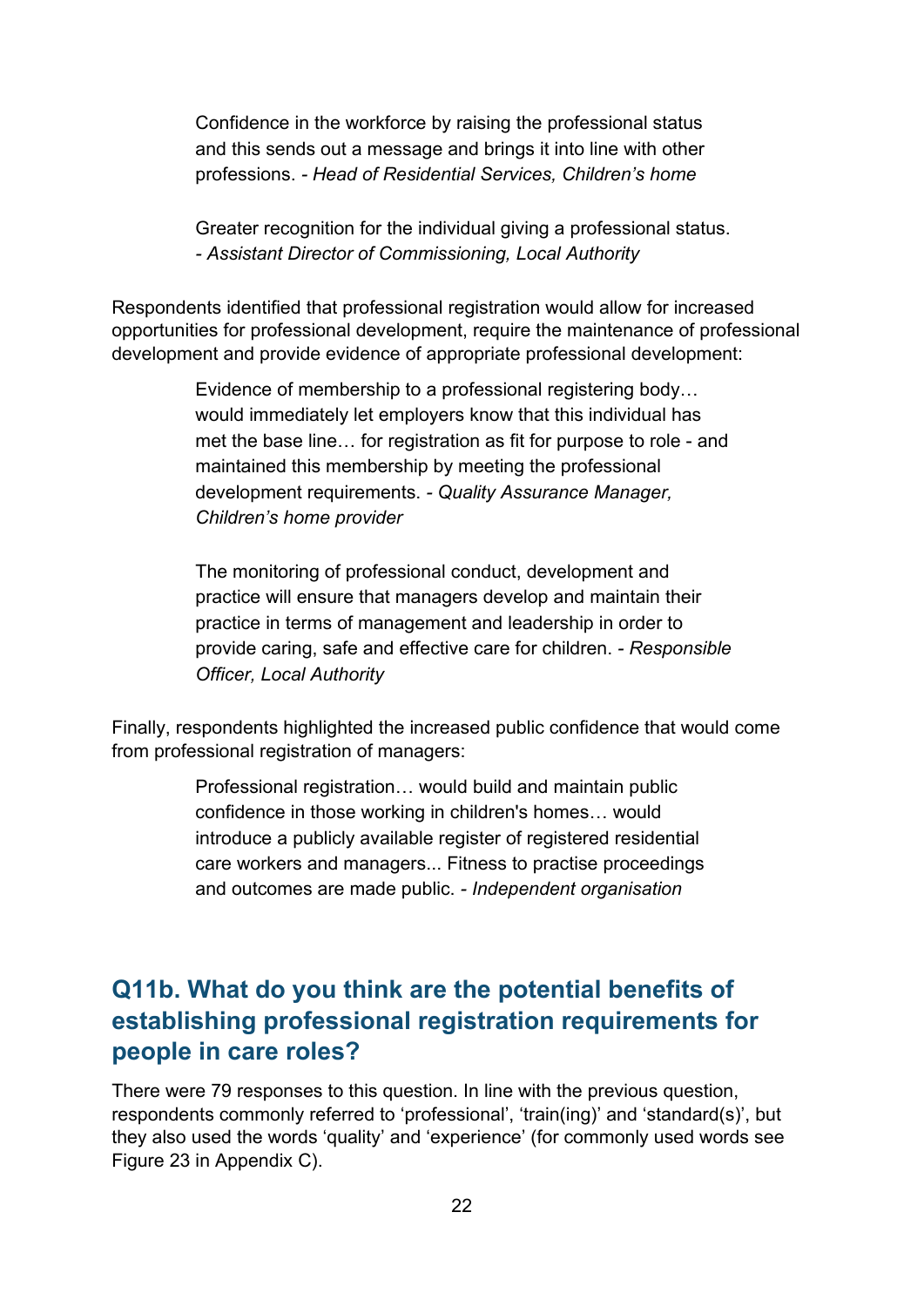Respondents recognised that professional registration of people in care roles would not only ensure that individuals in these roles have the necessary experience, but would also validate the experience of these key workers:

> Ensure that the workforce is suitably qualified and experienced to deal with the complex behaviours presented by young people and approach their care in a suitably informed way. *- Local Authority officer*

Individuals personally recognising the value of their skills and learning. Too often, carers undervalue their skills and experience and still don't consider themselves 'qualified' after completing the Level 3 diploma. *- Director, Children's home provider*

There was, in fact, a high level of overlap between the words used in responses to questions 11a and 11b (see [Figure 24](#page-58-1) in Appendix C), indicating that respondents generally felt that the benefits of establishing registration requirements for registered managers and people in care roles would be similar.

The bigram network for Q11b (see [Figure 25](#page-59-0) in Appendix C) also shows some similarities with Q11a, with respondents indicating that the suggested benefits of establishing professional registration requirements for people in care roles include 'professional standards', 'professional development' and 'public confidence'. However, responses to this question also referred to 'quality care', 'safe recruitment' and 'child protection'.

Respondents recognised that registration of people in care roles in children's homes would improve the quality of care and make this more consistent across England:

> Professional regulation would ensure that… people in care roles must meet regulated professional and continuous professional standards and that they have public protection and quality care at the heart of the work that they do. *- Sector organisation*

To ensure they are able to provide excellent quality of care for the young people and know how to protect and promote their wellbeing and development. *- Registered Manager, Children's home*

Respondents also acknowledged that registration of those in care roles would promote safer recruitment and enhance child protection:

> A register for all… care staff would not only ensure monitoring and accountability of the workforce, but the young people in our care will be better protected by a workforce who are registered and accountable. *- Regional Manager, Children's home provider*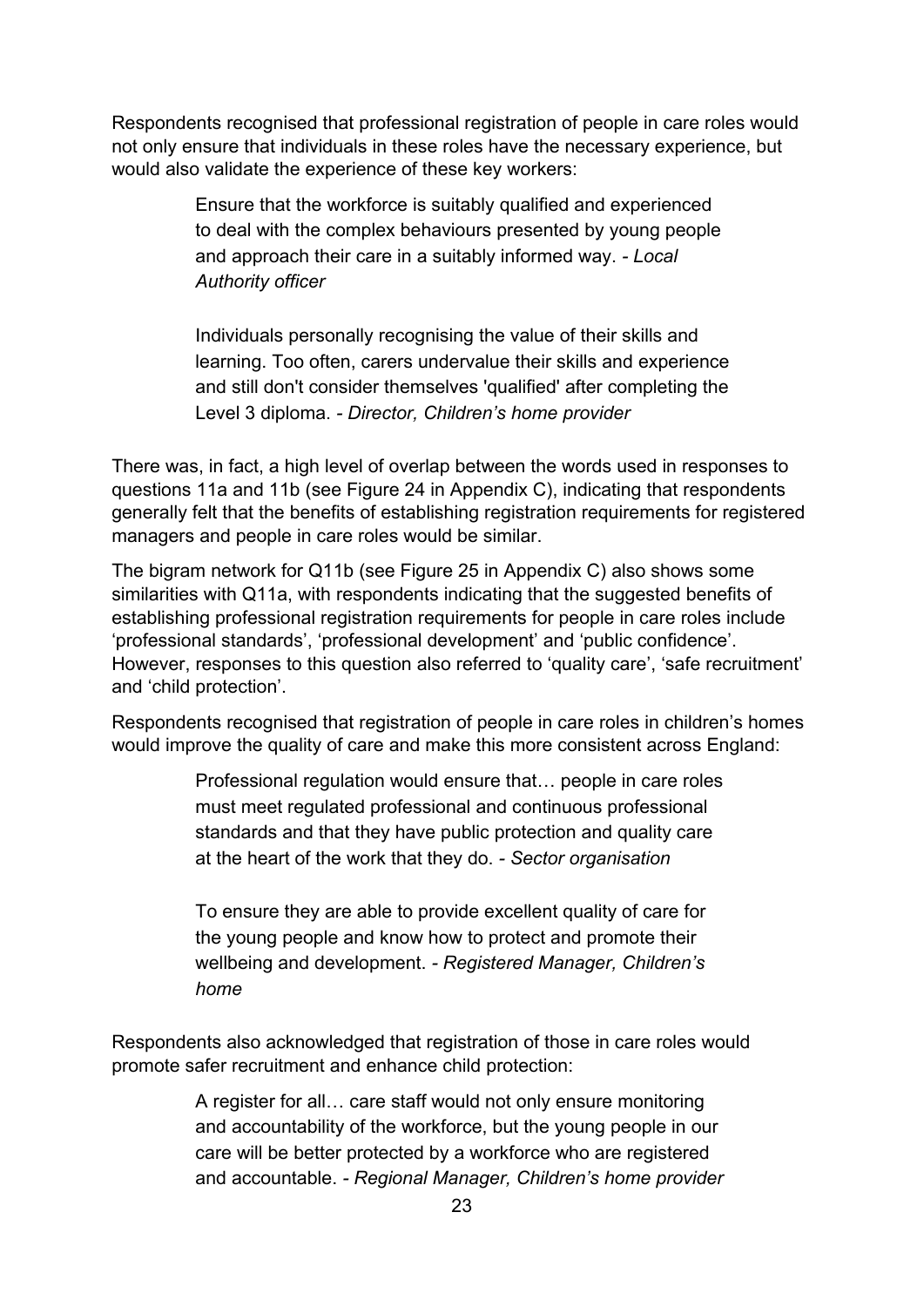Young people can be assured that the people who are looking after them are safe and qualified. *- Regulation 44 visitor*

Again, there was a high level of overlap between the bigrams used in responses to questions 11a and 11b (see [Figure 26](#page-59-1) in Appendix C). However, 'professional status' was referred to more frequently in reference to registered managers (Q11a), whilst 'safer recruitment' was referred to more frequently in reference to people in care roles (Q11b).

# **Q12a. What do you think are the potential drawbacks of establishing professional registration requirements for registered managers?**

There were 77 responses to this question. In describing potential drawbacks, respondents commonly referred to 'cost', 'time', 'recruit(ment)', and 'train(ing)' (see [Figure 27](#page-60-0) in Appendix C for commonly used words).

Respondents noted the time implications of establishing professional registration requirements for registered managers, due to the additional workload that would be placed on them:

> Additional requirements for registration… would impact on the time available for managers to do the job. *- Responsible Individual for a children's home*

This could be time-consuming for managers and possibly restrictive on who can be considered for a role. *- Children's home provider*

Analysis of the most common bigrams within the responses reiterates the concerns with 'cost implications', 'training require(ments)' and the 'recruitment process' (see [Figure 28](#page-60-1) in Appendix C).

Respondents noted the cost implications to individuals (registered managers) and/or providers and the wider impact that this may have on the cost of child placements and the ability to provide services:

> Costs which will either be placed on the individual or added to placement costs which are already spiralling. *- Assistant Director of Commissioning, Local Authority*

> This… may be expensive for organisations to pay for. The sector is already under financial strain due to local authority budget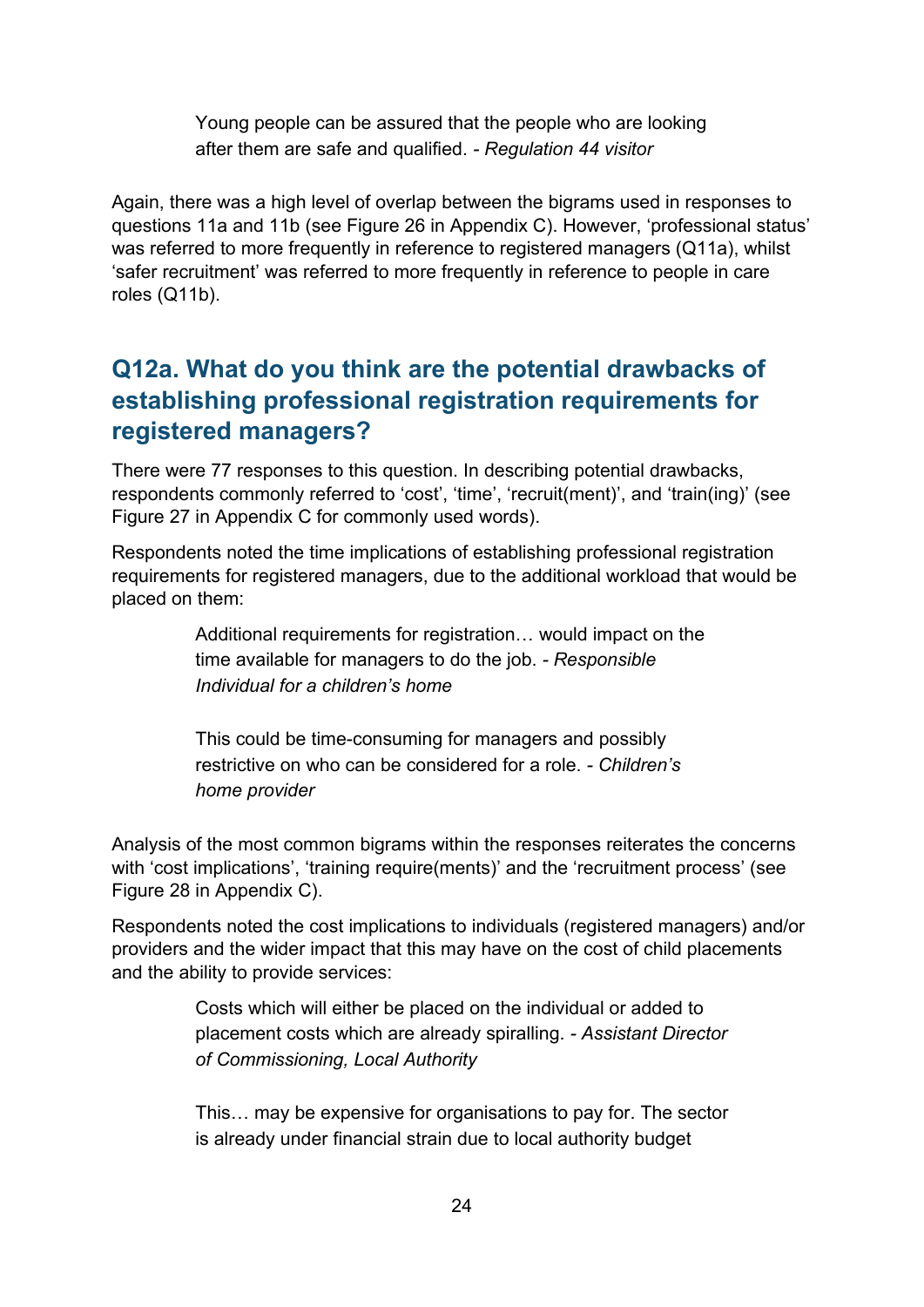cuts, so this could impact the ability of charities and other providers to run services. *- Children's home provider*

There were also potential issues noted with regard to training, particularly increased training requirements, but also concerns with a lack of guidance:

> Smaller providers may struggle with capacity in releasing managers to complete any training or evidence requirements. *- Strategic Commissioning Manager, Local Authority*

> Companies may "invent" basic training required for registration. There needs to be clear guidelines with what is or isn't deemed necessary training, who should deliver it and what is deemed acceptable study. *- Regulation 44 Visitor*

Some respondents highlighted issues with recruitment, in terms of a shortage of registered managers and potential delays in the recruitment process, that may arise as a result of establishing professional registration requirements for registered managers:

> Potentially, additional delays to the recruitment process. *- Responsible Manager of a children's home*

There is already a shortage of RMs… this could exacerbate the situation. It would help if the RM and other care roles were 'championed' by the Department in a similar fashion as teachers and social workers… this includes paying incentives. *- Sector organisation*

### **Q12b. What do you think are the potential drawbacks of establishing professional registration requirements for people in care roles?**

There were 74 responses to this question. In line with the previous question, respondents commonly referred to 'cost', 'recruit(ment)', 'time' and 'train(ing)', but they also used the words 'quality' and 'experience' (see [Figure 29](#page-61-0) in Appendix C for commonly used words).

In reference to quality, respondents noted that professional registration would have a positive, rather than negative, impact on quality of care and that those people in care roles wanting to provide high quality care would not see registration as a drawback. However, it was noted that there was a potential for the focus to be on minimum standards, rather than quality standards: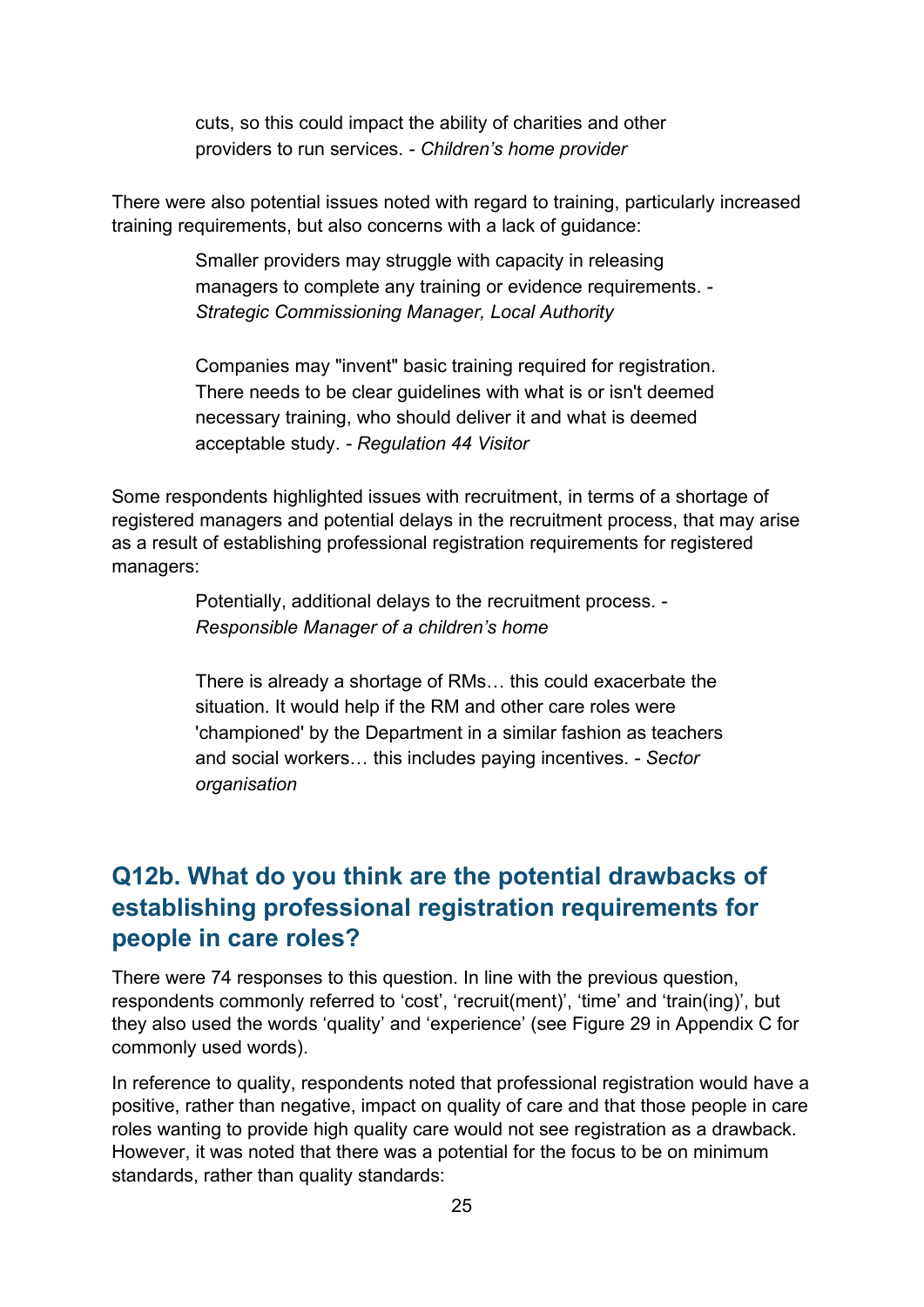None. Can only improve the quality of care given to children due to better understanding, greater pride in role, increased salary and reduce staff turnover. *- Former Registered Manager of a children's home*

I think there will be resistance, but those who genuinely want to provide safe, high quality care will not see it as this [a drawback]. Those who do would probably be better off outside the care industry. *- Head of Operations, Children's home provider*

Respondents expressed some concerns that professional registration would result in the loss of experienced care workers:

> Registration could mean that some of the workforce without appropriate qualifications may not be able to register and valuable experience could be lost from the industry or there would be several unqualified registrants. *- Sector organisation*

May increase staff who are good at paperwork or look good on paper rather than good at the job. Those who are good at the job depends on their personality, attitude and own life experiences rather than paper qualifications. *- Doctor seeing Looked After Children*

There was, in fact, a high level of overlap between the words used in responses to questions 12a and 12b (see [Figure 30](#page-61-1) in Appendix C), indicating that respondents generally felt that the drawbacks of establishing registration requirements for registered managers and people in care roles would be similar.

Analysis of bigrams for Q12b (see [Figure 31](#page-62-0) in Appendix C) also shows some similarities with Q12a, with respondents indicating that the suggested drawbacks of establishing professional registration requirements for people in care roles include 'cost implications', 'training require(ments)' and the 'recruitment of staff'. However, responses to this question also referred to 'level 3 qualification', 'deter people' and 'challenging role'.

Respondents recognised that many care workers had not completed the Level 3 qualification, and that further support would be required for them to achieve this:

> Recruiting experienced staff whom have previously worked in the care sector for over 2 years and do not hold their Diploma… is usually because the company they work for have not been robust in signing up their staff for the qualification. *- Registered Manager of a Children's home*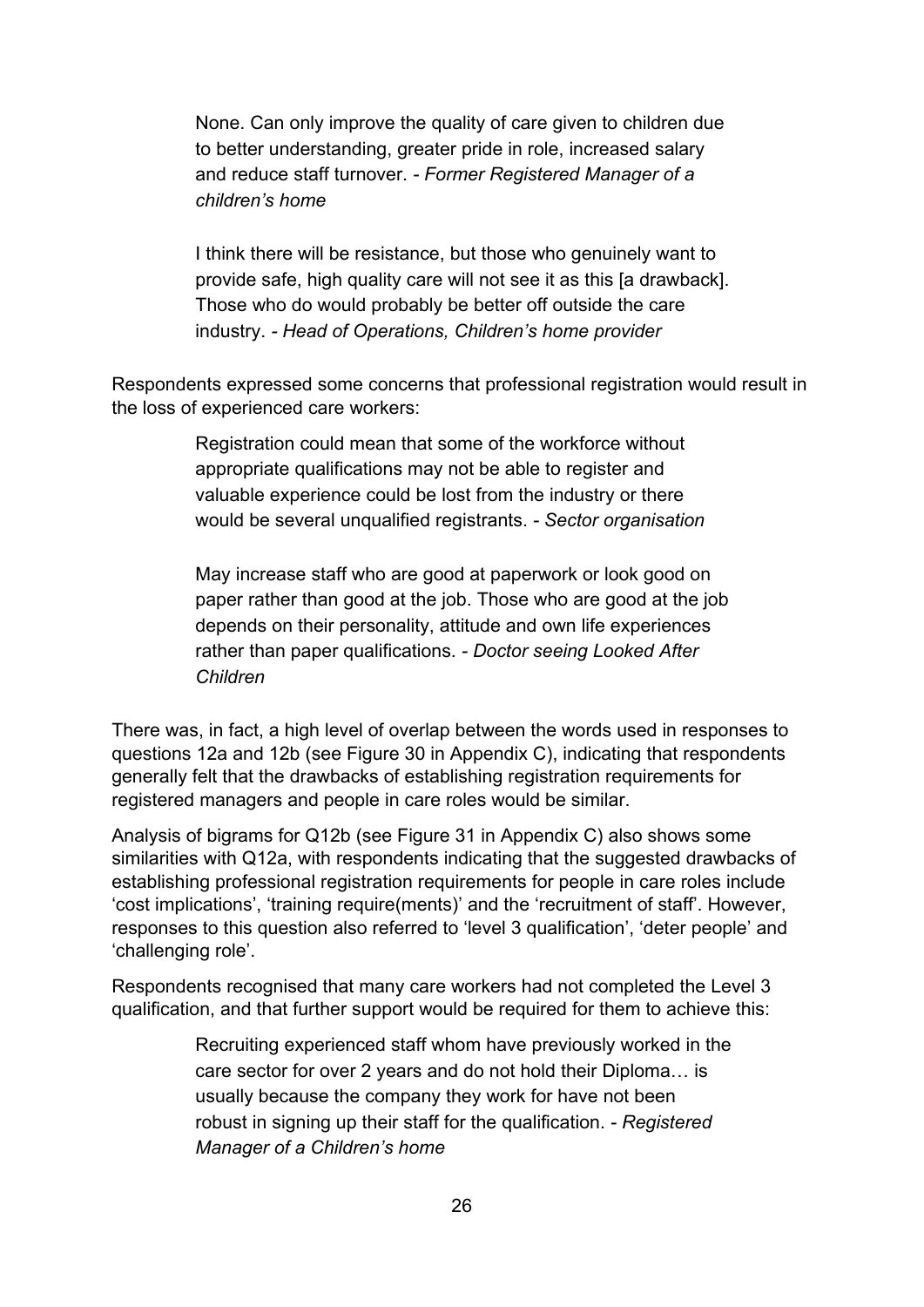Some of the people that are the best residential workers have not necessarily had good educational achievement. However, if they are supported to do the level 3 and then register - this would make sense to me. *- Safeguarding Training Officer*

It was noted by respondents that establishing professional registration requirements for people in care roles in children's homes may deter people from joining the workforce, and so terms and conditions would need to be improved to reflect this:

> Could put certain individuals off from joining the workforce if recruitment and training standards are set too high. Professionalising the workforce needs to be reflected in terms and conditions. *- Learning and Development Manager*

While professional registration may encourage more people to view care work as a skilled and exciting career path, any measure that places undue burdens on individuals will deter people from entering the workforce and undermine the positive work to raise the profession's status. *- Sector organisation*

This is also related to the fact that this is already a challenging role, and that professional registration could make this more challenging:

> The impact of recruitment and retention of staff in an area of work that is both physically and mentally challenging. *- Service Manager, Local Authority*

This would make what was previously a vocational role into a more challenging role which wouldn't be so attractive. *- Director, Children's home provider*

The level of overlap between the bigrams used in responses to questions 12a and 12b (see [Figure 32\)](#page-62-1) was lower than for words. 'Cost implication' was referred to more frequently in reference to registered managers (Q12a), whilst 'level 3' and 'challenging role' were referred to more frequently in reference to people in care roles (Q12b).

# **Q13. How would the introduction of professional registration impact on child safeguarding?**

There were 84 responses to this question. In describing the potential impact of professional registration on child safeguarding, respondents commonly referred to 'train(ing)', 'check' and 'improve' (see [Figure 33](#page-63-0) in Appendix C).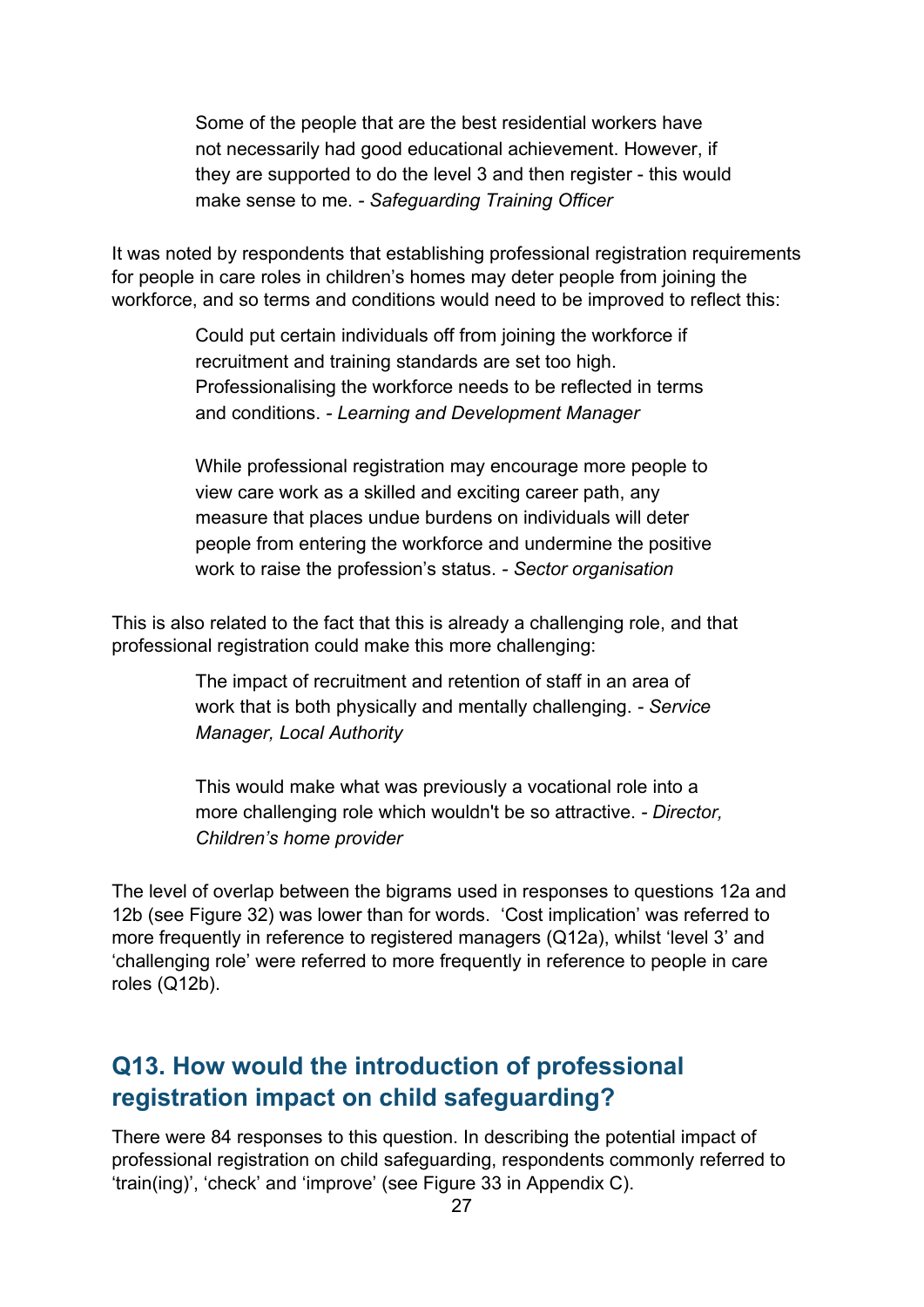The majority of respondents suggested that professional registration would improve safeguarding as a result of more scrutiny in the recruitment process and more regular continuing professional development:

> I think it could improve it if it were regulated. This would insure that staff who have practice issues in a county (not criminalised) are highlighted to other counties. In turn this would help protect our children. *- Registered Manager of a children's home*

If the body responsible for registration carried out regular CPD and competency check it would ensure that those registered were operating at a consistently high standard especially with regard to safeguarding issues. *- Responsible Individual for a children's home*

Respondents recognised that professional registration would have a positive impact on child safeguarding through higher standards of statutory training. It was seen by some respondents that professional registration without the introduction of such training would have little impact:

> The introduction of professional registration… would not only improve child safeguarding but promote the overall quality of care provided… ensuring standards of training and conduct are upheld across the sector. *- Sector organisation*

> If all staff were registered and… had to complete statutory training and refreshers etc then all staff should at the very least have had the training to identify issues and to endeavour to protect children and young people. *- CEO, Children's home provider*

Respondents suggested that professional registration could improve safeguarding due to additional checks on individuals being available on a national basis. However, a couple of respondents did note that checks were already in place:

> Strengthen recruitment – extra layer will put in more checks – career pathway available to see by new/potential employer. *- Sector organisation*

If similar to HCPC this will allow organisations to check on individuals on a national basis, rather than on individual employer basis thus enhancing the relevant checks on potential employees and increasing safeguarding. *- Responsible Individual for a children's home*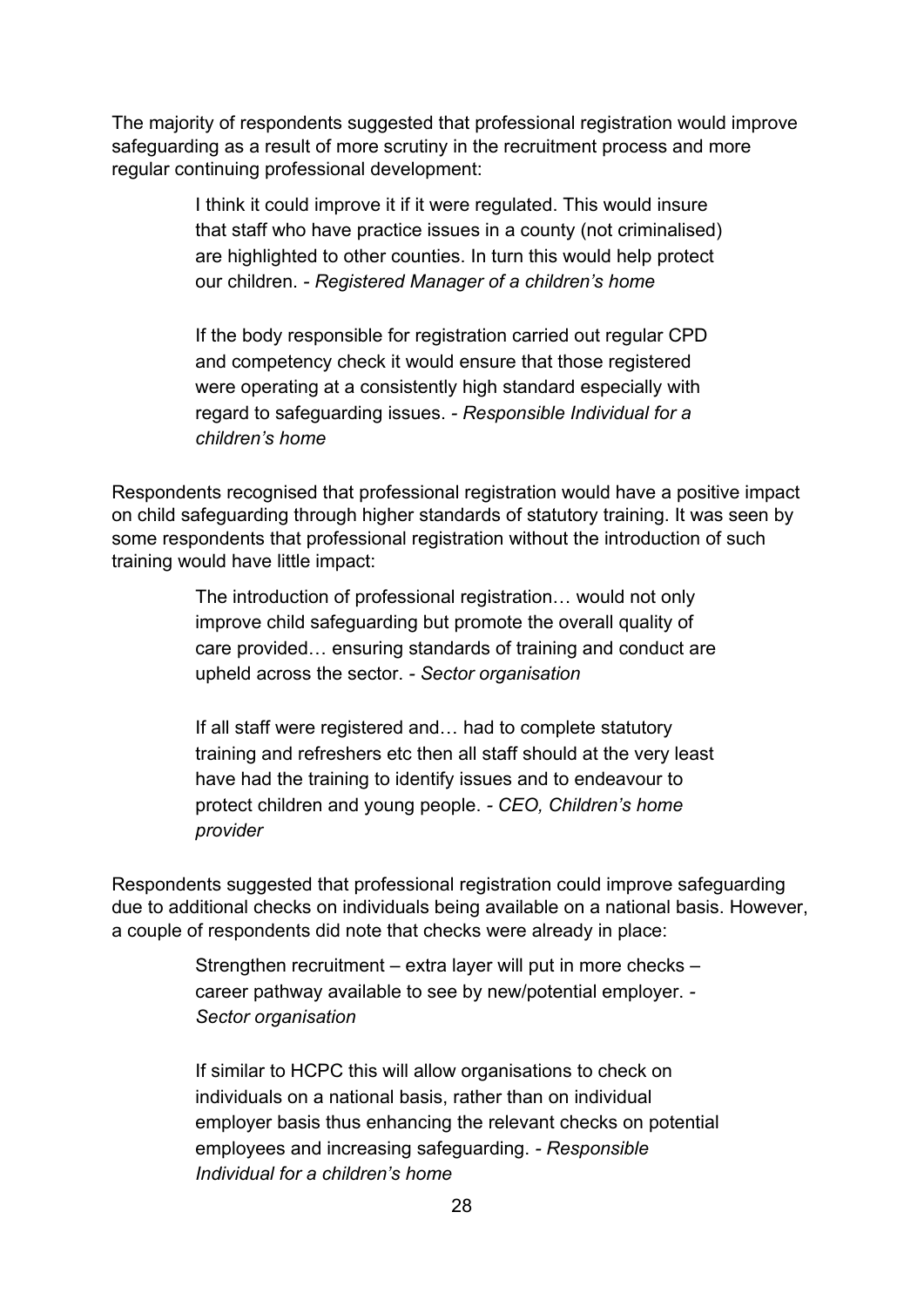The bigram network indicates that respondents referred to a 'positive impact' and also mentioned the devolved administrations (see [Figure 34](#page-63-1) in Appendix C).

Again, respondents identify the potential positive impact of professional registration on safeguarding, due to more stringent checks, a central register and improved training and CPD:

> Professional registration… will have a positive impact on Child Safeguarding. Particularly if there is focus on CPD and a universal training program to ensure every workforce is following the same guidelines. *- Regional Manager, Children's home provider*

> I feel it could only have a positive impact on safeguarding. Children looked after are the most vulnerable and this would ensure more stringent checks to ensure workers are safe to work with our children and capable and competent. *- Professional working in safeguarding*

Some respondents also cited evidence of improved child safeguarding in the devolved administrations, where professional registration has already been introduced:

> Registered social services workers in Scotland are subject to codes of practice… adherence to a clear set of standards enforced through registration and fitness to practise proceedings promotes safeguarding. *- Sector organisation*

> The outcomes of fitness to practise proceedings for registered residential child care staff in Scotland, Wales and Northern Ireland indicate that… professional registration can improve child protection arrangements, primarily by preventing unsuitable individuals from working in care roles with children. *- Independent organisation*

# **Q14. To what extent would professional registration improve or worsen issues of recruitment and retention of the children's homes workforce, over the longer term?**

Eighty-three out of the 87 respondents answered this question. The majority (59%) stated that professional registration would improve (Improve / Significantly improve) recruitment / retention of the workforce, whilst 25% felt that it would worsen (Worsen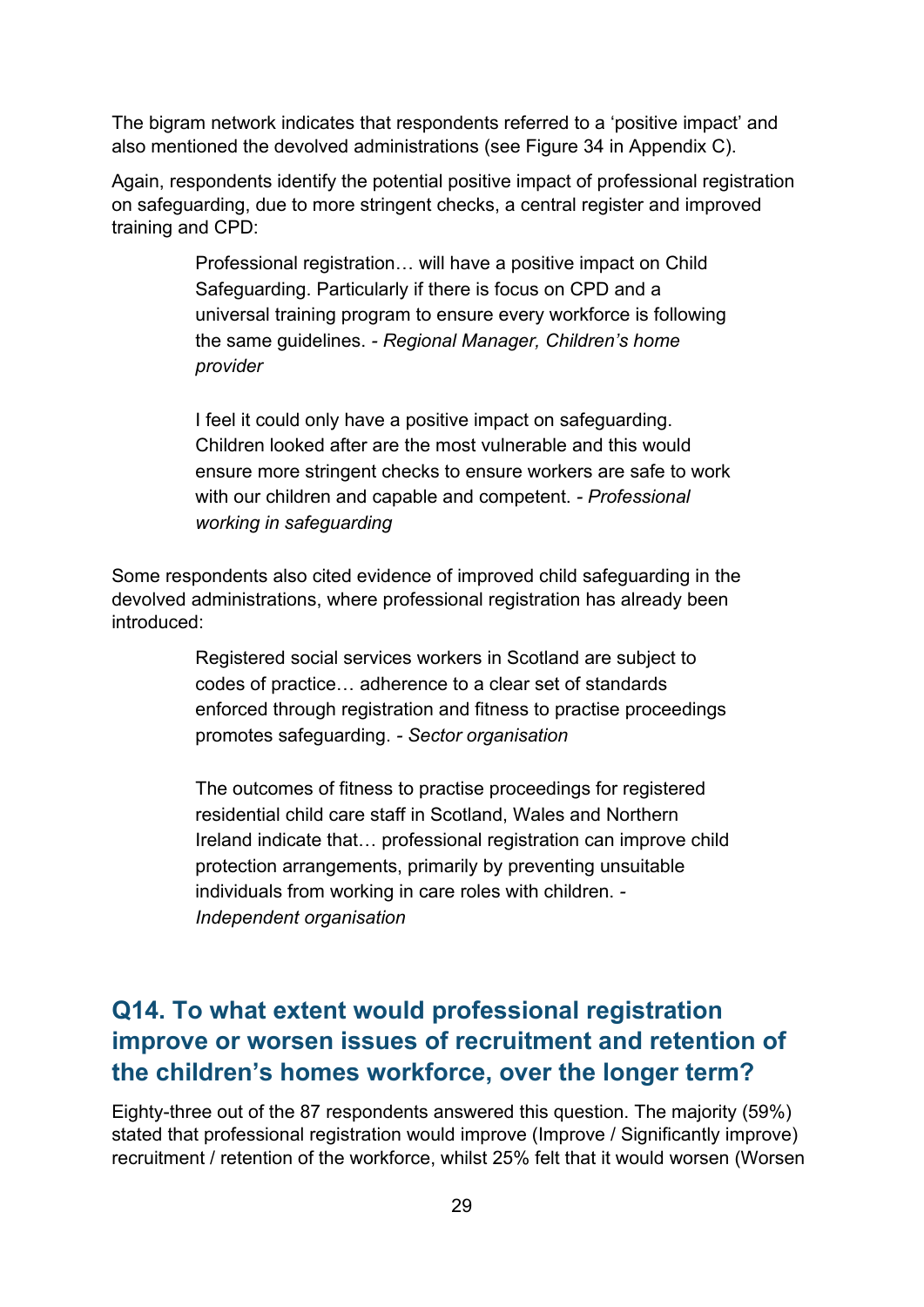/ Significantly worsen), and 16% felt that it would neither improve nor worsen (see [Figure 7\)](#page-29-0).

<span id="page-29-0"></span>

**Figure 7: Responses to Q14**

Analysis of responses to this question according to role of respondent revealed that all children's residential care workers, education professionals and sector organisation representatives felt that recruitment / retention would improve with professional registration. There were no other clear trends (see [Figure 8\)](#page-30-0).

*Base: All who responded to Q14 (n=83).*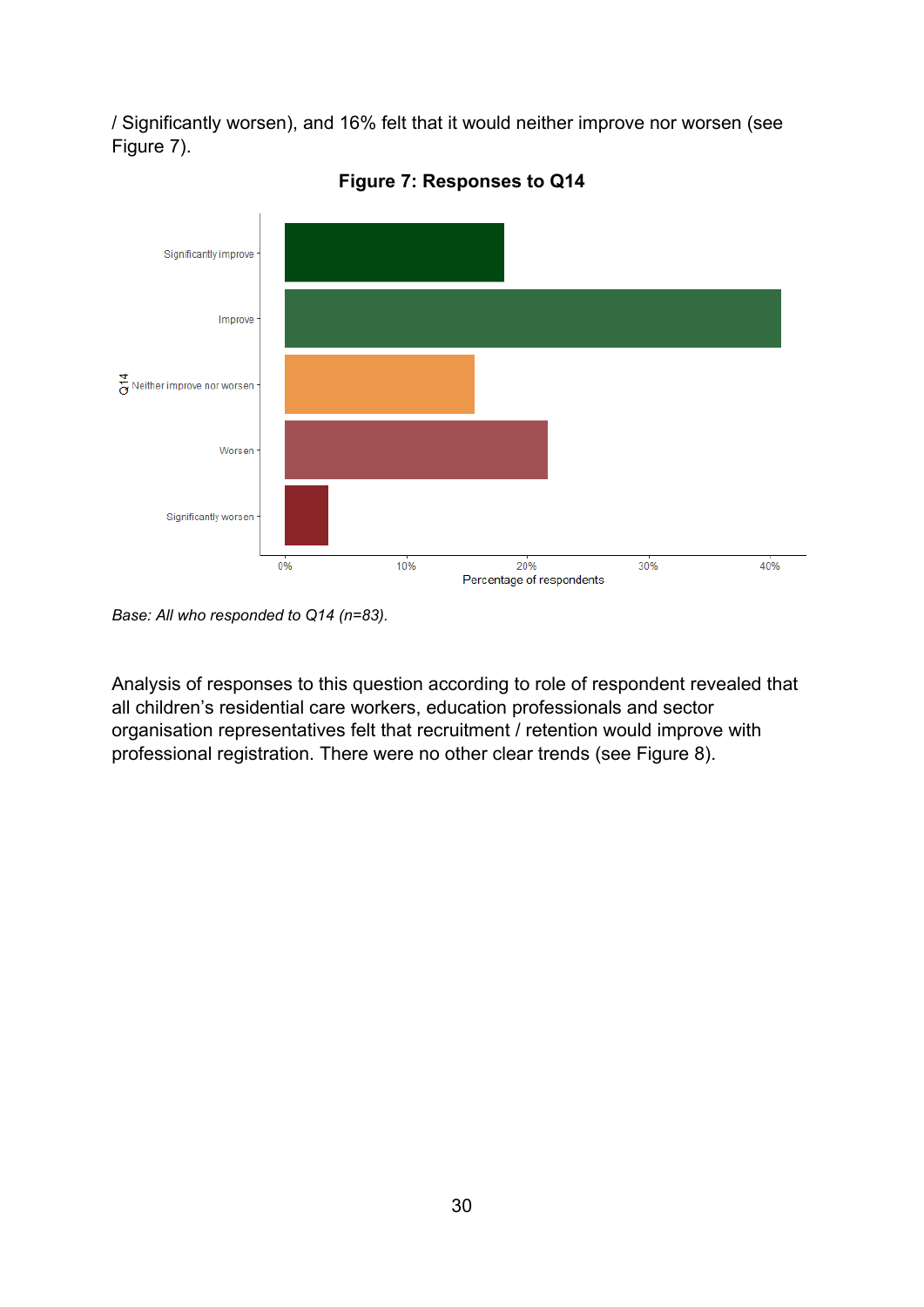<span id="page-30-0"></span>

**Figure 8: Responses to Q14 according to role**

*Base: All who responded to Q14 and provided details of their role (n=63).* 

Analysis of responses to this question according to organisation type revealed no clear trends.

# **Q15. What other ways are there of professionalising the children's homes' workforce to protect children, without establishing registration requirements?**

There were 78 responses to this question. In describing the potential ways of professionalising the workforce to protect children, respondents commonly referred to 'train(ing)', 'qualification' 'professional', 'requirement', 'registration', 'development' and 'pay' (see [Figure 35](#page-64-0) in Appendix C).

Respondents suggested that salaries for the children's home workforce would need to be improved to reflect the demands of the role:

> Any model must address the reality that the relatively low pay and status that accompany this role are equitable to employment options which demand fewer qualities and less commitment from a candidate. *- Voluntary and Community Sector organisation*

> We would welcome increased pay for staff, which would acknowledge and recognise the hard work and commitment they show to their jobs. *- Children's home provider*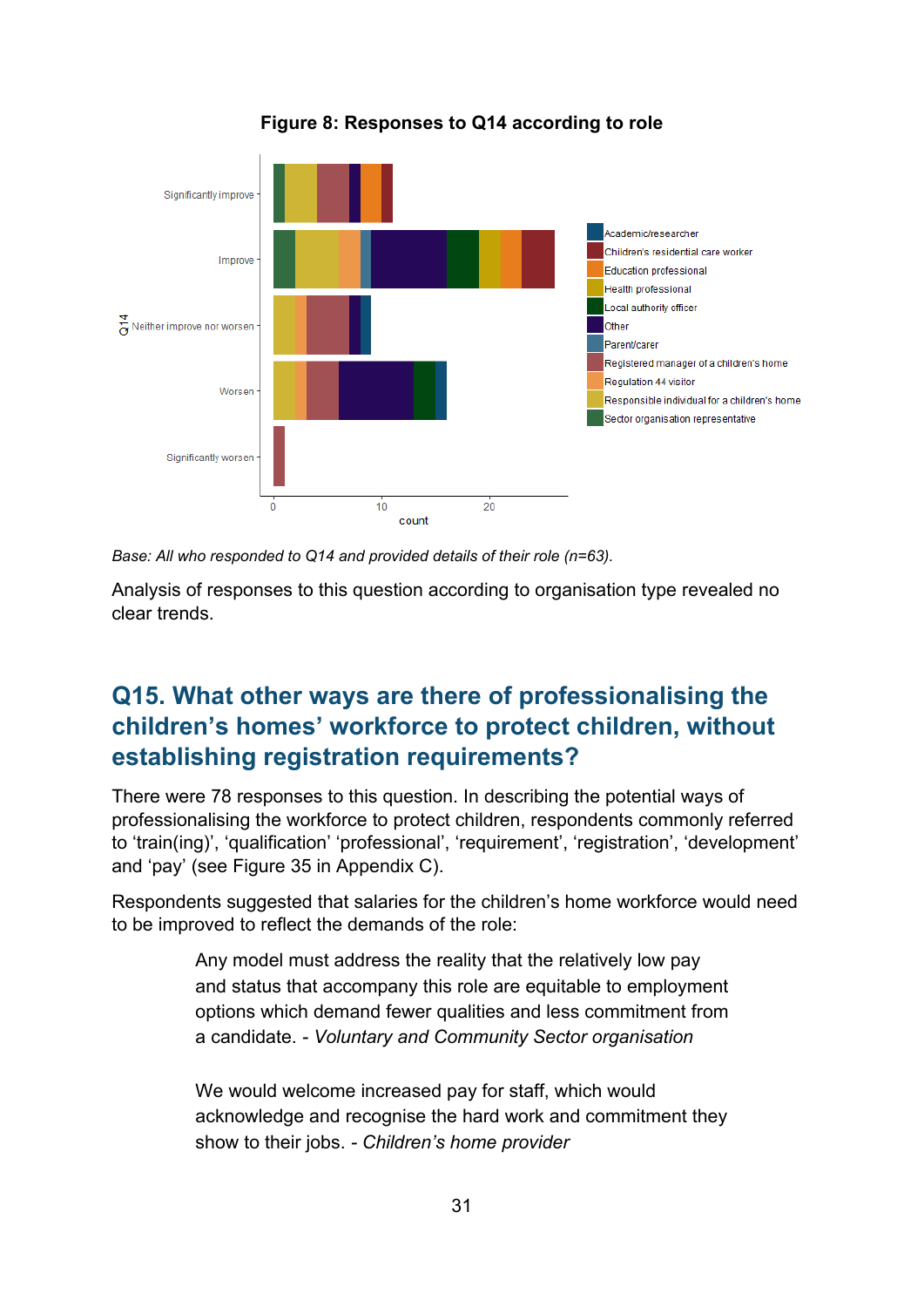Analysis of the most common bigrams within the responses to Q15 (see [Figure 36](#page-64-1) in Appendix C) reiterates the suggestions of 'professional registration', 'professional qualification(s)', 'workforce development' and 'training requirement(s)' and also identifies comments relating to 'social worker(s)', 'safer recruitment' and 'local authority'.

Although the question asked for ways of professionalising the workforce other than registration requirements, approximately 20% of respondents maintained that professional registration would be the most effective method:

> Professional regulation and registration will be a major step and key to success and a safe, high quality service. Anything less really will let down vulnerable children. *- Head of Operations, Children's home provider*

Some respondents identified that safer recruitment practices are needed, although it was also suggested that bad practice was the result of staff not having the right qualities, rather than a lack of safe recruitment:

> Recruitment processes to be in line with safer recruitment principles and in line with local authority processes - even in the private sector. *- Regulation 44 Visitor*

Creating a requirement that enables previous employers to provide a full reference and share any concerns. *- Voluntary and Community Sector organisation*

Respondents recognised the need for improved training opportunities, with suggestions for a mandatory national training programme and more scrutiny of training providers. Respondents identified the need for professional qualifications in order to protect children:

> Not a work based NVQ but a full-time professional qualification for residential staff… A recognised qualification and work-based placements should be afforded to anyone wanting to work in the care sector prior to them starting. *- Regulation 44 Visitor*

Ensuring that the mandatory qualifications… provides staff with the necessary skills and knowledge to safeguard children and that their competence in this regard is clearly evidenced. *- County Service Manager – Residential Care, Local Authority*

They also recognised the need for ongoing workforce development:

It is vital that a system of registration ensures that staff who are regularly working with vulnerable children have knowledge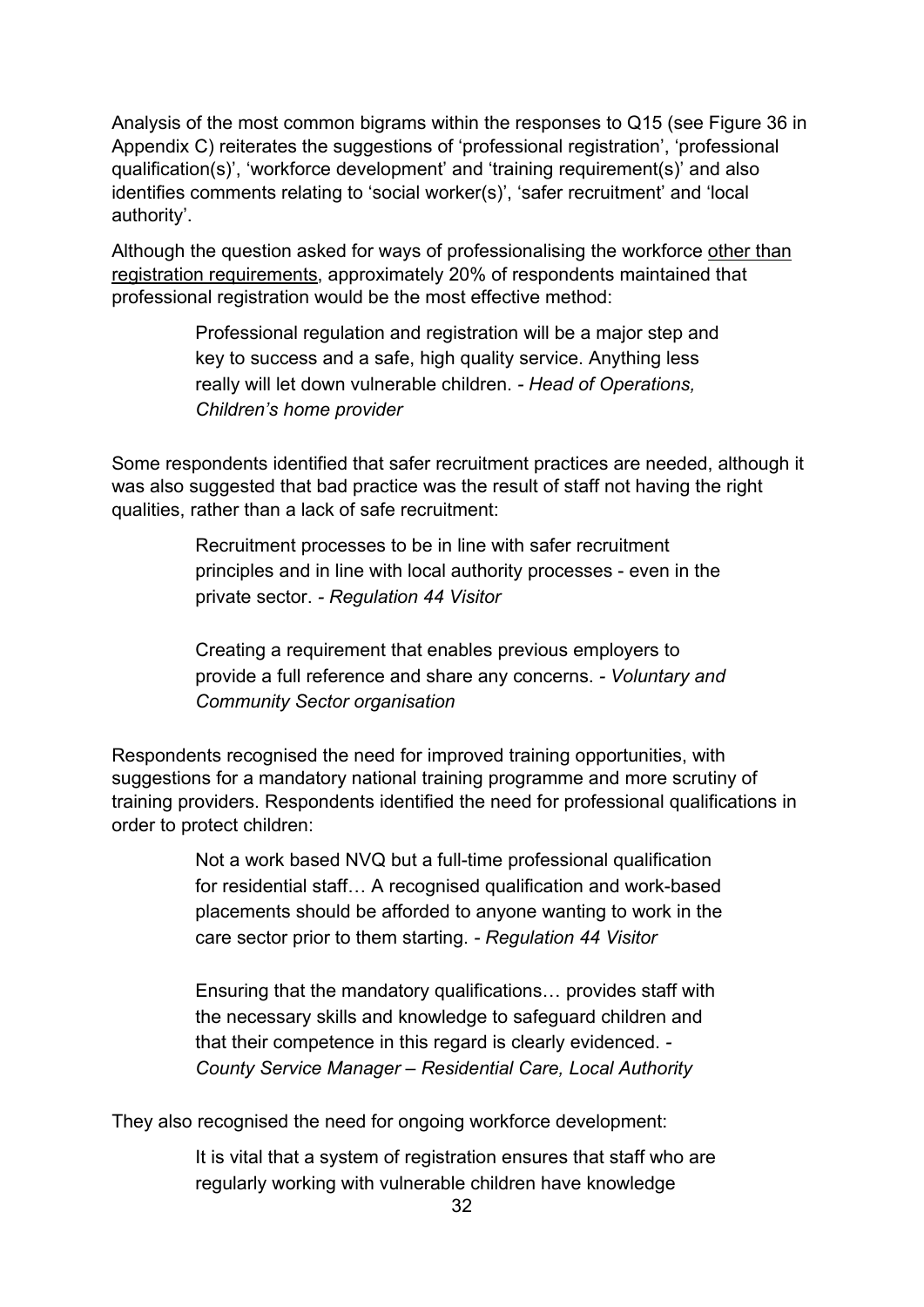enough to meet their potentially complex needs, and opportunities to develop specialisms and are supported in career development. *- Voluntary and Community Sector organisation*

Requiring a more robust approach to workforce development plans and encourage longer term approaches to staff training and development. *- Voluntary and Community Sector organisation*

Some respondents suggested that there should be more supervisory involvement from other professionals, including social workers, whilst it was also noted that social workers can be dismissive of Registered Managers:

> Care staff and managers should be provided with more supervision and particularly from clinical staff who are registered in other professions such as Clinical Psychologists or Social Workers. *- Voluntary and Community Sector organisation*

To ensure outside bodies view managers as professionals… their voice needs to be heard more when making key decisions about a child. It is often the case that social workers… are dismissive of the manager and their in-depth knowledge of the children they care for. *- Associate Director, Children's home provider*

Finally, some respondents suggested that children's homes, and their staff, could be valued more highly by local authorities and used more effectively:

> I think the issue is with the reputation of the children's homes service and therefore how it is perceived… homes are used as a 'last resort' by many local authorities rather than as part of a choice of placement from the start. *- Safeguarding Training Officer*

Single biggest thing - educate local authorities… about what residential care is, how specialist it is, how it is a continuum of models of delivery (not one thing) - raise its status....it is still being used inappropriately and as last resort. *- Responsible Individual for a children's home*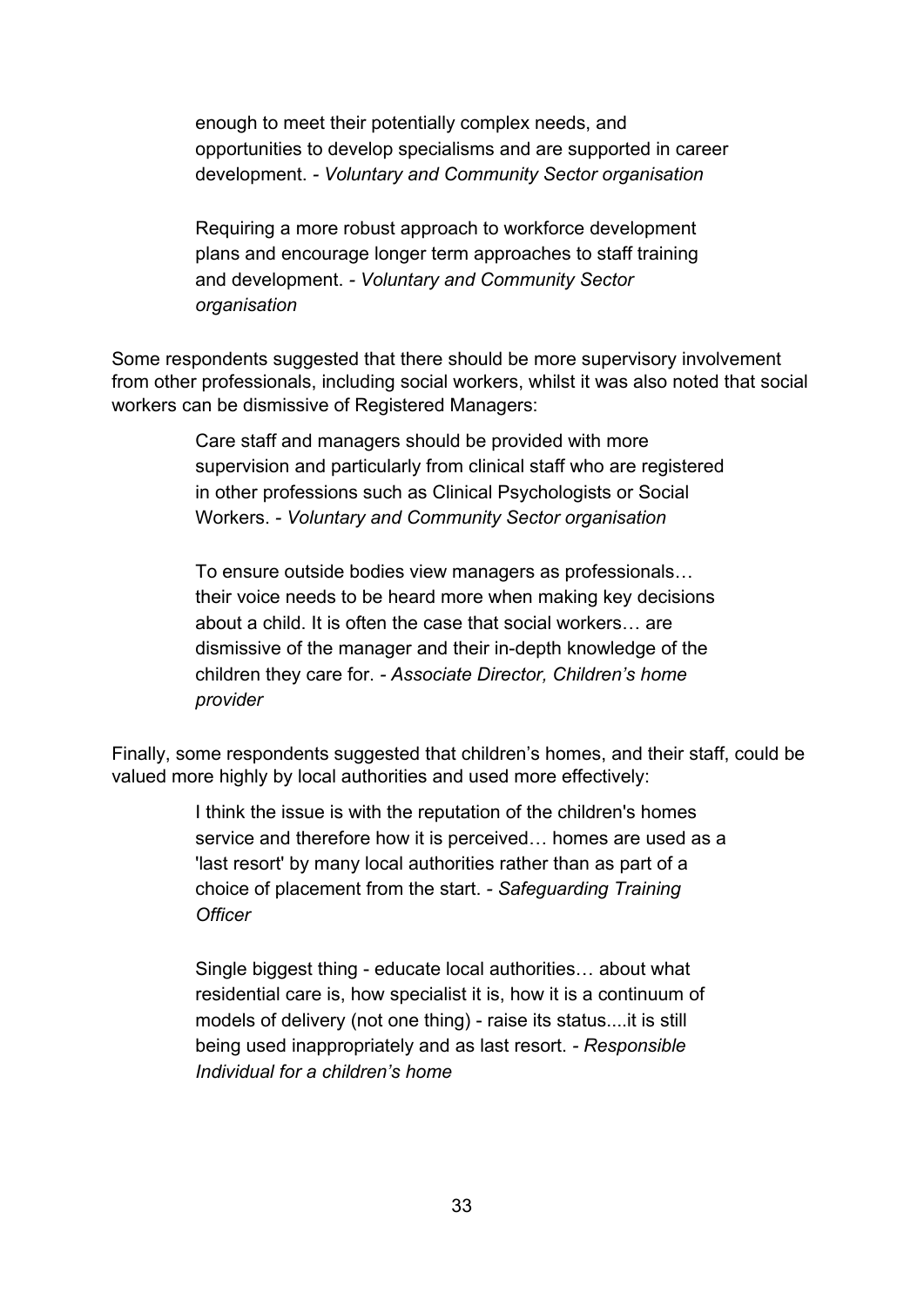# **Approach to registering managers of children's homes**

The second section of the Call for Evidence covered the approach to registering managers of children's homes, and comprised one closed primary question and one open supplementary question.

# **Q16a. To what extent do you agree that the current approach to registering managers is robust enough to protect children?**

Eighty-three out of the 87 respondents answered this question. The majority (58%) agreed (Agree / Strongly agree), whilst 25% disagreed (Disagree / Strongly disagree), and 17% neither agreed / disagreed (see [Figure 9\)](#page-33-0).

<span id="page-33-0"></span>

#### **Figure 9: Responses to Q16a**

*Base: All who responded to Q16a (n=83).* 

Analysis of responses to this question according to role of respondent revealed that the vast majority of registered managers of children's homes felt that the current approach to registering managers was robust enough. There were no clear trends for the other role groups (see [Figure 10\)](#page-34-0).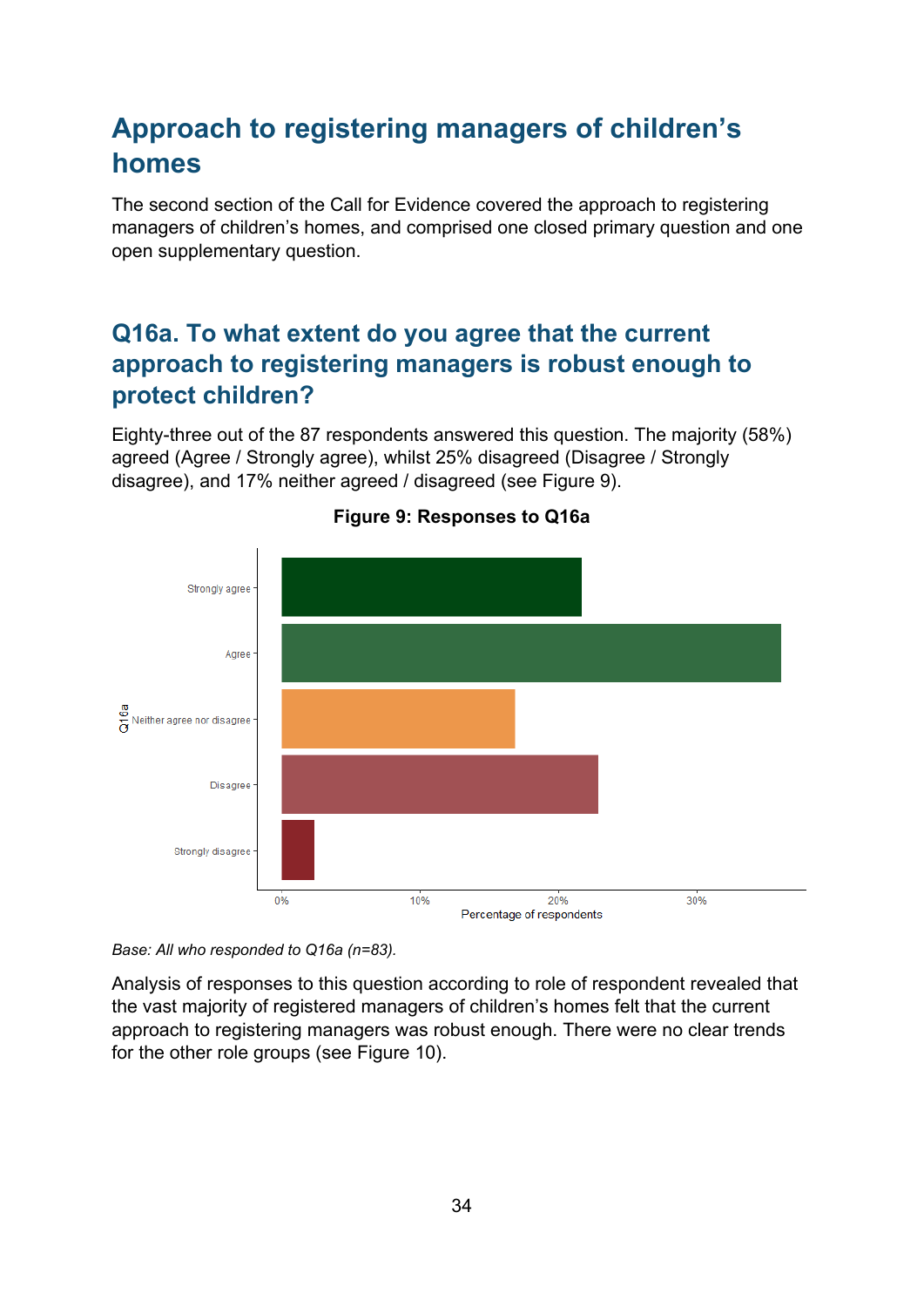<span id="page-34-0"></span>

**Figure 10: Responses to Q16a according to role**

*Base: All who responded to Q16a and provided details of their role (n=63).* 

Analysis of responses to this question according to organisation type revealed no clear trends, other than the majority of respondents from local authorities agreeing / strongly agreeing with the statement that the current approach to registering managers was robust enough (see [Figure 11\)](#page-34-1).

<span id="page-34-1"></span>

**Figure 11: Responses to Q16a according to organisation type**

*Base: All who responded to Q16a and provided details of their organisation type (n=51).*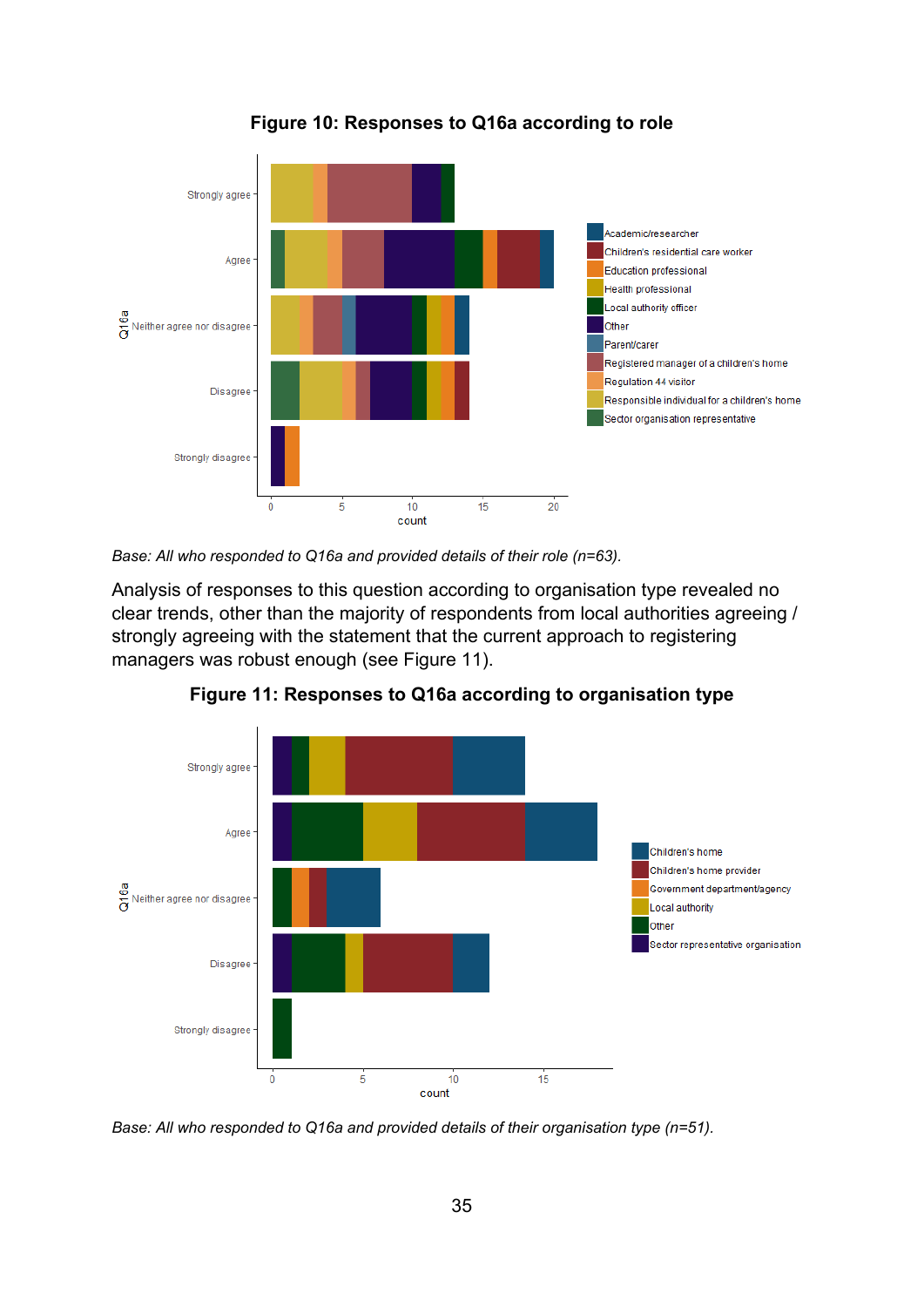# **Q16b. If you disagree, please explain why the current approach is not robust enough and how this could be improved**

There were 26 responses to this question. Respondents commonly referred to 'Ofsted', 'interview' 'qualification/qualify' and 'time', (see [Figure 37](#page-65-0) in Appendix C).

Topic modelling analysis suggests that the two main themes within the responses to question 16b related to i) the issues with the current approach to registering managers, and ii) suggestions for improvement (see [Figure 38](#page-65-1) in Appendix C).

In relation to Topic 1 (Current issues), responses identified issues with the current approach involving Ofsted, particularly in relation to the time taken and the subjectivity of the fit person interview:

> Ofsted's approach is often slow and subjective. It does not allow portability and at times does not deal with issues such as motivation. It is repetitive when a person moves from one home to another. *- CEO, Children's home provider*

The fit persons interview is only as good as the person conducting it, and I believe it's down to interpretation and difference depending on the inspector. *- Head of Operations, Children's home provider*

In relation to Topic 2 (Improvements), respondents referred to professional registration, a higher level of qualification (e.g. degree level) and development throughout Registered Managers' careers:

> A professional body can provide both a 'disciplinary' process and a professional support that supports the RM in exercising their role. Adds to the professional development support for RM and identifies a career path. *- Sector organisation*

More assurance needs to be given that the appropriate levels of qualification and levels of child development and understanding are met. Should a homes' manager be social work qualified? I believe they should. *- Responsible Individual for a children's home*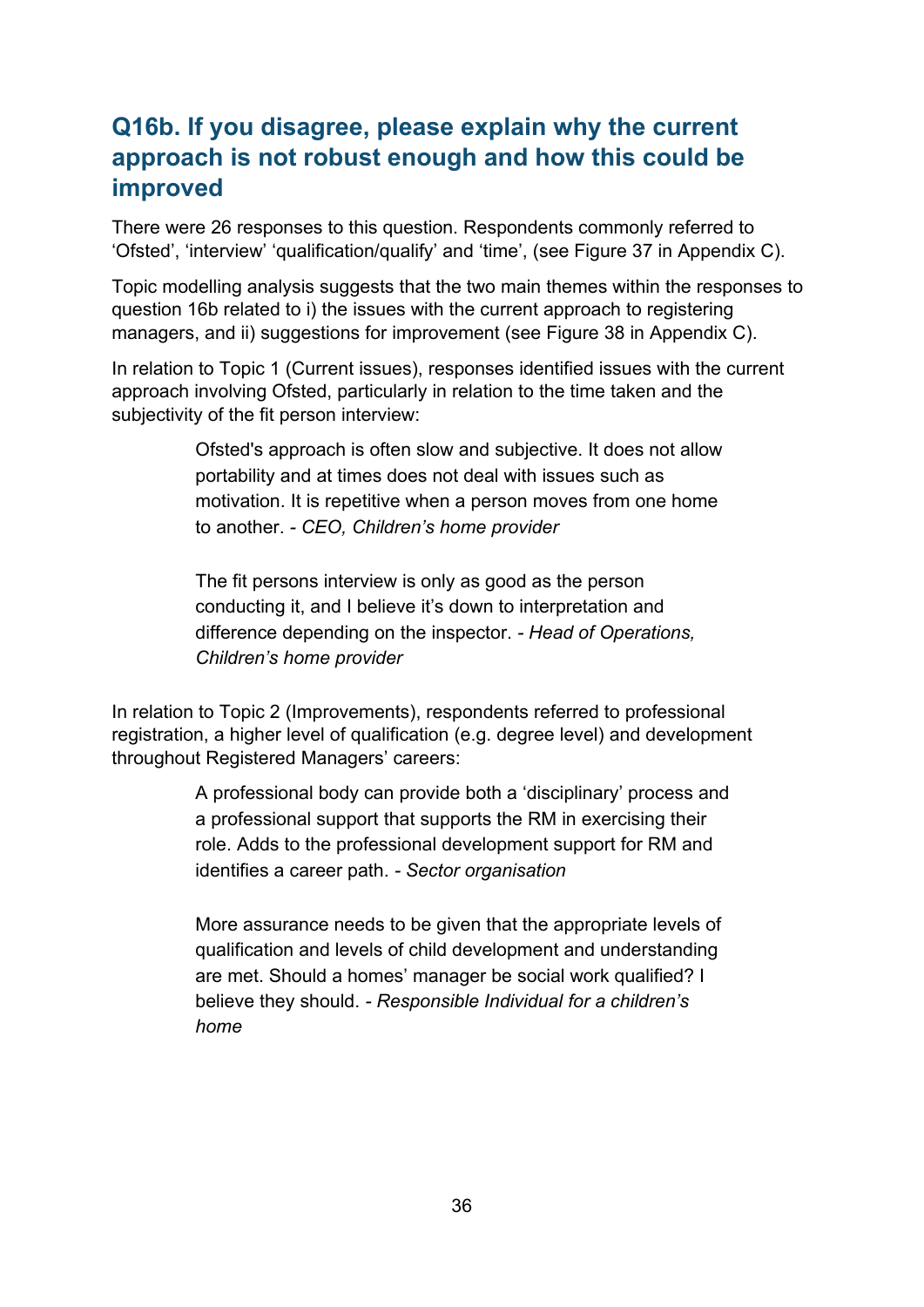# **Qualifications and training**

The third section of the Call for Evidence covered qualifications and training, and comprised three closed primary questions and one open supplementary question.

# **Q17. To what extent do you agree that the current mandatory qualifications are sufficient for registered managers?**

Eighty-three out of the 87 respondents answered this question. The majority (54%) agreed (Agree / Strongly agree), whilst 29% disagreed (Disagree / Strongly disagree), and 17% neither agreed / disagreed (see [Figure 12\)](#page-36-0).

<span id="page-36-0"></span>

**Figure 12: Responses to Q17**

*Base: All who responded to Q17 (n=83).* 

Analysis of responses to this question according to role of respondent revealed that the majority of registered managers of children's homes and sector organisation representatives felt that the current mandatory qualifications were sufficient for registered managers. There were no clear trends for the other role groups (see [Figure 13\)](#page-37-0).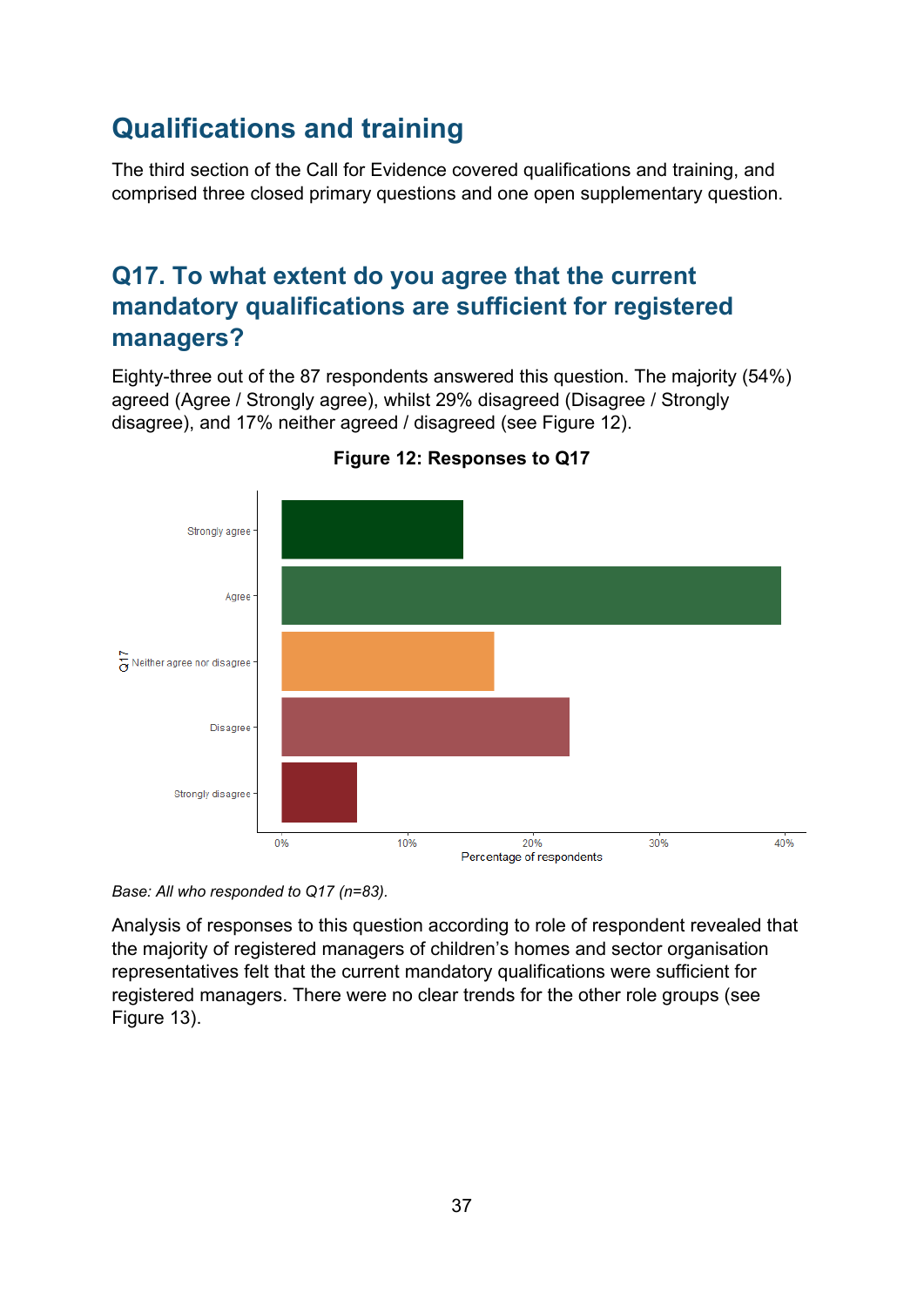<span id="page-37-0"></span>

**Figure 13: Responses to Q17 according to role**

*Base: All who responded to Q17 and provided details of their role (n=63).* 

Analysis of responses to this question according to organisation type revealed that the majority of respondents from children's homes and sector representative organisations felt that the current mandatory qualifications were sufficient for registered managers (see [Figure 14\)](#page-37-1).

<span id="page-37-1"></span>

**Figure 14: Responses to Q17 according to organisation**

*Base: All who responded to Q17 and provided details of their organisation type (n=51).*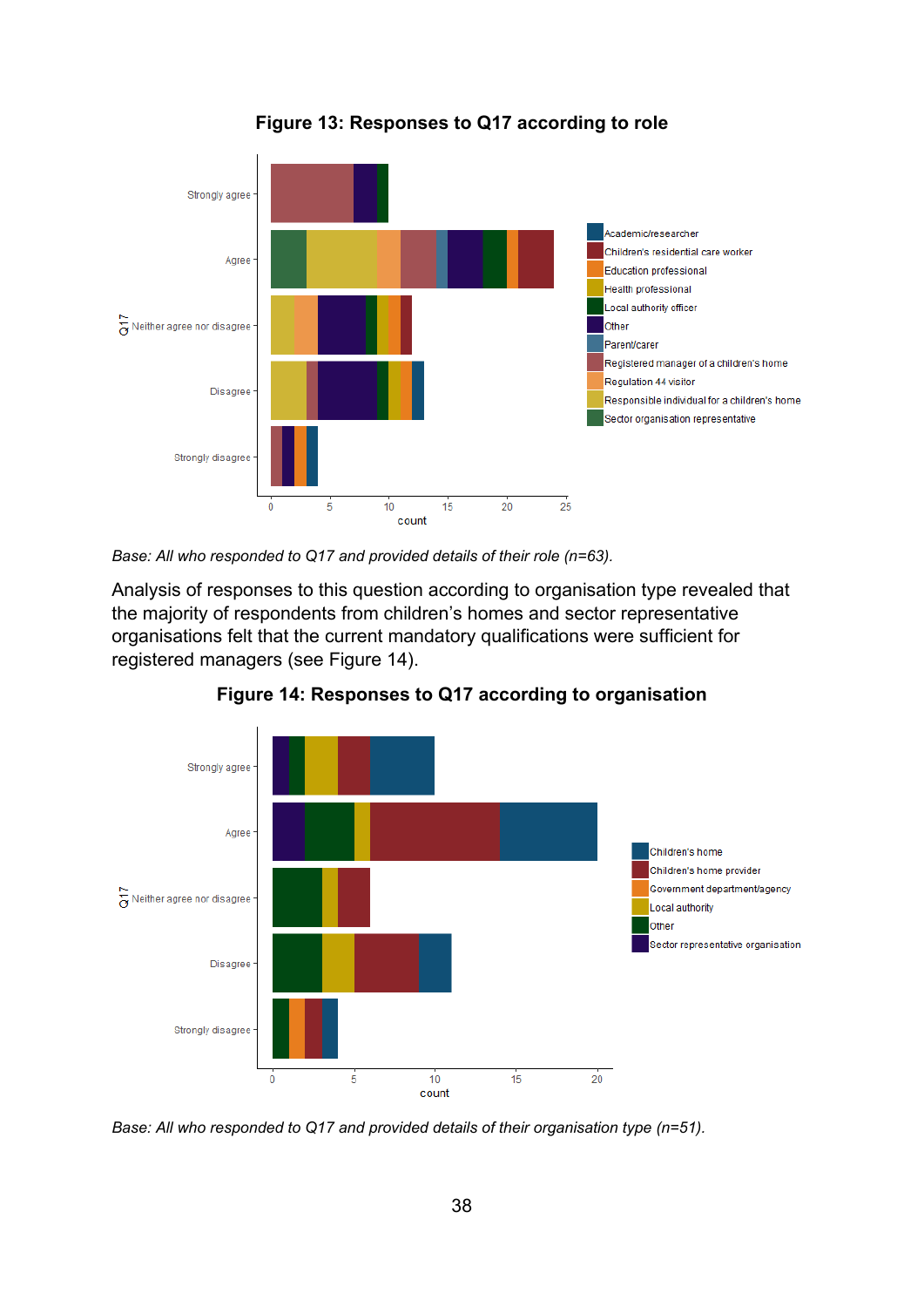# **Q18. To what extent do you agree that the current mandatory qualifications are sufficient for people in care roles?**

Eighty-four out of the 87 respondents answered this question. The responses were very mixed, with 39% agreeing (Agree / Strongly agree), 38% disagreeing (Disagree / Strongly disagree), and 23% neither agreeing / disagreeing (see [Figure 15\)](#page-38-0).

<span id="page-38-0"></span>



Analysis of responses to this question according to role of respondent and organisation type revealed no significant trends, so opinion did not seem to be related to these factors.

# **Q19a. To what extent do you agree that there should be other forms of training (for example T levels and apprenticeships) available to ensure staff are competent and deliver high quality care?**

Eighty-three out of the 87 respondents answered this question. The vast majority (82%) agreed (Agree / Strongly agree) that there should be other forms of training available, whilst only 5% disagreed, and 13% neither agreed / disagreed (see [Figure](#page-39-0)  [16\)](#page-39-0).

*Base: All who responded to Q18 (n=84).*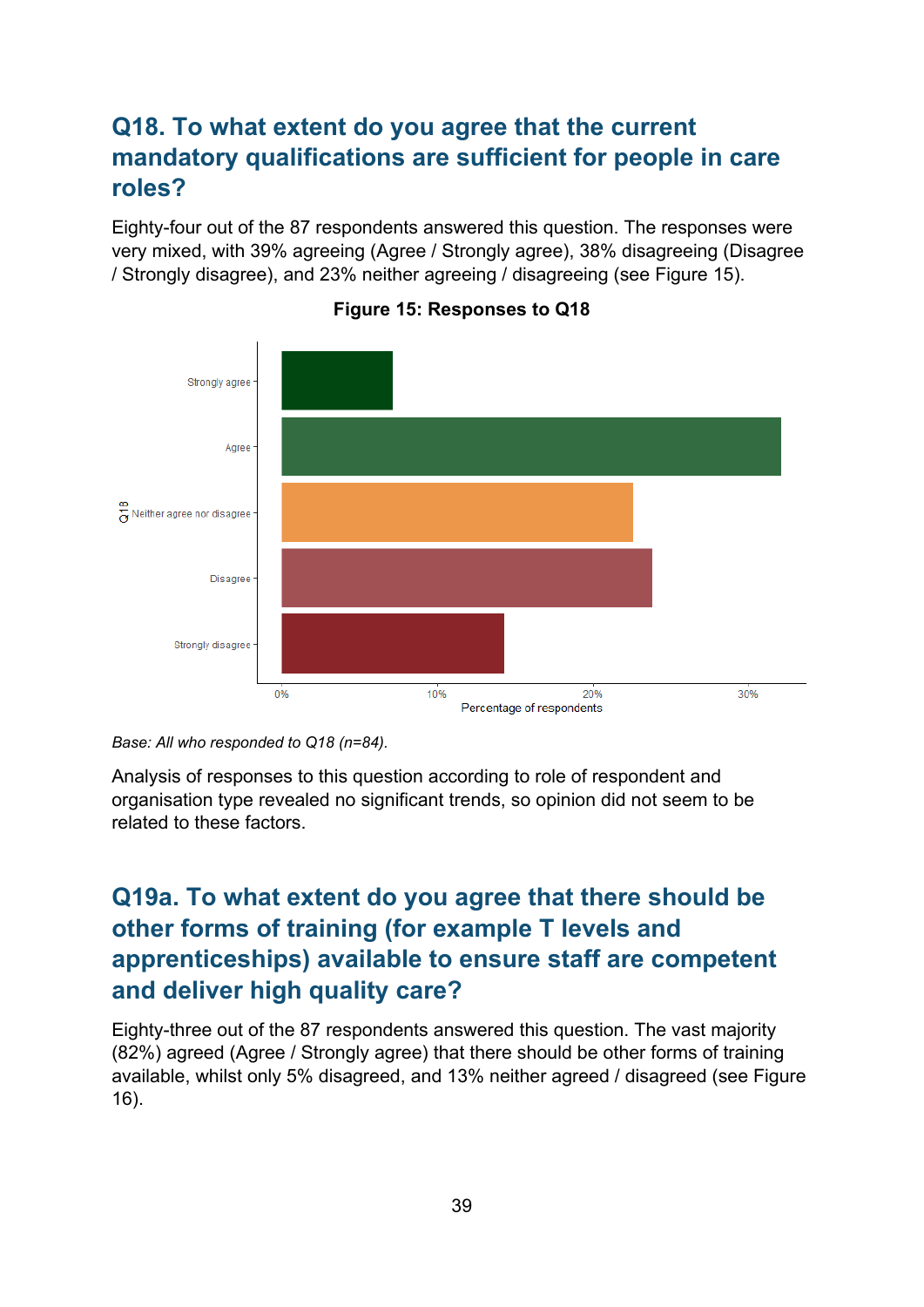<span id="page-39-0"></span>

**Figure 16: Responses to Q19a**

*Base: All who responded to Q19a (n=83).* 

As the vast majority of respondents agreed with the statement, analysis by respondent role / organisation type was not conducted.

### **Q19b. If you agree, what form should this training take?**

There were 61 responses to this question. In describing the potential forms of training, respondents commonly referred to 'apprenticeship', 'level 3' 'qualification', 'professional', 'development' and 'college' (see [Figure 39](#page-66-0) in Appendix C).

Respondents identified that there needed to be a consistency in the basic qualification required, with some suggesting a foundation degree level, which can be built on with more specialist modules:

> Specialised foundation degrees either specifically in 'residential child care', or 'working with children and families'. *- Academic / researcher*

Foundation degree qualifications that can be built on in progressive levels (credits) and also allow for diverse specialism. *- Responsible Individual for a children's home*

Respondents were generally positive towards the idea of apprenticeships, particularly with regard to widening and increasing recruitment. However, there were also caveats that the entry requirements would need to be appropriate for the role: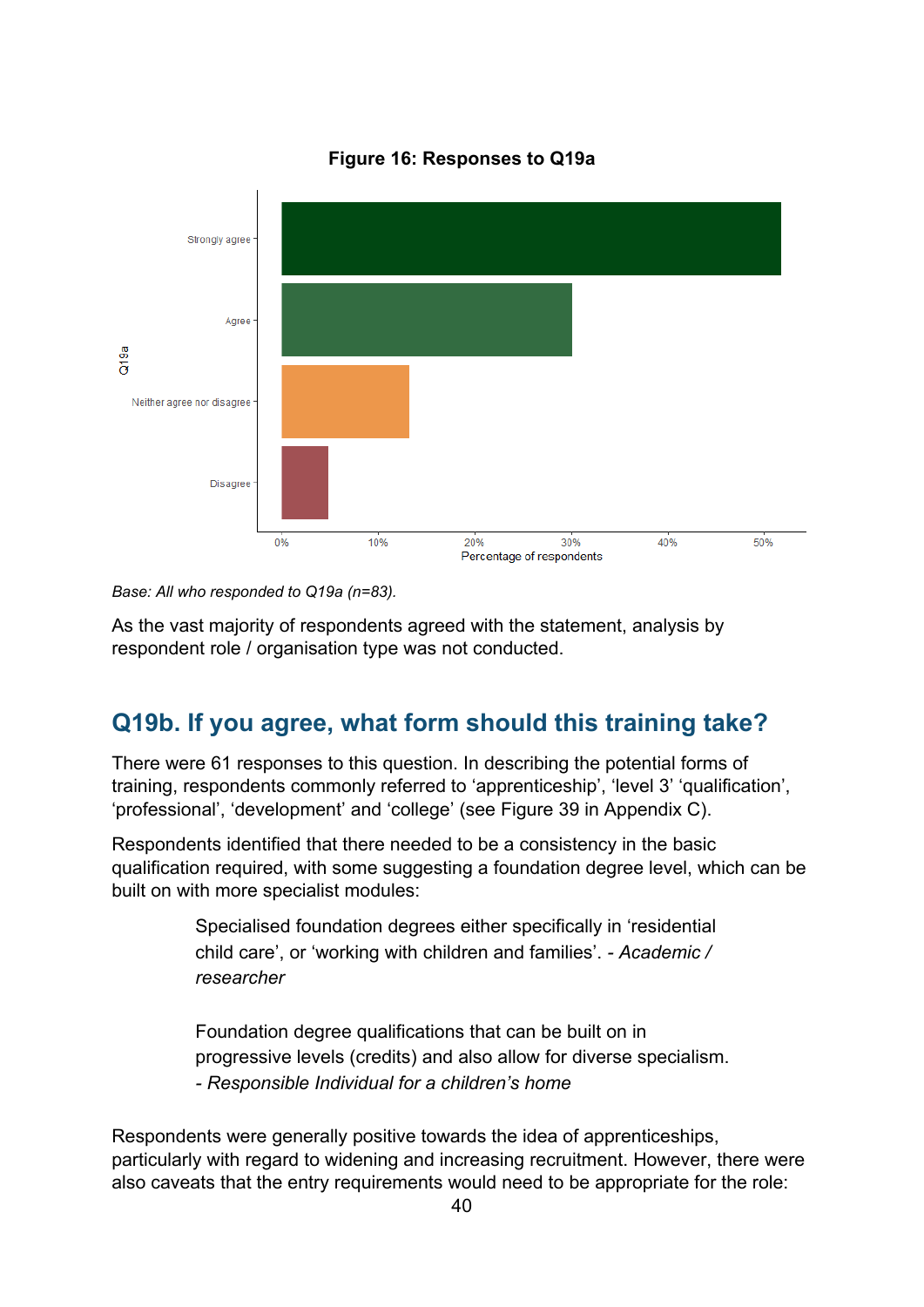T levels and apprenticeships… could help encourage more people into these careers at an earlier stage and assist with providers' recruitment and retention challenges. *- Sector organisation*

It needs to be a low academic threshold, with experience of working with people… Social skills, being empathetic, understanding childhood trauma and its impact on behaviour are more important than quadratic equations for this role. *- Safeguarding Training Officer*

Respondents often cited the need for college / university involvement, either as the primary method of training, or to support an apprenticeship form of training:

> A clear national curriculum / training programme that is college / university based as well as workplace assessment would improve the quality of training and standards in children's homes. *- Responsible Individual for a children's home*

Combination of apprenticeship, on the job training and some protected time away from the work place in a college or university. *- Registered Manager of a children's home*

Analysis of the most common bigrams within the responses to Q19b (see [Figure 40](#page-66-1) in Appendix C) reiterates the references to 'level 3' and 'continuing professional development', and also identifies comments relating to 'mandatory train(ing)'.

Respondents often stated that the Level 3 Diploma did not provide the most appropriate training and was not completed by a large section of the workforce:

> There is a concern that the current qualifications do not provide the kind of learning that would suit care staff who may benefit from more practical training. *- Sector organisation*

Staff in care roles must begin training for an NVQ3 within six months of their employment, and complete the course within two years. However, there appears to be nothing stopping staff from moving between children's homes unqualified, in which case these deadlines then reset. *- Voluntary and Community Sector organisation*

Furthermore, respondents recognised that there were some additional areas that could be included in mandatory training: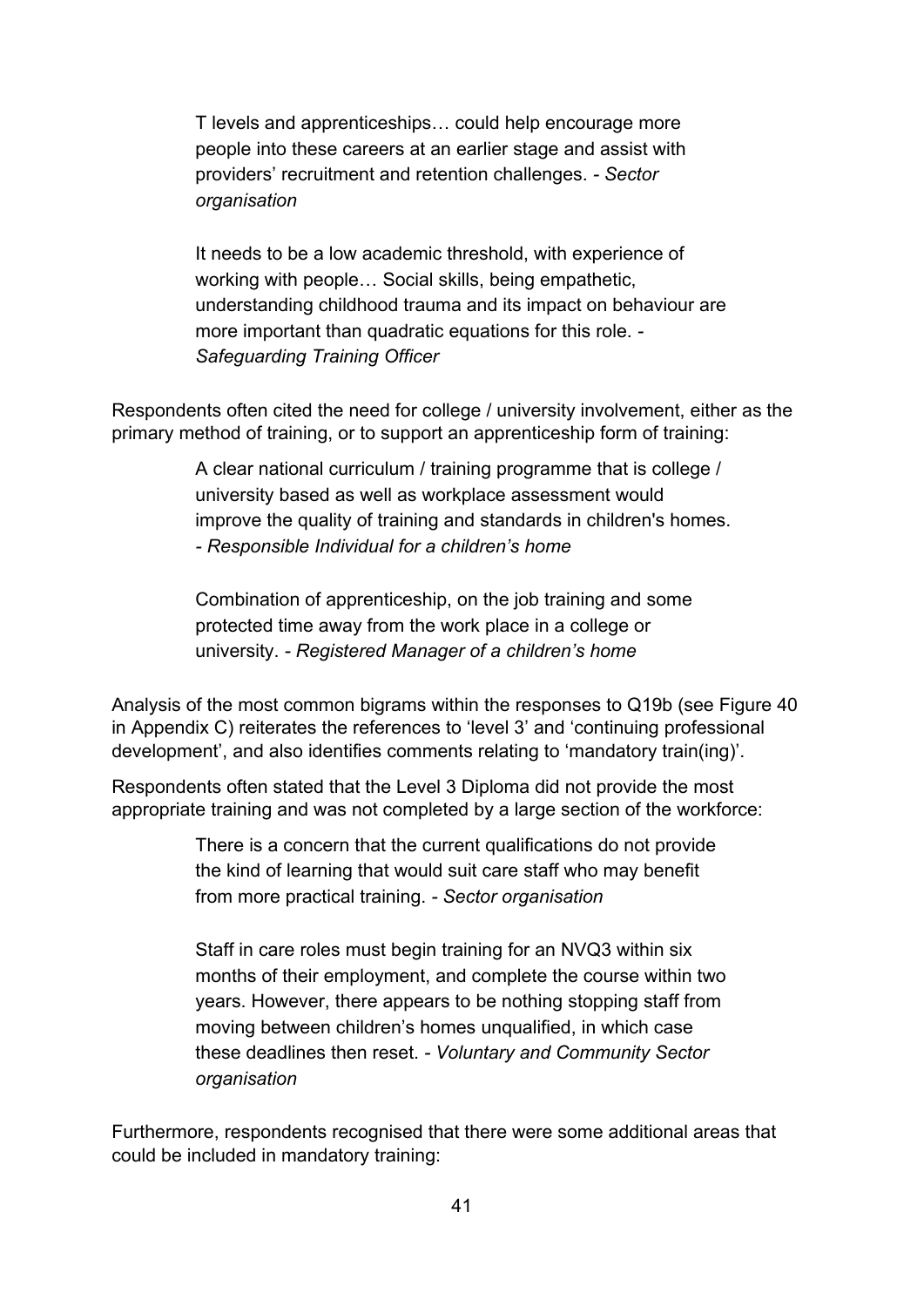There are a number of further areas which are not mandatory but should be in certain instances… for example An Introduction to Autism might be a requirement before you can work in a home for autistic children. *- CEO, Children's home provider*

An extension to the mandatory training to include child development, attachment and ACEs (Adverse Childhood Experiences). *- Responsible Individual for a children's home*

Finally, respondents noted that any initial training of children's home workers needs to be backed up by continuing professional development, in order to meet the needs of the children they care for:

> Staff… should be offered the opportunity to continuously develop their skills, receiving extra training and learning opportunities to develop the care and support they provide to children and young people and meet specific complex needs. *- Sector organisation*

> Each member of staff should have an individualised plan for training which supports them to develop the right knowledge and skills for the home in which they work and the children they care for; each home and individual is different, requiring a flexible, targeted and personalised approach to training. *- Voluntary and Community Sector organisation*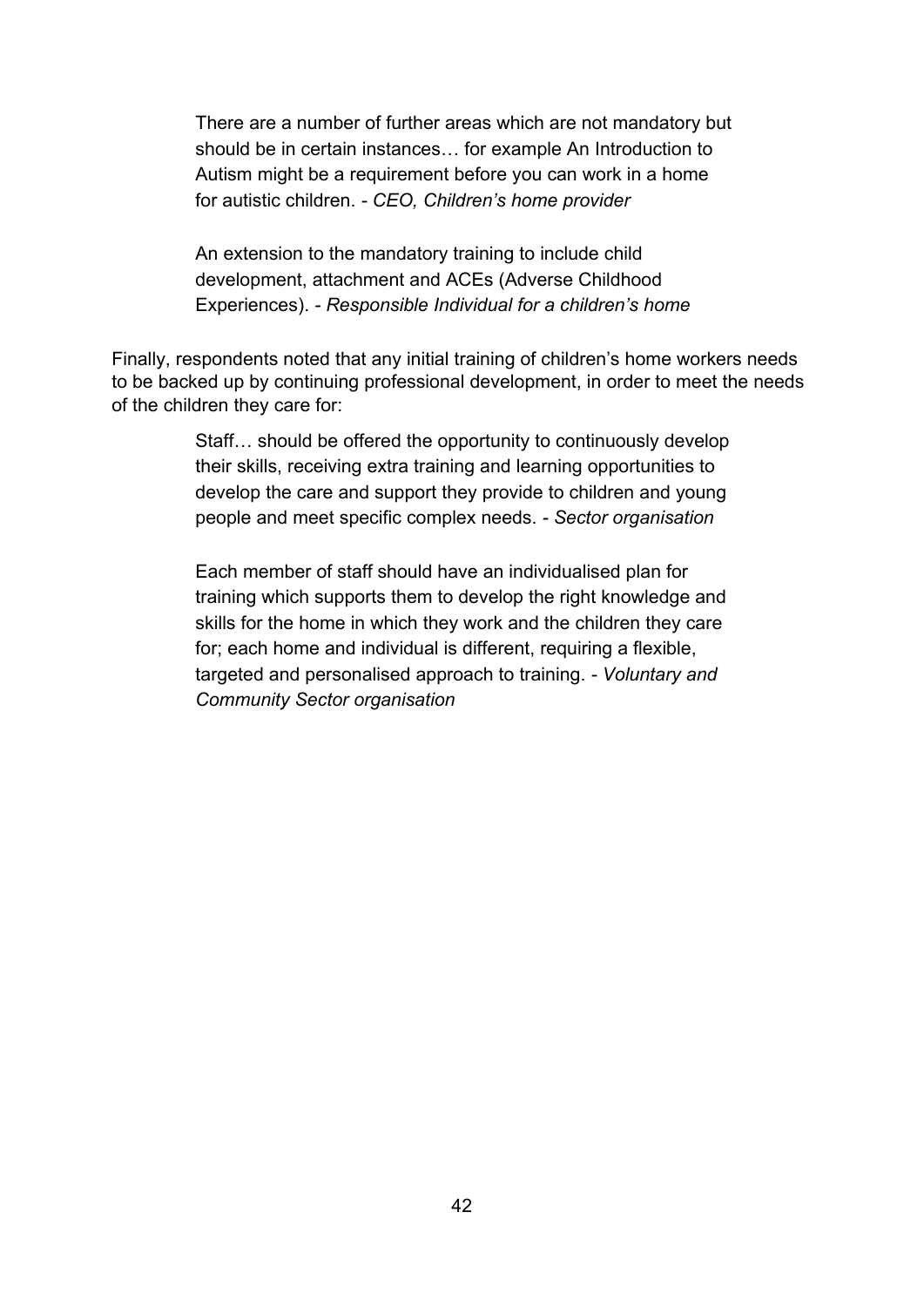# **Professional standards**

The fourth section of the Call for Evidence covered professional standards and comprised one closed primary question and one open supplementary question.

### **Q20a. To what extent do you agree that professional standards should be established for people in care roles in children's homes?**

Eighty-four out of the 87 respondents answered this question. The vast majority (89%) agreed (Agree / Strongly agree) that professional standards should be established for people in care roles, whilst 11% neither agreed / disagreed (see [Figure 17\)](#page-42-0). No respondents disagreed with this statement.

<span id="page-42-0"></span>

#### **Figure 17: Responses to Q20a**

*Base: All who responded to Q20a (n=84).* 

As the vast majority of respondents agreed with the statement, analysis by respondent role / organisation type was not conducted.

### **Q20b. If you agree, what should these professional standards cover?**

There were 66 responses to this question. In suggesting areas that the professional standards could cover, respondents commonly referred to 'safeguard', 'child'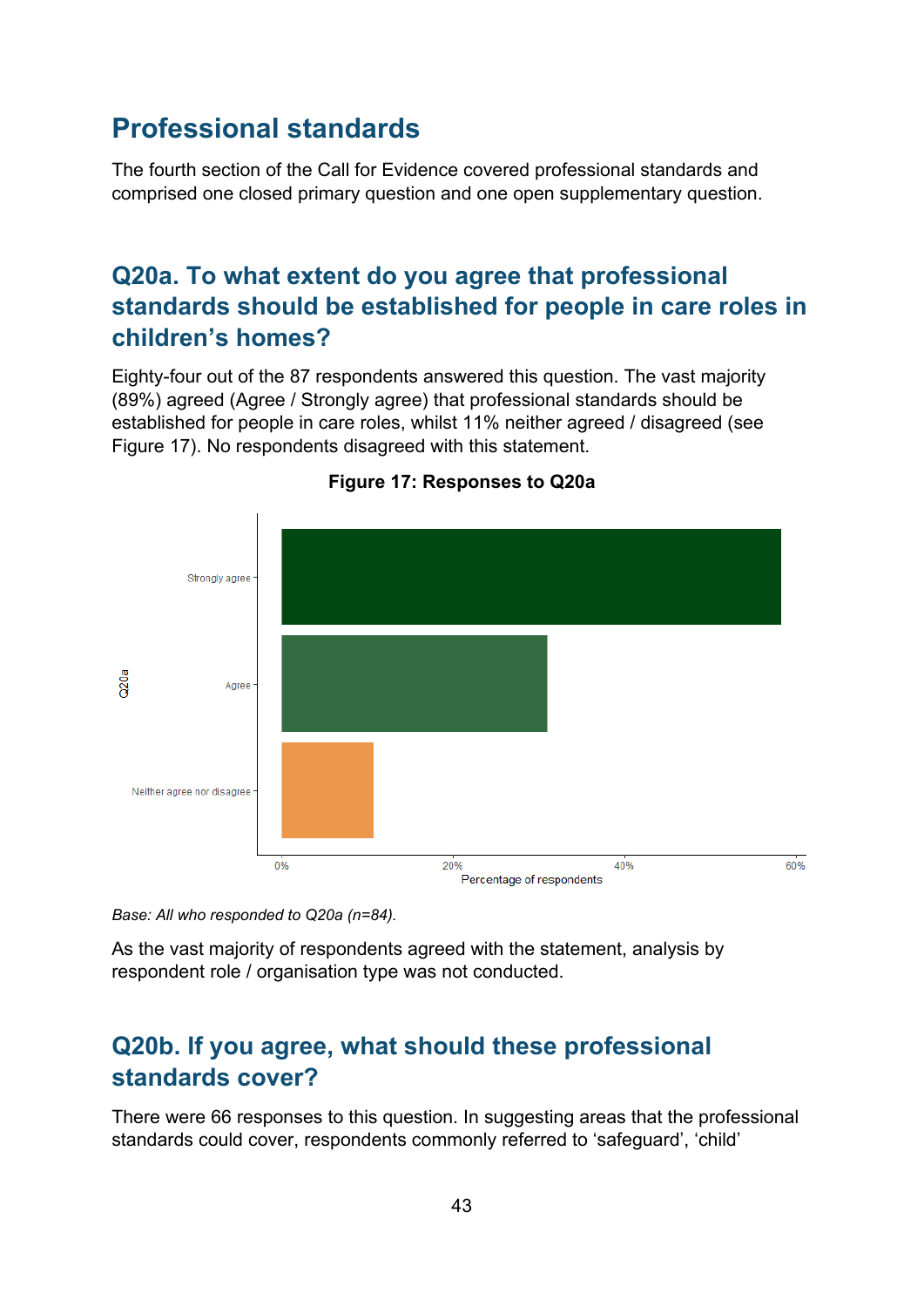'development', 'conduct', 'train(ing)', 'practice', 'social', 'communication' and 'behaviour' (see [Figure 41](#page-67-0) in Appendix C).

Analysis of the most common bigrams within the responses to Q20b (see [Figure 42](#page-67-1) in Appendix C) reiterates the references to 'professional development', 'social worker' and 'child development', and also identifies comments relating to 'quality standard', 'whistle blow', 'mental health' and 'child protection'.

Many respondents provided lists of areas that should be included in the professional standards, rather than giving full text responses. These suggestions commonly included continuing professional development, child protection and safeguarding, child development, professional conduct, training, communication, behaviour management, whistle blowing and mental health awareness.

Several respondents suggested that the professional standards should be the…

Same or similar to those required by children's social workers. *- Registered Manager of a children's home*

Whilst some respondents proposed that they should be...

In line with the Quality Standards. - Assistant Manager of a children's home

Or were already covered by these:

If everyone embraced the children's homes quality standards in the spirit in which they are written that would make an improvement in practice… The theory has been written, the challenge is to put the theory into practice. *- Director, Children's home provider*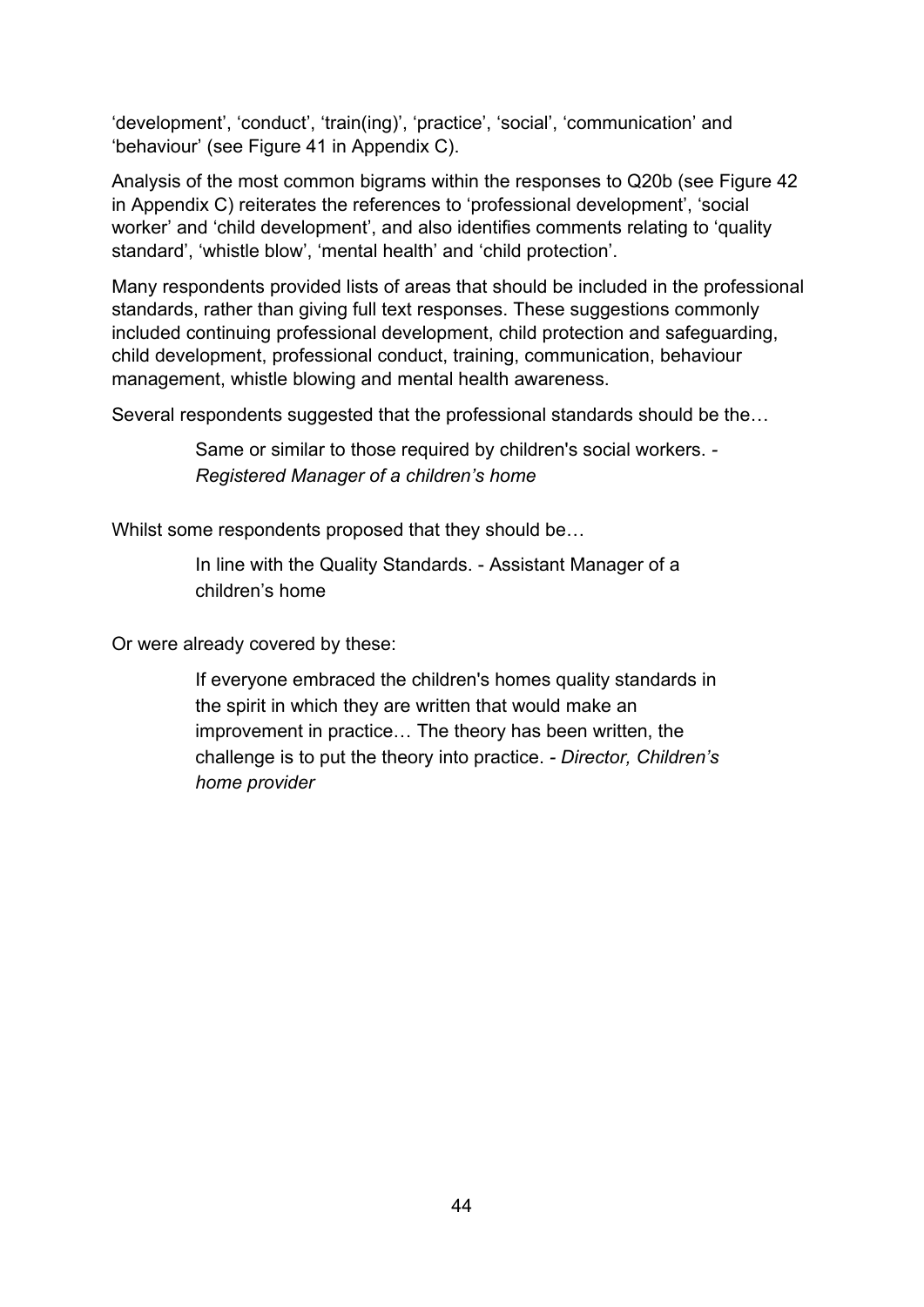# **Unregulated provision**

The Department is carrying out a separate piece of work to develop understanding of the reasons for local authorities placing children in unregulated provision in increasing numbers, and the quality of this provision. Through this Call for Evidence, the Department sought the view of the sector on whether there are issues related to the workforce that are specific to unregulated settings. These are settings that are not registered with Ofsted under the Care Standards Act (2000), as they do not deliver both care and accommodation in a setting that is fixed or of a permanent nature.

The final section of the Call for Evidence, therefore, considered unregulated provision, and comprised just one open question.

### **Q21. Are there further workforce concerns associated with the use of unregulated provision?**

There were 68 responses to this question. Respondents commonly referred to 'regulate', 'vulnerable' 'standard(s)', 'safeguard', 'quality', 'practice', 'experience', 'authority', '16' and '18' (see [Figure 43](#page-68-0) in Appendix C).

Topic modelling analysis suggests that there were five main themes within the responses to question 21, which related to: i) lack of checks on the quality of provision; ii) the vulnerable age group (16-18) primarily being accommodated in this provision; iii) the need to regulate this provision due to concerns with such placements; iv) issues with the standard of safeguarding; and v) a lack of trained staff in this sector (see [Figure 44](#page-68-1) in Appendix C).

In relation to Topic 1 (Lack of checks), responses noted that the use of unregulated provision had risen, but there were no checks being carried out on the quality of care and support being provided to children / young people within this sector:

> I don't believe this [unregulated provision] should exist as there is no accurate measure of quality of care. Whilst the homes I have visited which are unregulated have welcomed me in to complete a similar audit to reg 44, there are those who may have no external governance. *- Regulation 44 Visitor*

Unregulated provisions are not subject to the same checks but are still responsible for delivering care to children. Recruitment checks are not to the same level, care provided is not monitored and neither is safety of the provision or safeguarding of children. *- Professional working in safeguarding*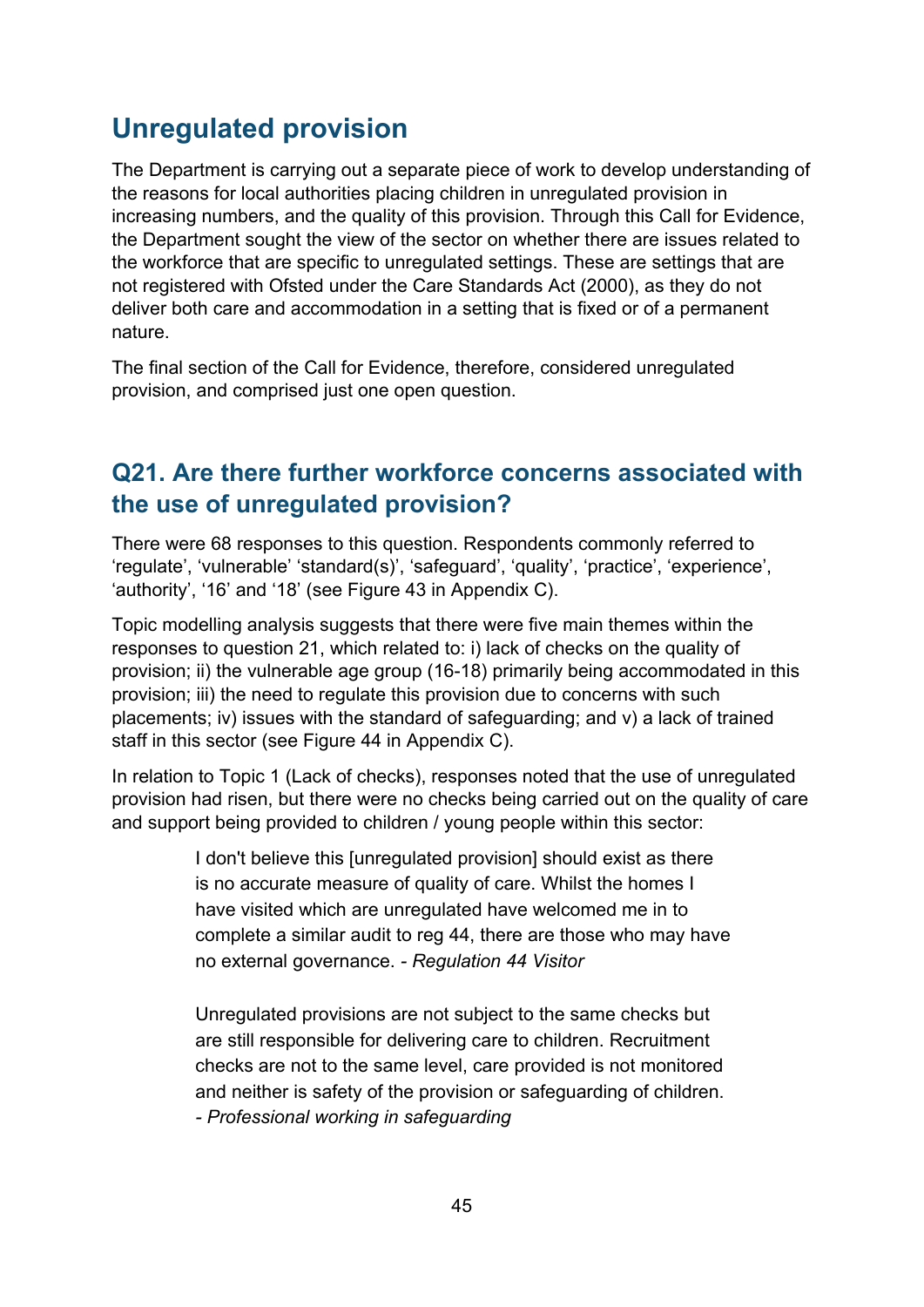In relation to Topic 2 (Vulnerable age), respondents identified that the majority of those being accommodated within unregulated services were within the 16-18 age group, extremely vulnerable and not ready for the level of independence within these settings:

> Young people placed in these services are… nowhere near ready for independence due to their complex needs. They often need the same level of support and care that they would receive in a children's home or foster placement. *- Children's home provider*

> They are the same children and their needs are unlikely to have changed on their 16th birthday so the expectation should be the same as the expectation for those working in a registered children's home until at least age 18 and frequently beyond… By definition they are vulnerable. *- Sector organisation*

In relation to Topic 3 (Need to regulate), respondents were concerned about the placement of young people in unregulated provision and there was strong support for such settings to be regulated:

> This sector is growing as the costs of regulated provision increases… I am of the view that this sector should be regulated by either Ofsted or, for over 18s, Care Quality Commission (CQC). *- Responsible Individual for a children's home*

I am amazed that some 16 plus homes are not regulated when they need to give the most support to care leavers. This definitely needs regulating. *- Education Professional*

In relation to Topic 4 (Safeguarding standards), respondents were concerned with the lower standard of safeguarding within unregulated provision, leading to unsafe services for the children and young people in their care:

> There is a fine line between unregulated and unregistered provision with unregulated tipping over into unregistered which has implications for the future placements for children and the quality of safeguarding in place. *- County Service Manager – Residential Care, Local Authority*

So many unscrupulous providers are setting up and continuing to damage young people's lives through their unsafe and unregulated activity… the risk they present is huge and it is only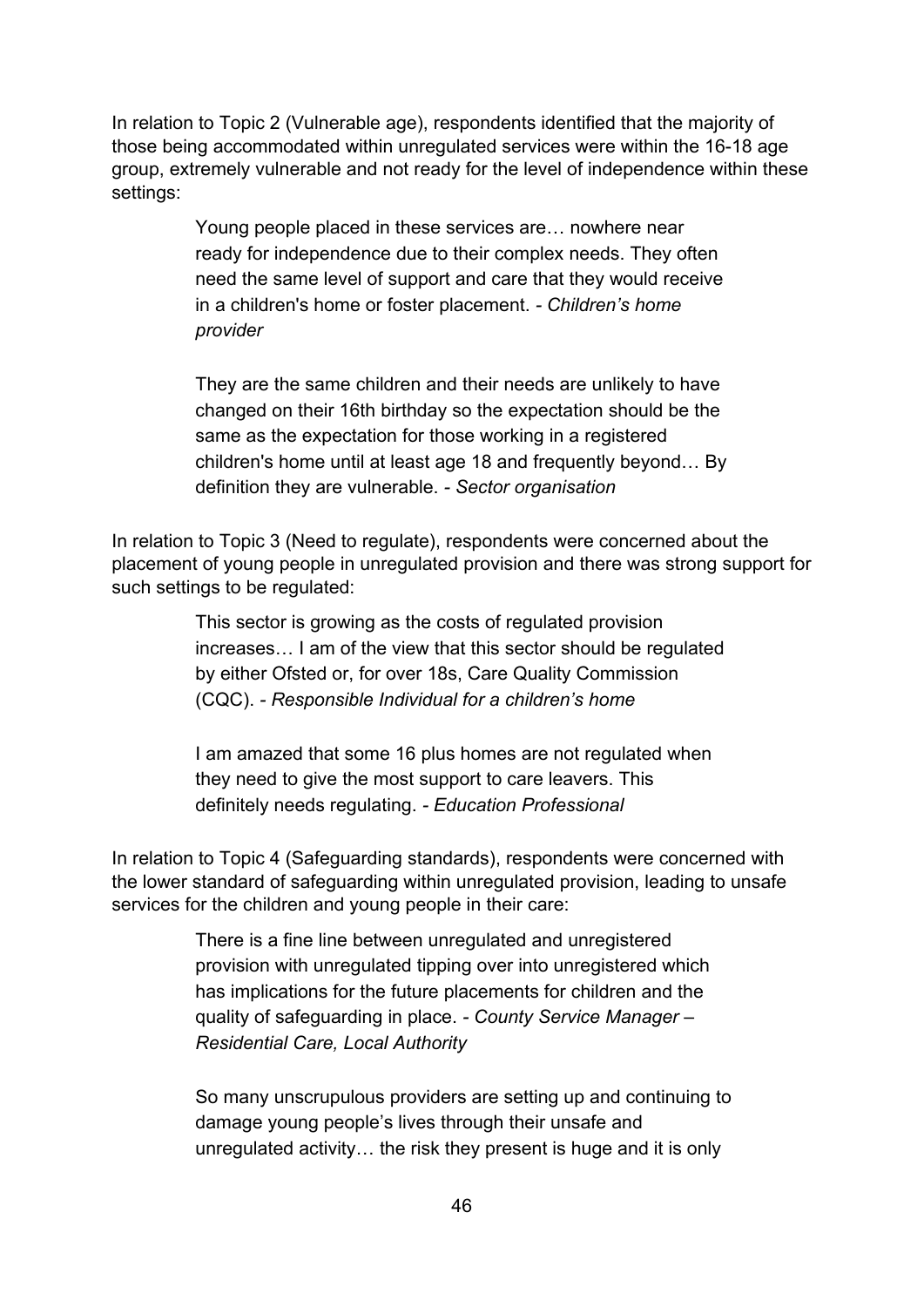a matter of time until something serious happens. *- CEO, Children's home provider*

In relation to Topic 5 (Lack of trained staff), respondents were concerned about the use of untrained bank / agency staff practicing care roles within the unregulated sector:

> There are no requirements around staff working in unregulated settings… a lot of staff employed in these settings are temporary bank and agency and their training sometimes leaves a lot to be desired. *- Commissioning Manager, Local Authority*

The workforce is not experienced, specialised or often even interested in the young people living in the services, so are not likely to be keeping young people safe or sufficiently helping them on their journey to independence. *- Children's home provider*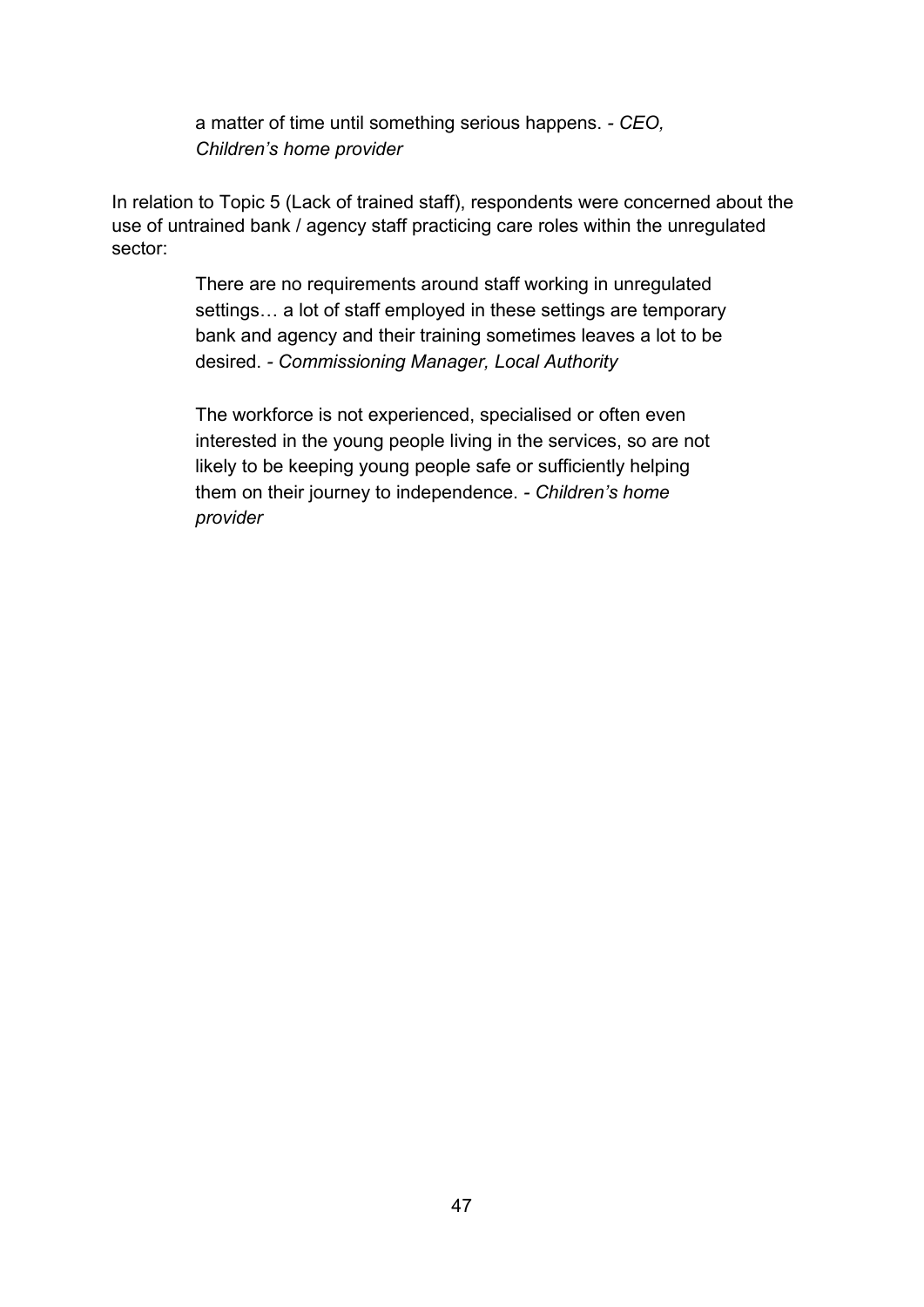# **Findings from the literature review**

The recent literature review commissioned by DfE (conducted by the RTK, 2019) reported that, in 2015, 76% of managers held the Level 5 Diploma in Leadership and Management for Residential Childcare (with a further 14% working towards it), and 80% of other staff held a Level 3 Diploma for Residential Childcare (with a further 12% working towards it) and that 82% of children's homes in England were rated good or outstanding by Ofsted. However, the responses to the Call for Evidence suggested that there were concerns regarding the significant minority of staff that had not met the mandatory qualification requirement. Although there are different reasons why a worker may have failed to gain the qualification in the required timescale, if the worker has failed on capability grounds there is the theoretical potential that these individuals are able to freely move to other children's homes, where the timescale for completing the qualification resets. Furthermore, the response from Ofsted suggested that there had been a more recent decline in the number of staff achieving the Level 3 Diploma.

Evidence from the literature review suggested that professional registration, on its own, can be primarily about restricting poor quality providers rather than improving workforce or practice quality standards and providers recommended any regulation be supported by investment in training. Furthermore, international evidence from the literature review suggested that a learning-based and collaborative approach to regulation that prioritises capacity-building of professional skills, rather than compliance, was worth considering as a means to improving standards of practice. These findings were partially reflected in the responses to the Call for Evidence. Although views were very mixed as to whether the existing regulatory arrangements were robust enough to protect children, those who thought that they were not suggested that improvements were required in training / qualifications and professional development. In terms of other ways of professionalising the children's homes' workforce to protect children, suggestions, again, included improved training, qualifications and continuing professional development. Nevertheless, approximately a fifth of respondents suggested that professional registration remained the most effective way to protect children. The literature review also found evidence suggesting that where provision is largely provided by the private sector, as is the case for children's homes in England, registration either of the workforce or the setting enables the state to exert only a limited influence over the composition and development of the care market. This question was not specifically asked within the Call for Evidence, and it wasn't an issue that was mentioned by respondents.

The literature review found that 54% of managers found it difficult to recruit staff with the appropriate level of skills and training, but there was not enough robust evidence to provide a definitive answer to the question concerning the impact of registration on recruitment and retention. The majority of respondents to the Call for Evidence felt that professional registration would improve recruitment / retention of the workforce, whilst a quarter felt that it would worsen. Indeed, issues with recruitment and the retention of experienced staff were noted as potential drawbacks of establishing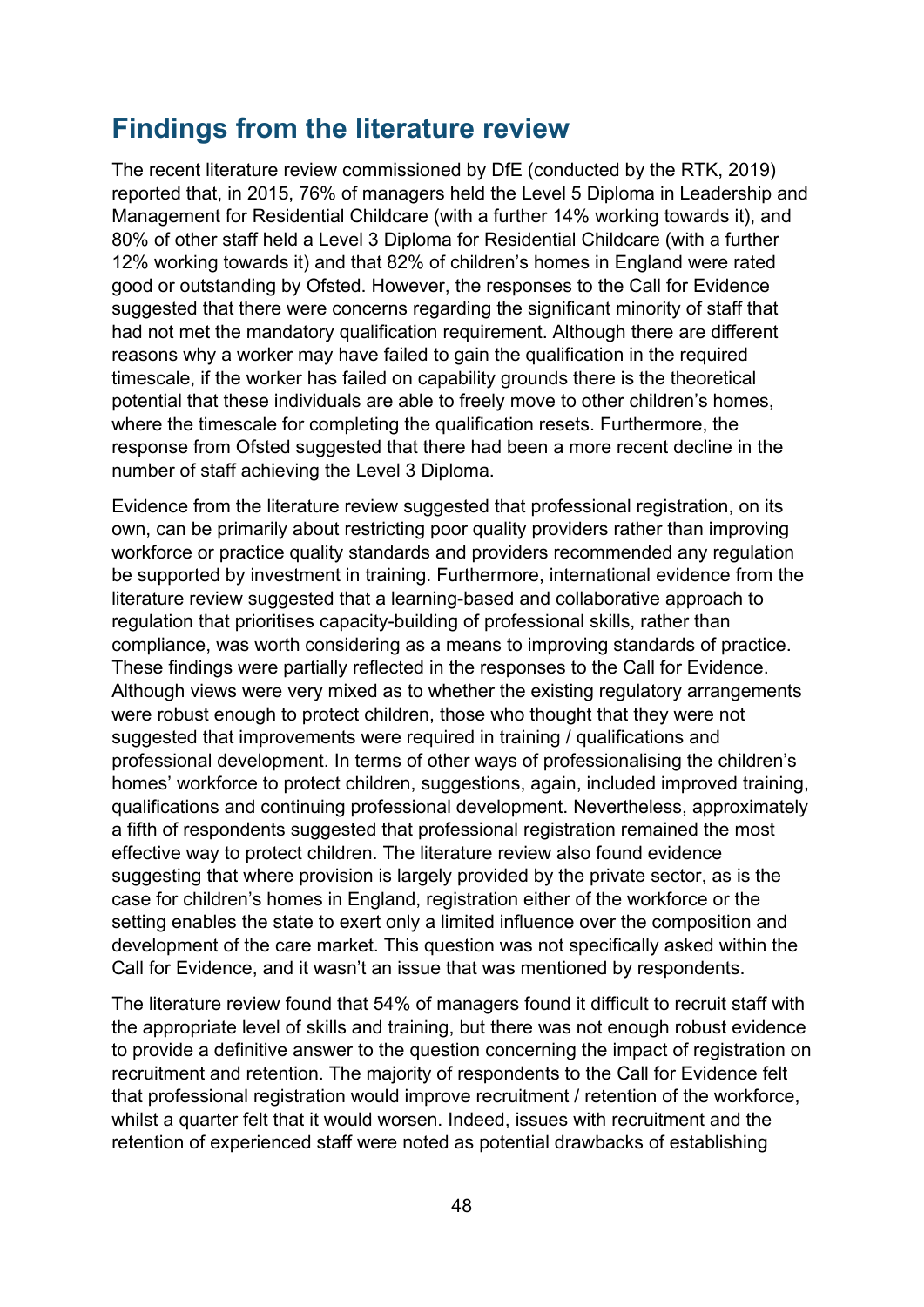professional registration for people in care roles. So, the findings here were not entirely clear.

The evidence from the literature review suggested that additional qualification requirements may not be effective unless they are part of more systemic changes, with continuing support for staff being critical. Within the Call for Evidence most respondents agreed that the current mandatory qualifications were sufficient for registered managers, but for people in care roles the views were rather mixed. However, respondents generally felt that training should be supported by an enhanced level of CPD, which fits with the finding from the literature review. The literature review also recommended further areas for systemic changes, including strengths-based approaches, multi-disciplinary working, use of key workers, reflective practice, and use of short-stay residential provision. Again, this was not specifically covered within the Call for Evidence, but (with the exception of some respondents suggesting more involvement from other professionals, particularly social workers), these areas were not mentioned by respondents.

Finally, the literature review suggested that the introduction of professional standards was more likely to improve the quality of provision where providers are supported to implement a system of organisational processes and procedures that will promote compliance. Respondents to the Call for Evidence, overwhelmingly agreed that professional standards should be established for people in care roles in children's homes.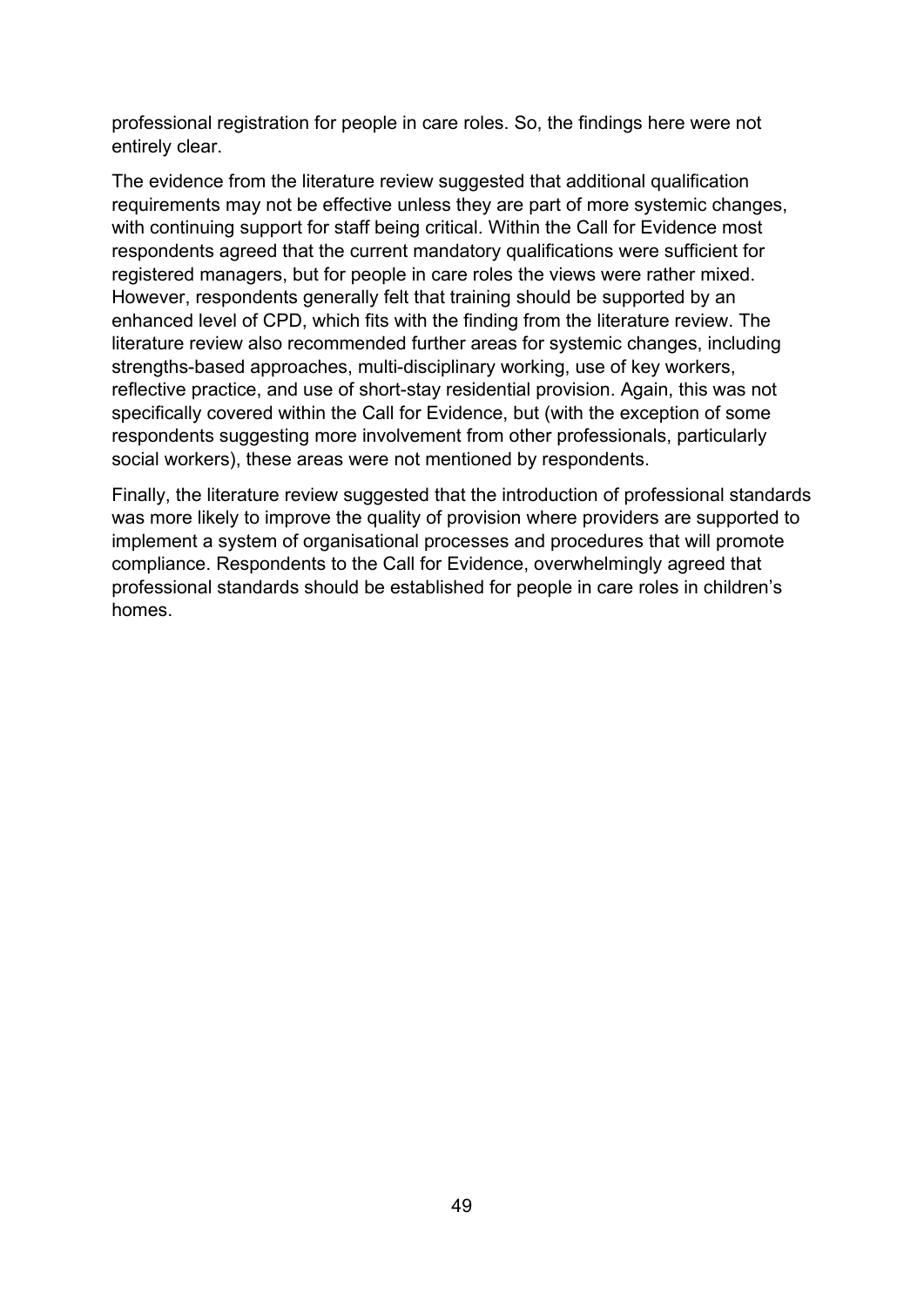# **Conclusions**

There was no consensus in the responses to the Call for Evidence on whether the existing regulatory arrangements were robust enough to protect children or whether the current mandatory qualifications were sufficient for people in care roles.

Other responses were rather more conclusive, with the majority of respondents suggesting that professional registration would improve recruitment / retention of the workforce, that the current approach to registering managers was robust enough to protect children, and that the current mandatory qualifications were sufficient for registered managers.

There was a consensus that there should be other forms of training available to ensure that staff are competent and deliver high quality care, and a consensus that professional standards should be established for people in care roles in children's homes.

It was viewed that establishing professional registration requirements would increase professionalisation and public confidence, enhance child protection and bring England in line with the devolved administrations, but that this would have cost implications and increased training requirements, which would need to be reflected in better pay, terms and conditions.

Some major themes were evident in the responses to several questions, including suggestions of improved recruitment practices, and enhanced training, qualifications and continuing professional development for the children's home workforce, whether or not professional registration were to be introduced. It was suggested that professional standards should cover CPD, child protection and safeguarding, child development, professional conduct, training, communication, behaviour management, whistle blowing and mental health.

There were several strong concerns raised regarding the use of unregulated provision, including the lack of checks, the vulnerable age group accommodated in such settings, a lower level of safeguarding and a lack of trained staff. It was generally viewed that these settings should become regulated.

The recent literature review (RTK, 2019), commissioned by DfE, supports the above finding that consideration should be given to enhancing the opportunities for training and continuing professional development for the children's homes workforce. The evidence from the literature review suggested that any regulation should be supported by investment in training, that capacity-building of professional skills be prioritised to improve standards, and that additional qualification requirements alone may not be effective unless they are part of more systemic changes, with continuing support for staff being critical.

However, there are some limitations to the conclusions that can be drawn from the Call for Evidence. The number of respondents was rather lower than expected, which may lower the representativeness of the results. Furthermore, although the proportions of respondents from different organisational types are reflective of the sector overall, a large proportion of respondents were Registered Managers or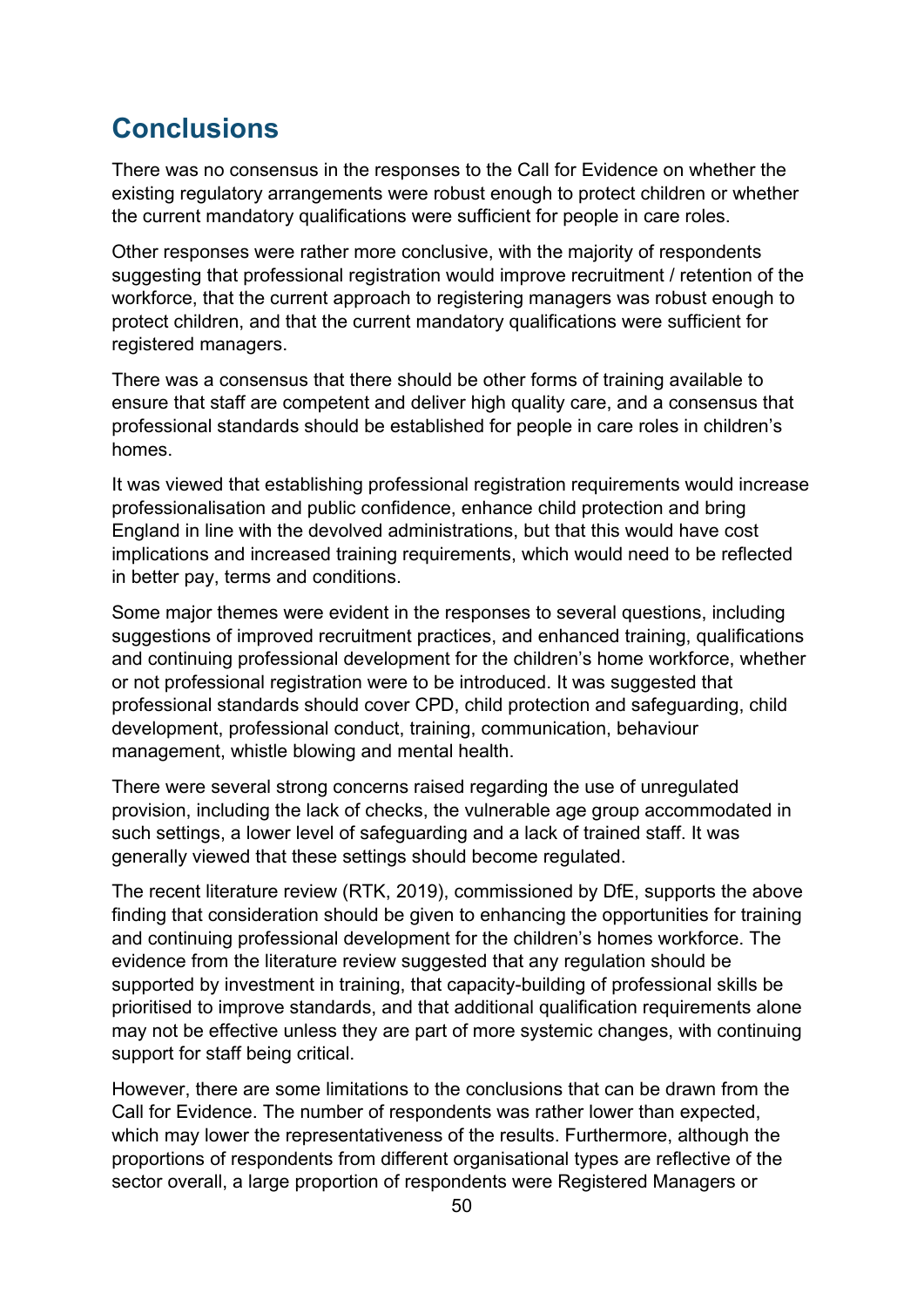Responsible Individuals for children's homes, and so it would be useful to seek further views from local authorities as commissioners of these services.

# **Further considerations**

To establish a firm understanding of the issues highlighted from the Call for Evidence, and how to address these, the following topics should be explored further:

- **Training / qualification issues** (numbers achieving qualifications, provision and consistency of training, consequences of not qualifying within the specified time period, potential for apprenticeships / other non-academic routes)
- **Professional development** (current levels of CPD, barriers to engagement, potential changes)
- **Financial implications of professional registration** (economic impact, comparisons of salary in other care roles with professional registration)
- **Professional standards** (appropriate regulatory body, monitoring, involvement of sector bodies and providers)
- **Unregulated provision** (usage, underlying reason for placements, quality of care, level of staff training, safeguarding issues, potential changes).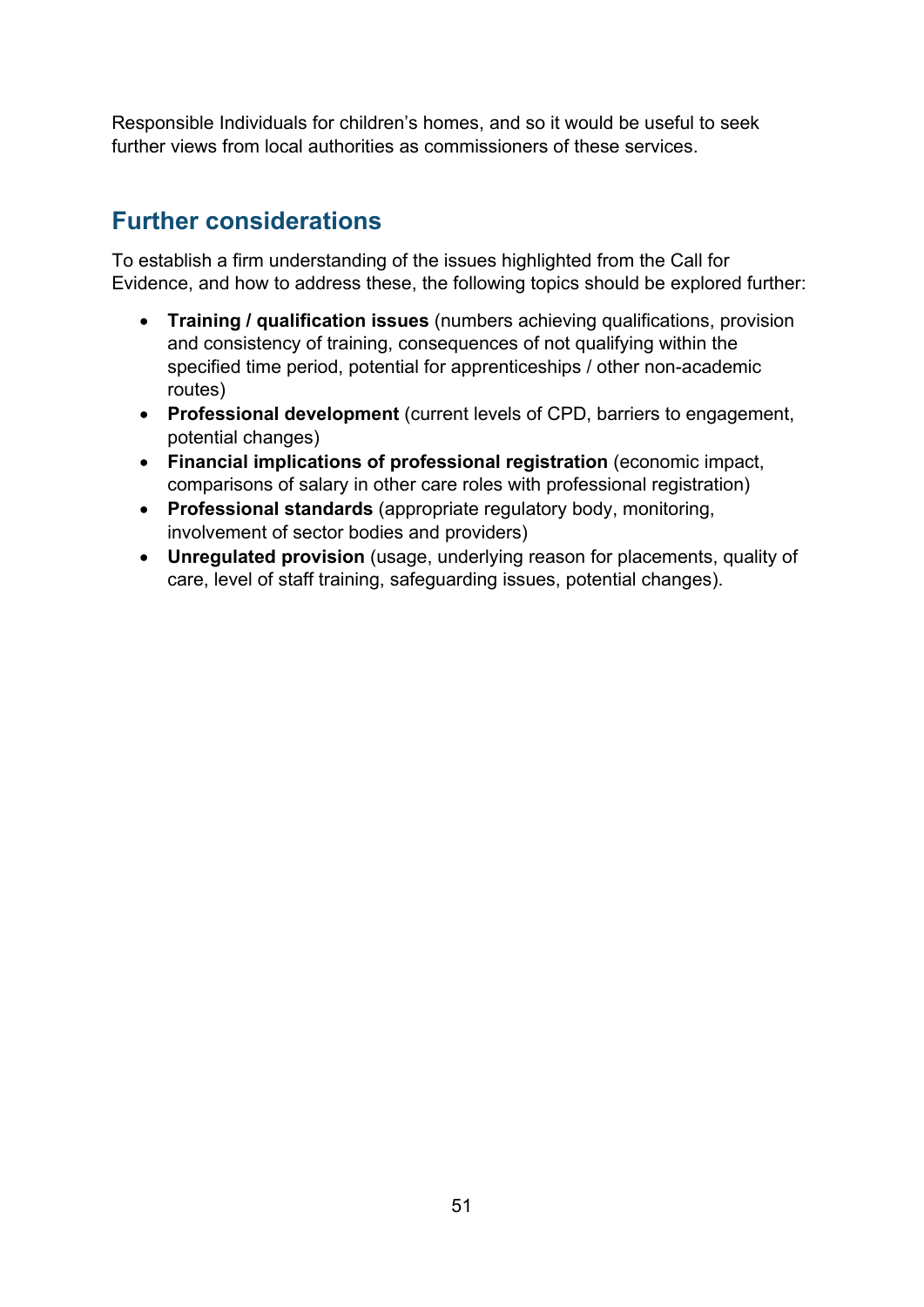# **Appendix A: Call for Evidence questions**

- 1. What is your name?
- 2. What is your email address?
- 3. Are you happy to be contacted directly about your response?
	- Yes
	- No
- 4. Are you responding as an individual, or as part of an organisation?
	- Individual
	- Organisation
- 5. If you are responding as an individual, how would you describe yourself?
	- Registered manager of a children's home
	- Children's residential care worker
	- Responsible individual for a children's home
	- Local authority officer
	- Local authority councillor
	- Parent/carer
	- Child/young person
	- Regulation 44 visitor
	- Health professional
	- Educational professional
	- Sector organisation representative
	- Academic/researcher
	- Other

5b. If you selected 'other', please tell us in what capacity you are responding to this call for evidence.

6. If you are responding as part of an organisation, what type of organisation is this?

- Children's home
- Children's home provider
- Local authority
- Sector representative organisation
- Government department/agency
- Other

6b. If you selected 'other', please explain what type of organisation you are responding on behalf of.

- 7. If applicable, what is the name of your organisation?
- 8. What is your role?
- 9. Would you like us to keep your responses confidential?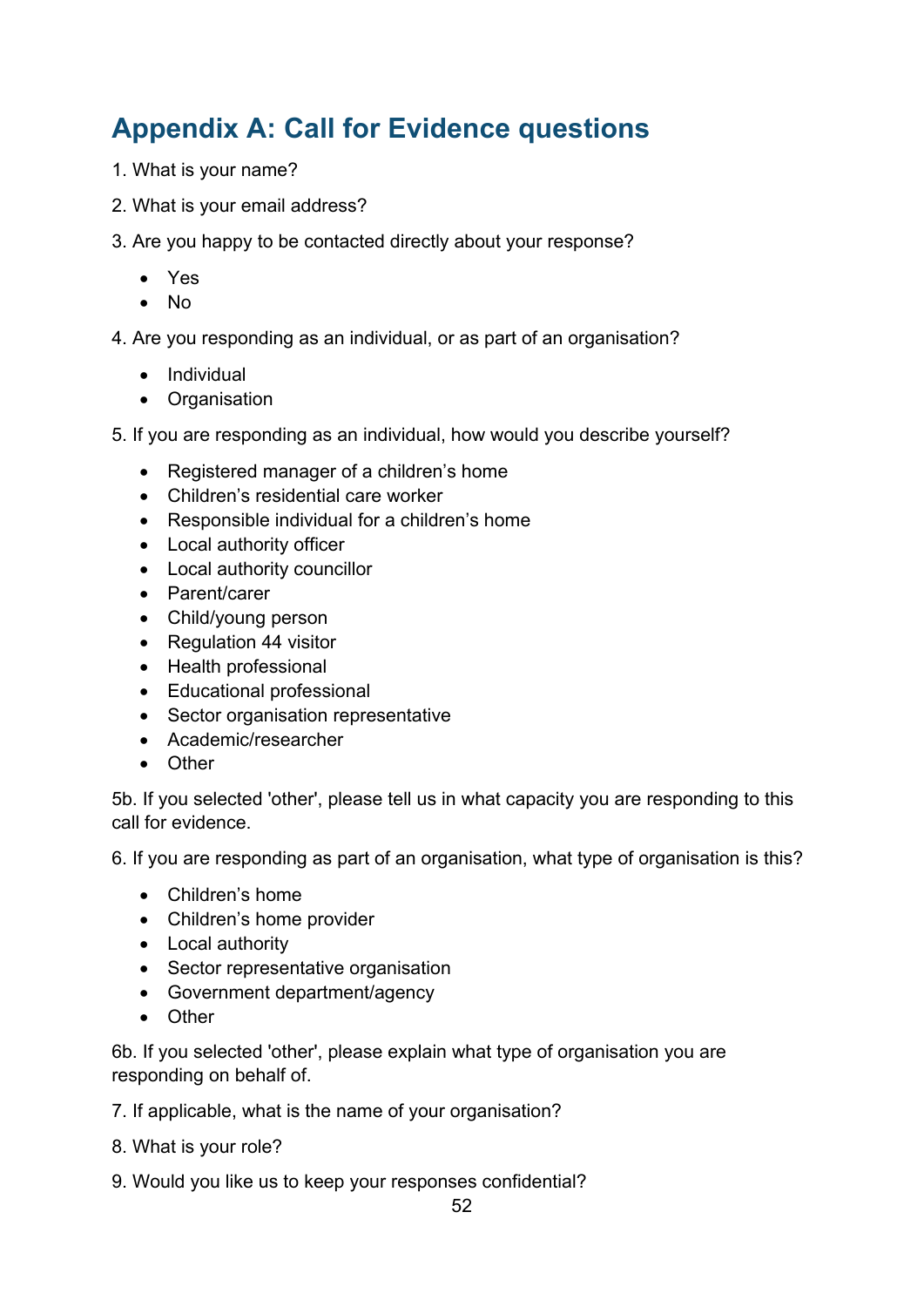- Yes
- No

10a. To what extent do you agree or disagree that the existing regulatory arrangements for the children's homes' workforce are robust enough to protect children?

- Strongly agree
- Agree
- Neither agree nor disagree
- Disagree
- Strongly disagree

10b. If you disagree, what are the main areas where improvements in workforce regulation need to be made?

11. What do you think are the potential benefits of establishing professional registration requirements for:

a) Registered managers?

b) People in care roles?

12. What do you think are the potential drawbacks of establishing professional registration requirements for:

a) Registered managers?

b) People in care roles?

13. How would the introduction of professional registration impact on child safeguarding?

14. To what extent would professional registration improve or worsen issues of recruitment and retention of the children's homes workforce, over the longer term?

- Significantly improve
- Improve
- Neither improve nor worsen
- Worsen
- Significantly worsen

15. What other ways are there of professionalising the children's homes' workforce to protect children, without establishing registration requirements?

16a. To what extent do you agree that the current approach to registering managers is robust enough to protect children?

- Strongly agree
- Agree
- Neither agree nor disagree
- Disagree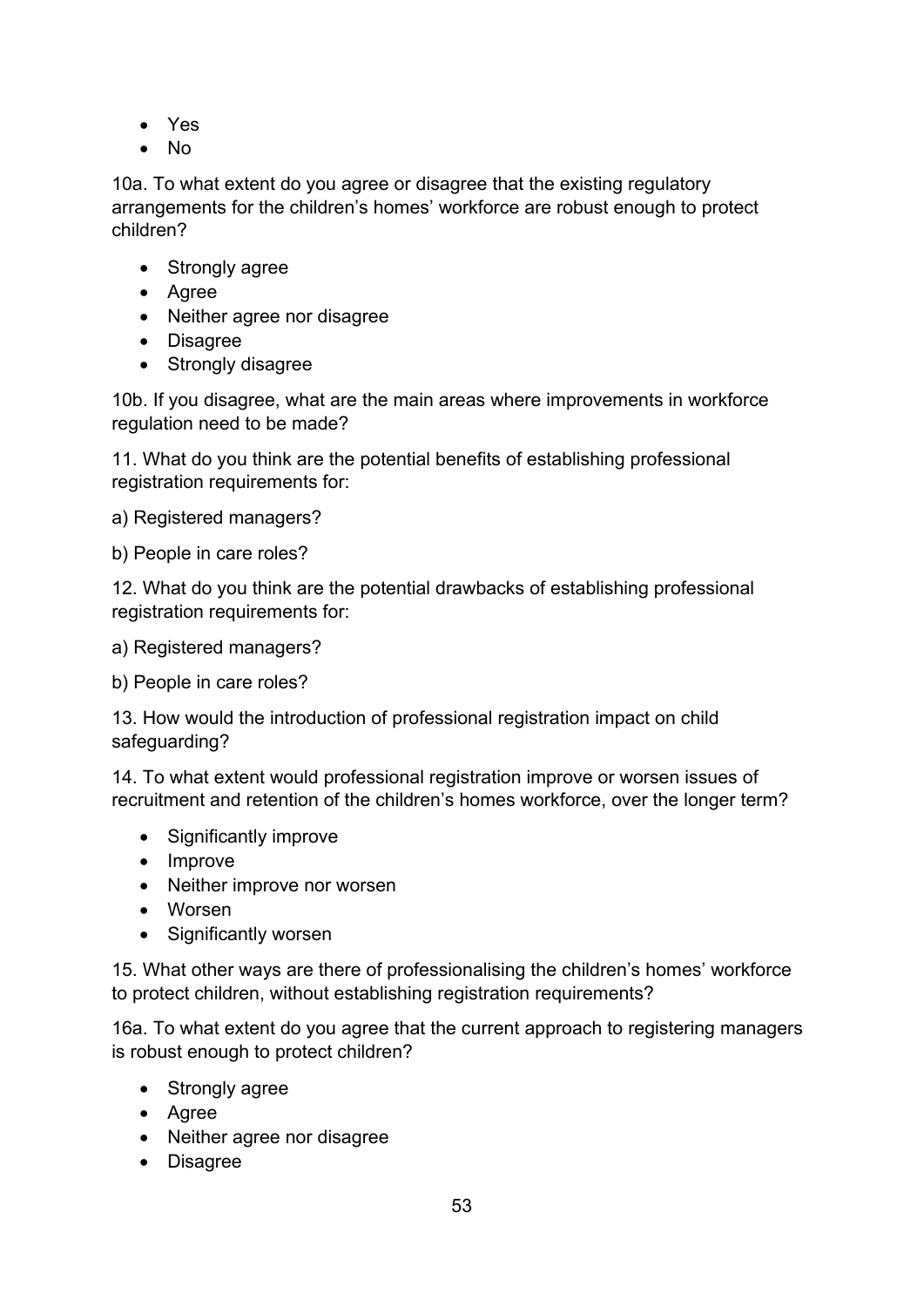• Strongly disagree

16b. If you disagree, please explain why the current approach is not robust enough and how this could be improved.

17. To what extent do you agree that the current mandatory qualifications are sufficient for registered managers?

- Strongly agree
- Agree
- Neither agree nor disagree
- Disagree
- Strongly disagree

18. To what extent do you agree that the current mandatory qualifications are sufficient for people in care roles?

- Strongly agree
- Agree
- Neither agree nor disagree
- Disagree
- Strongly disagree

19a. To what extent do you agree that there should be other forms of training (for example T levels and apprenticeships) available to ensure staff are competent and deliver high quality care?

- Strongly agree
- Agree
- Neither agree nor disagree
- Disagree
- Strongly disagree

19b. If you agree, what form should this training take?

20a. To what extent do you agree that professional standards should be established for people in care roles in children's homes?

- Strongly agree
- Agree
- Neither agree nor disagree
- Disagree
- Strongly disagree

20b. If you agree, what should these professional standards cover?

21. Are there further workforce concerns associated with the use of unregulated provision?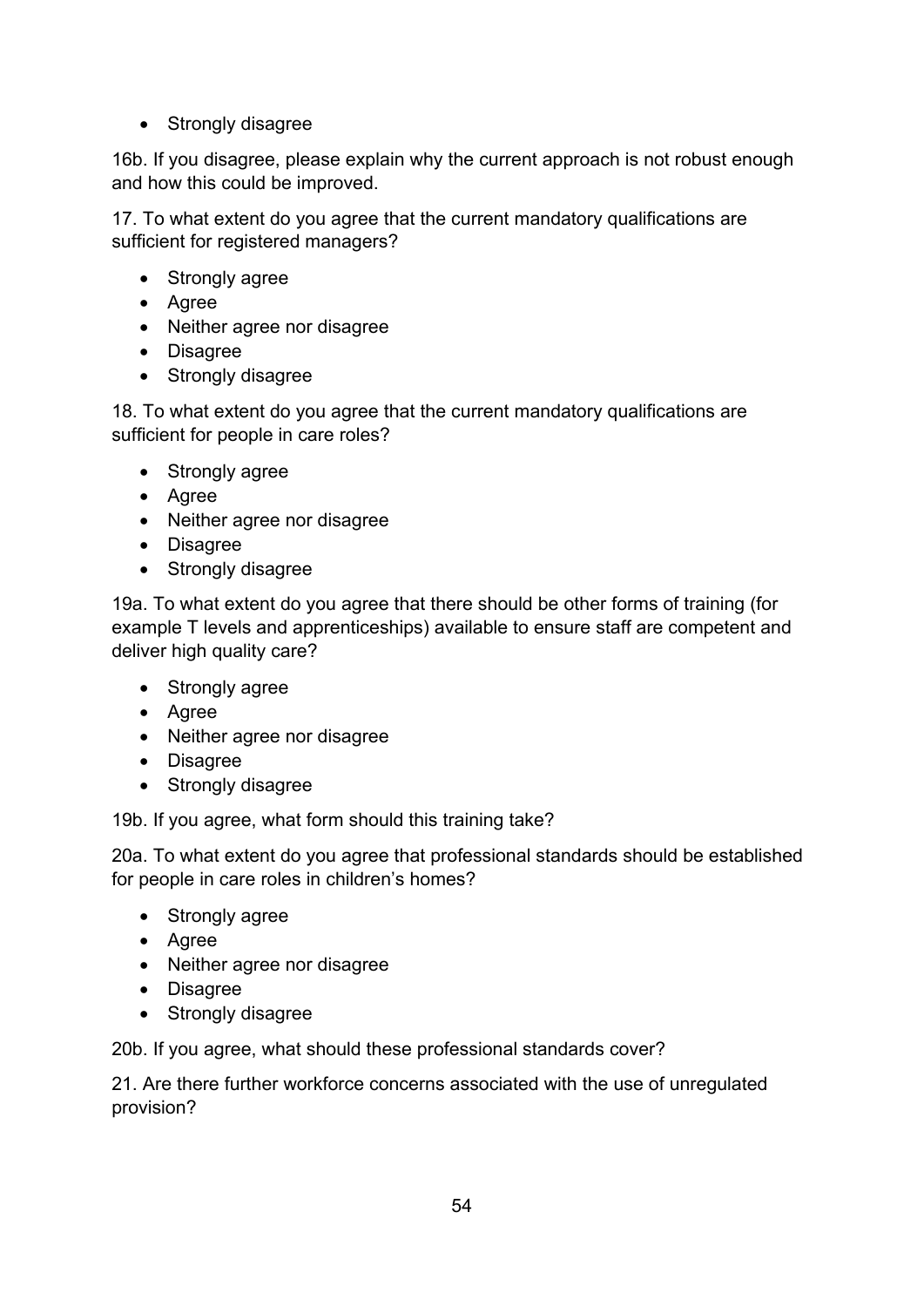# **Appendix B: Text analytics methods**

# **Software**

The text analysis was carried out using the open source programming language and statistical computing environment R. There are multiple packages available within R that allow the performing of text mining tasks. The approach taken here is the one outlined in Silge and Robinson (2017) in 'Text Mining with R'.

# **Processing of text data**

Unless stated otherwise, the data were systematically 'lemmatised' (i.e. the inflectional forms of a word were grouped together). For example, after lemmatising the words 'child' and 'children' were pooled together. Stop words (i.e. commonly used words such as 'and', 'the' and 'it') were also systematically removed, as well as punctuation.

# **Word/bigram frequencies**

Some respondents used the same word on multiple occasions in the same answer. This had the potential to bias word frequencies by inflating counts for a particular word. To limit this phenomenon, the frequencies given in the results were expressed as a percentage of respondents mentioning a given word at least once.

# **Bigram networks**

Bigram networks are visual representations of all word relationships across a set of answers. Lines link pairs of words, from the node (the first word in a pair) to the edge (the second word). The width of the lines quantify the weight of the relationship or how often one node is associated to its edge. The networks make use of the true word frequencies (i.e. if a word is mentioned several times by the same respondent they will be taken into account).

# **Topic modelling**

Topic modelling is a way of classifying text documents. In this analysis it is performed using a technique called Latent Dirichlet Allocation (LDA). LDA assumes that each document is a mixture of several topics and that in turn each topic is a mixture of words. Outputs show top words in each topic and the mixture of topics in the responses to a given question.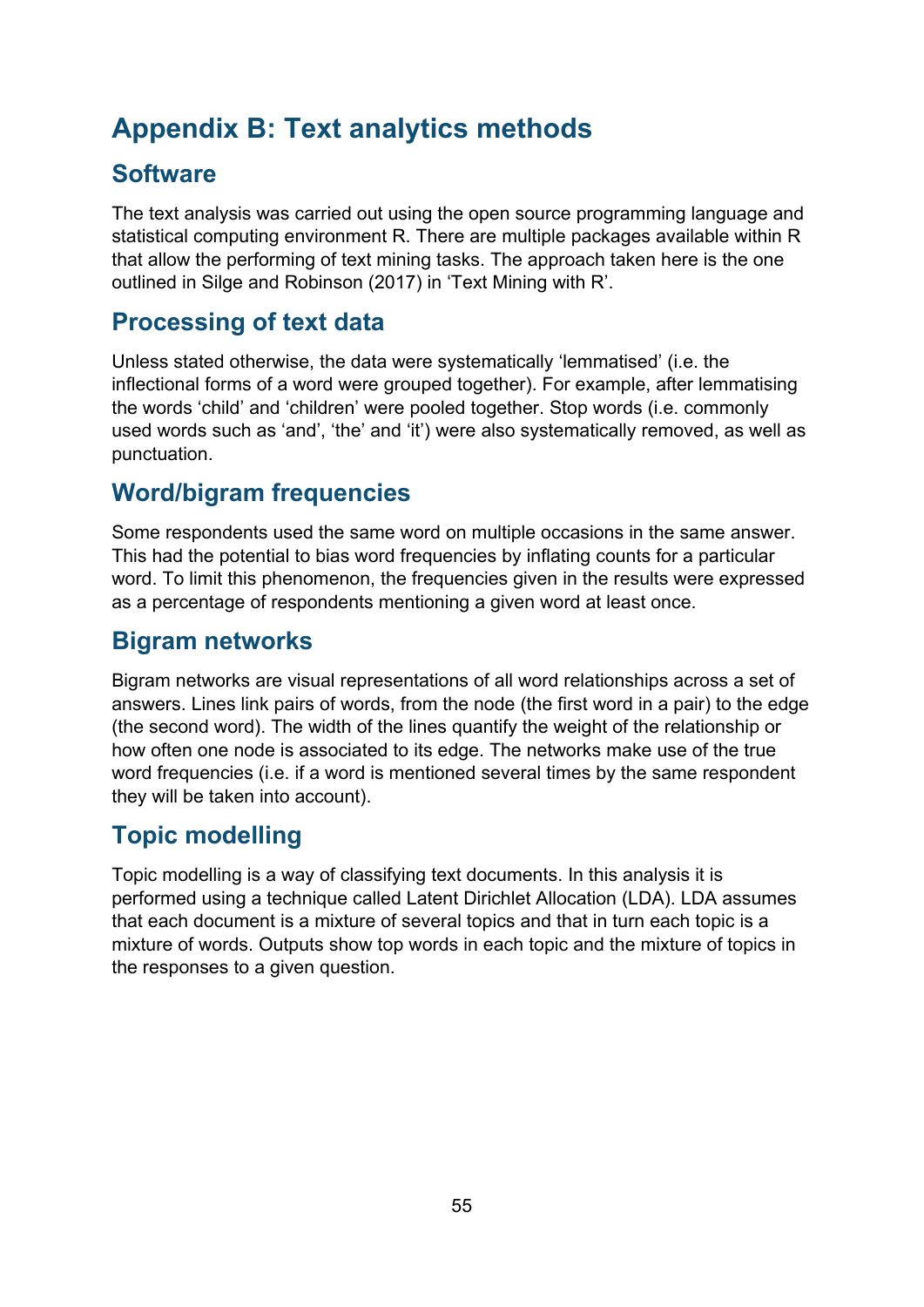# **Appendix C: Text analytics**

# **Q10b. If you disagree, what are the main areas where improvements in workforce regulation need to be made?**

<span id="page-55-0"></span>





<span id="page-55-1"></span>



*Base: All who responded to Q10b (n=42).*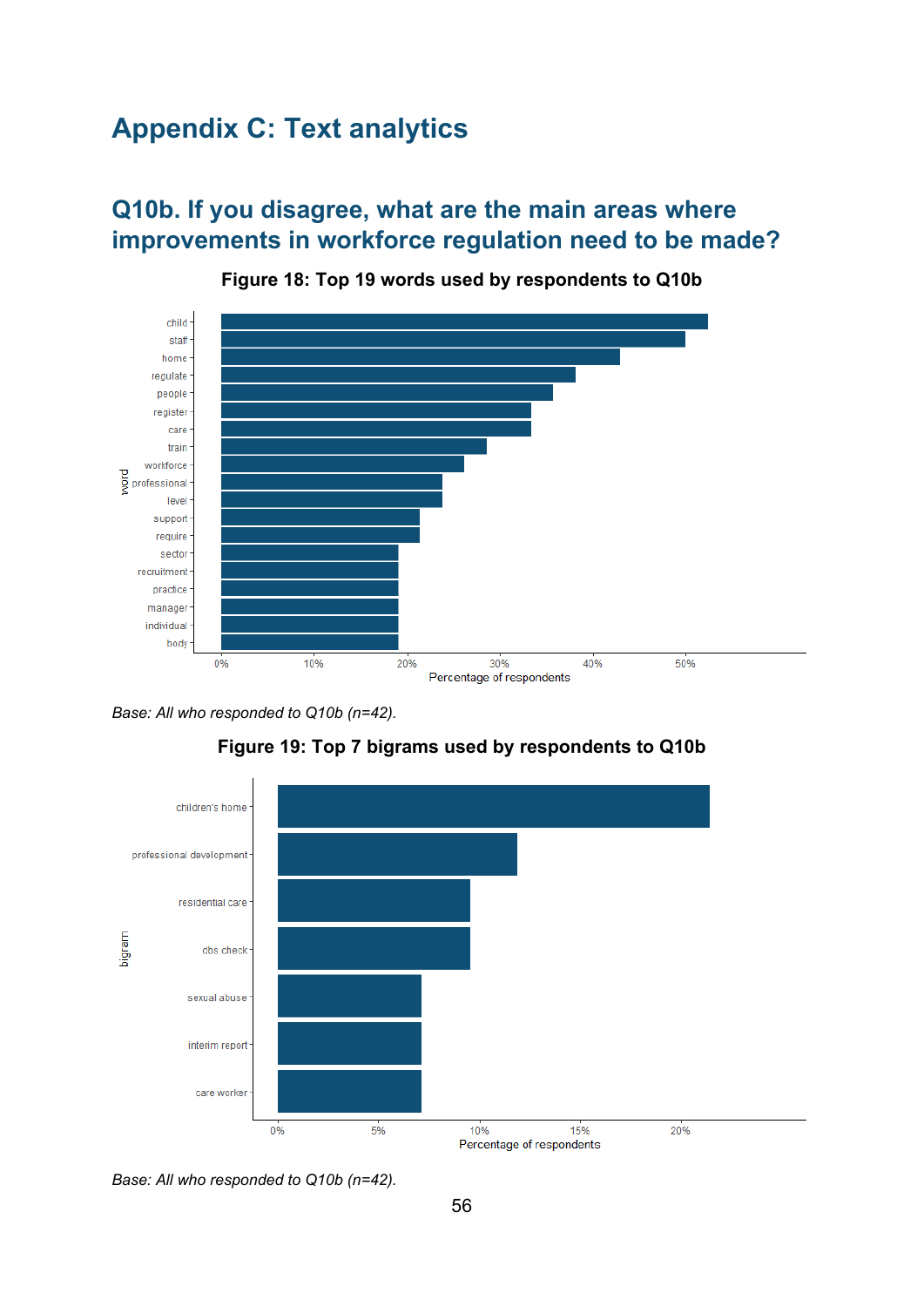<span id="page-56-0"></span>

**Figure 20: Top 10 words in the topics identified in responses to Q10b**

*Base: All who responded to Q10b (n=42).* 

# **Q11a. What do you think are the potential benefits of establishing professional registration requirements for registered managers?**

<span id="page-56-1"></span>

**Figure 21: Top 18 words used by respondents to Q11a**

*Base: All who responded to Q11a (n=81).*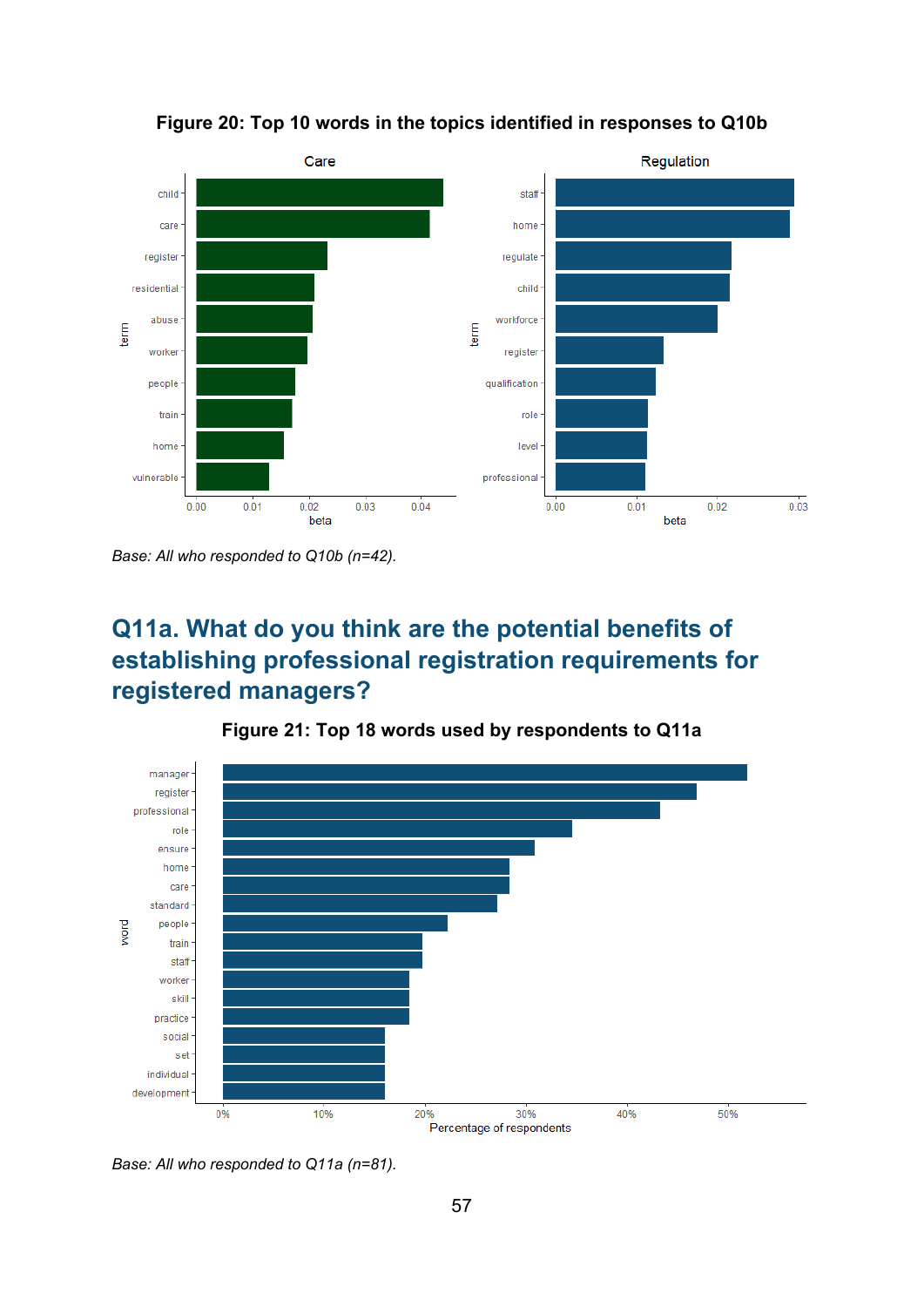<span id="page-57-0"></span>

**Figure 22: Network of most frequent bigrams in responses to Q11a**

*Base: All who responded to Q11a (n=81). Bigram networks are visual representations of all word relationships across a set of answers. Lines link pairs of words, with the width of the line quantifying the weight of the relationship or how often one word is associated with the other.*

**Q11b. What do you think are the potential benefits of establishing professional registration requirements for people in care roles?**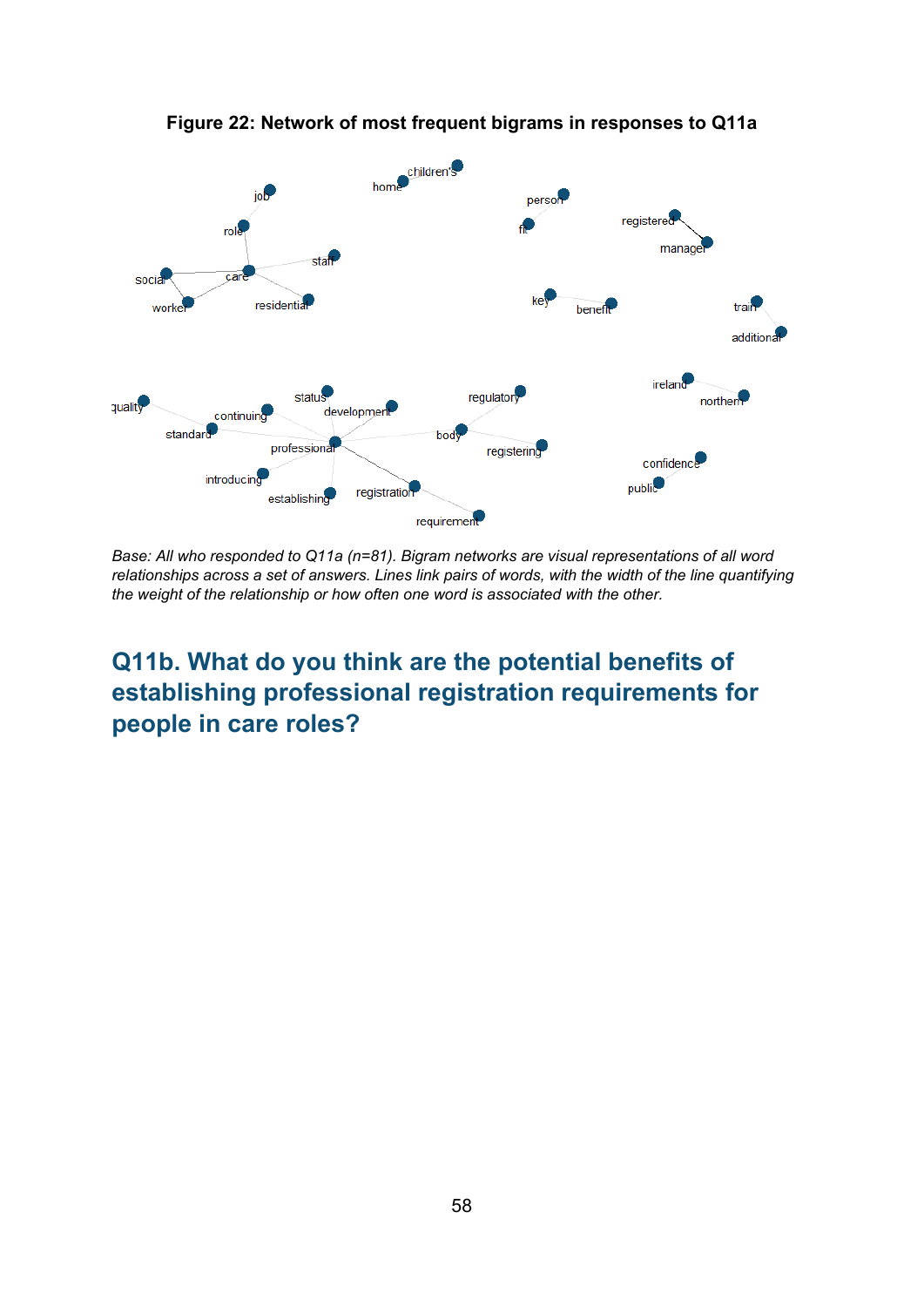<span id="page-58-0"></span>

**Figure 23: Top 19 words used by respondents to Q11b**

*Base: All who responded to Q11b (n=79).*

<span id="page-58-1"></span>



*Base: All who responded to both Q11a and Q11b (n=71). Words close to the blue line have similar frequencies in both sets of responses; words below the line are more frequent in responses to Q11a, and words above the line are more frequent in responses to Q11b. Pearson product-moment correlation = 0.88.*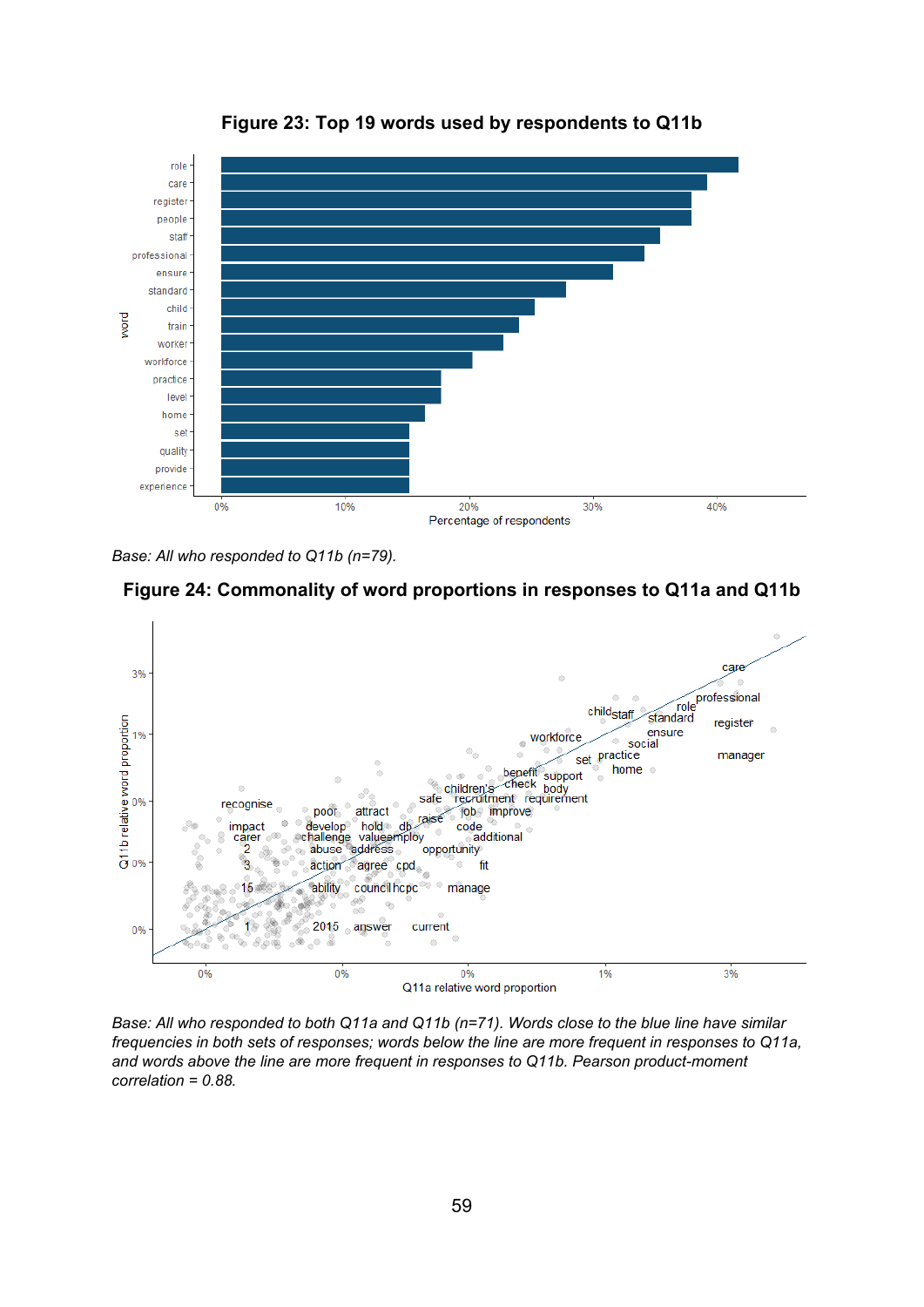<span id="page-59-0"></span>

**Figure 25: Network of most frequent bigrams in responses to Q11b**

*Base: All who responded to Q11b (n=79). Bigram networks are visual representations of all word relationships across a set of answers. Lines link pairs of words, with the width of the line quantifying the weight of the relationship or how often one word is associated with the other.*



<span id="page-59-1"></span>**Figure 26: Commonality of bigram proportions in responses to Q11a and Q11b**

*Base: All who responded to both Q11a and Q11b (n=71). Bigrams close to the blue line have similar frequencies in both sets of responses; bigrams below the line are more frequent in responses to Q11a, and bigrams above the line are more frequent in responses to Q11b. Pearson product-moment correlation = 0.84.*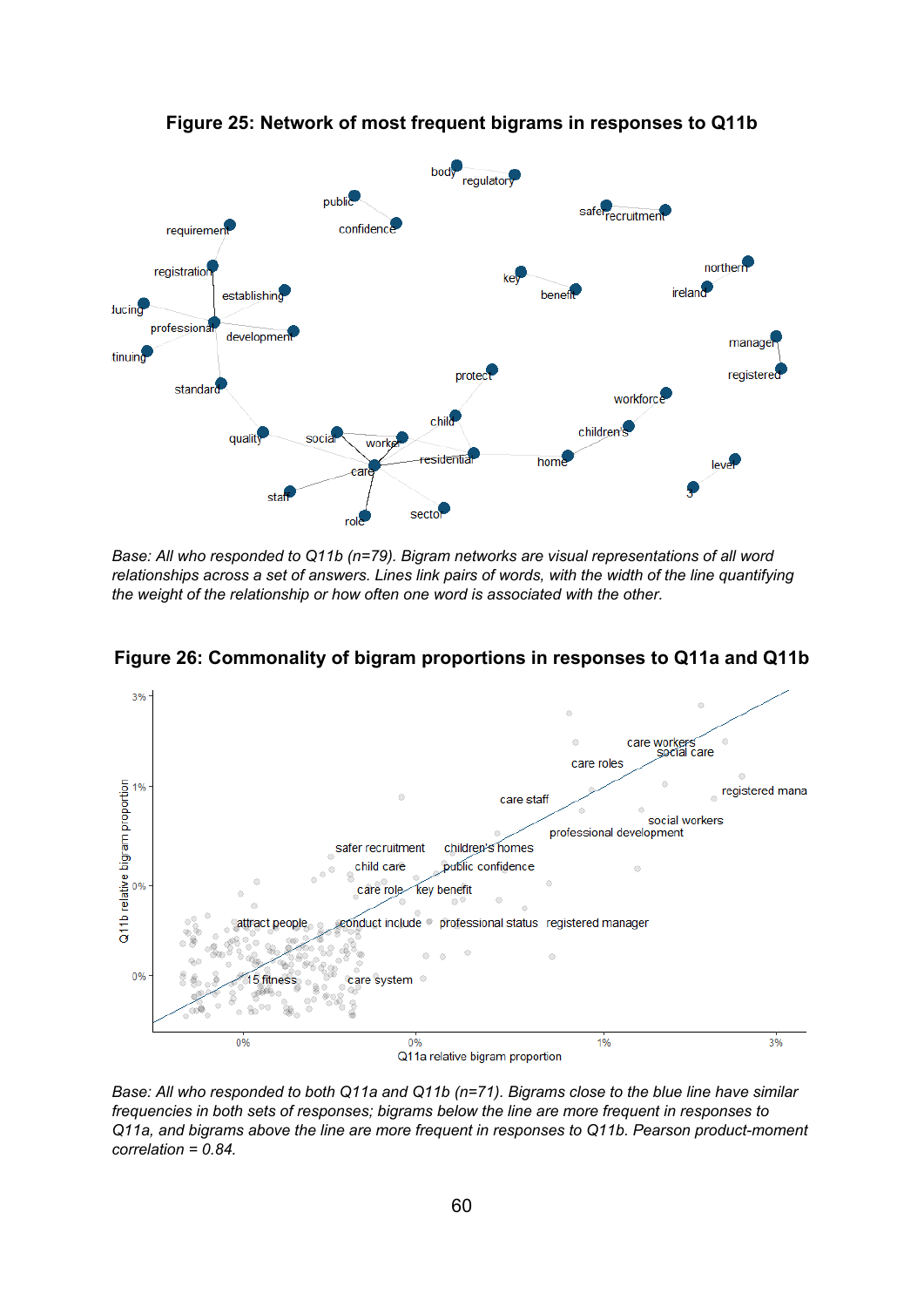# **Q12a. What do you think are the potential drawbacks of establishing professional registration requirements for registered managers?**

<span id="page-60-0"></span>

**Figure 27: Top 20 words used by respondents to Q12a**

*Base: All who responded to Q12a (n=77).*

<span id="page-60-1"></span>

**Figure 28: Top 13 bigrams used by respondents to Q12a**

*Base: All who responded to Q12a (n=77).*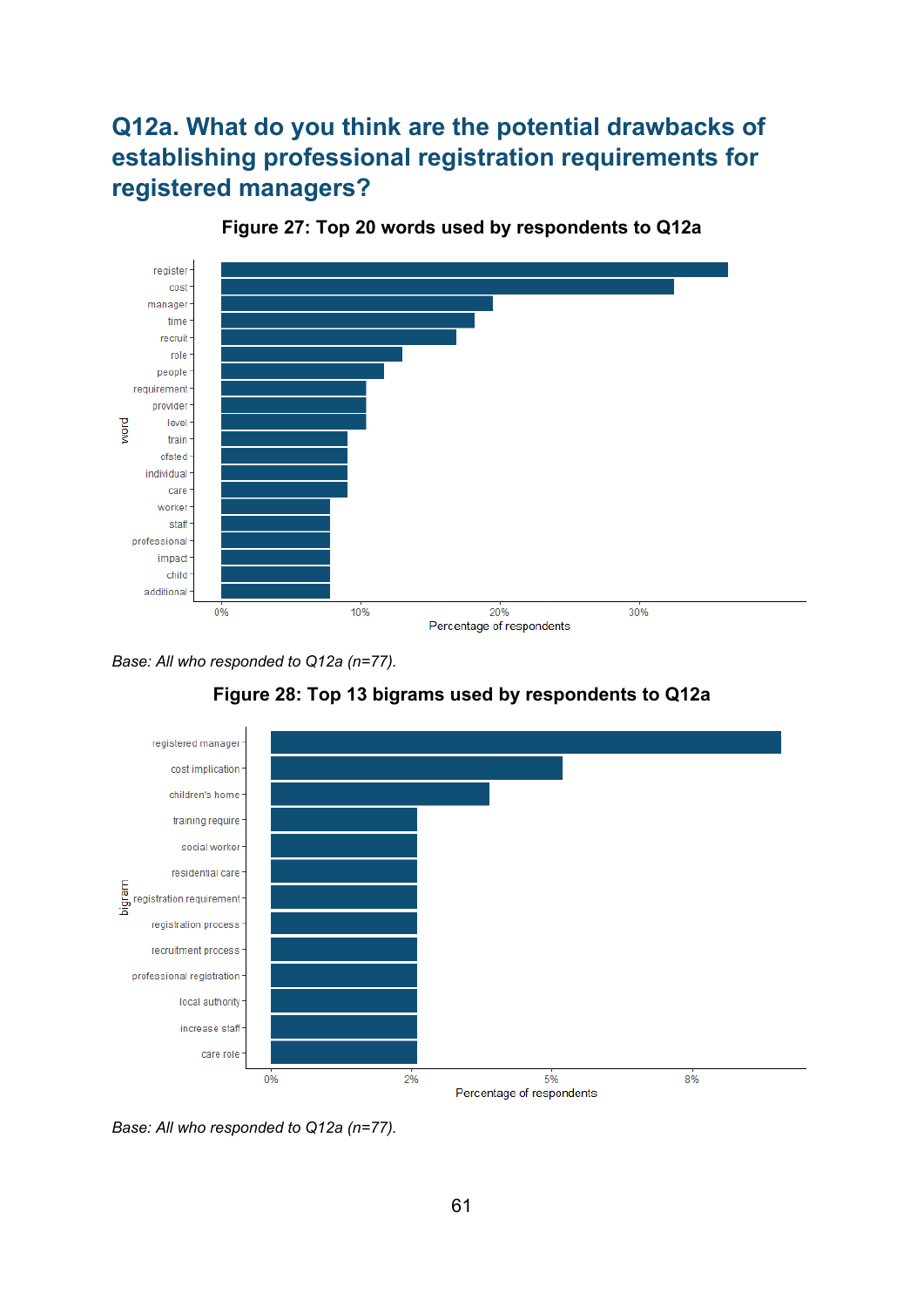# **Q12b. What do you think are the potential drawbacks of establishing professional registration requirements for people in care roles?**

<span id="page-61-0"></span>

**Figure 29: Top 19 words used by respondents to Q12b**

*Base: All who responded to Q12b (n=74).*

<span id="page-61-1"></span>



Q12a relative word proportion

*Base: All who responded to both Q12a and Q12b (n=67). Words close to the blue line have similar frequencies in both sets of responses; words below the line are more frequent in responses to Q12a, and words above the line are more frequent in responses to Q12b. Pearson product-moment correlation = 0.84.*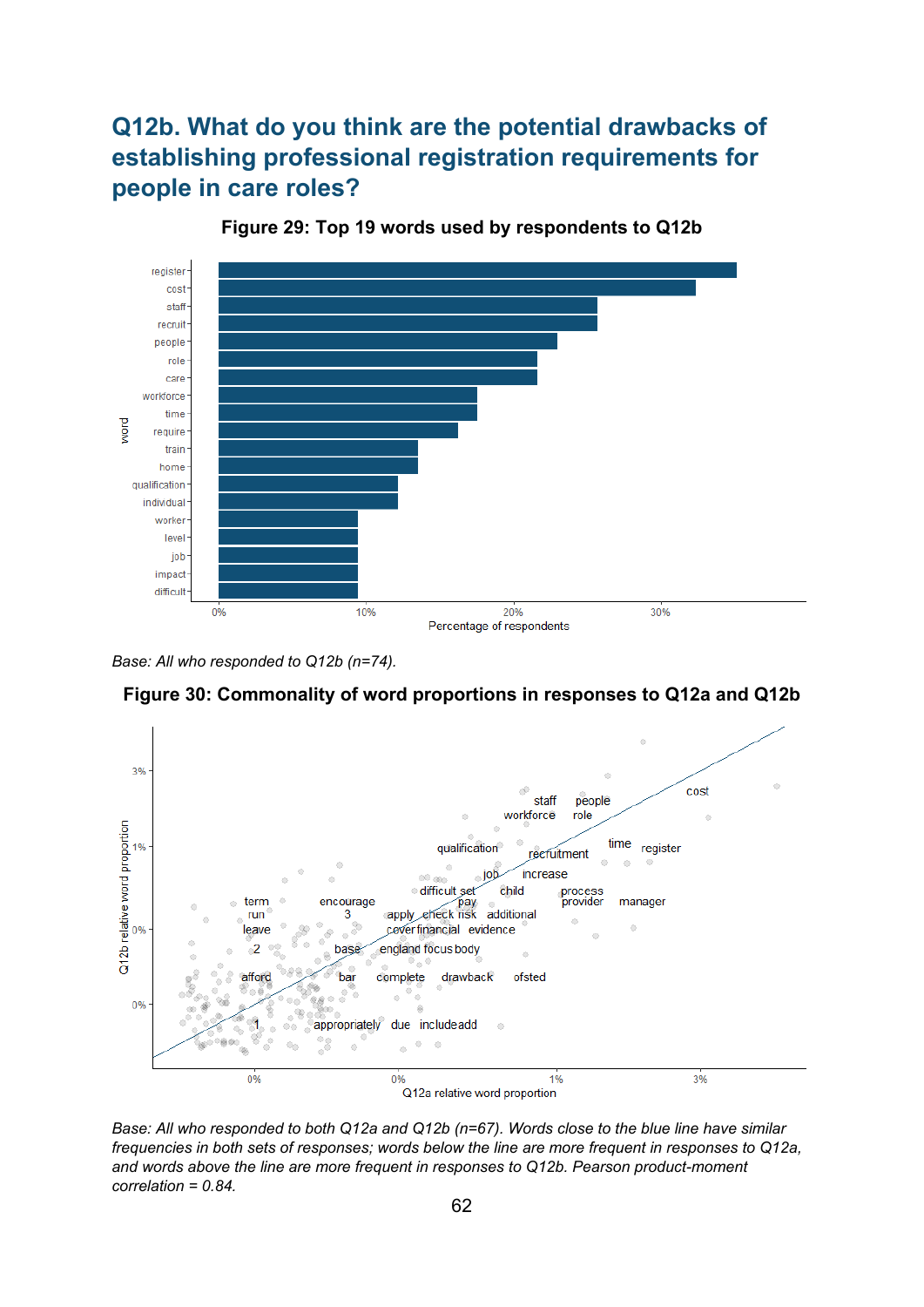<span id="page-62-0"></span>

**Figure 31: Top 17 bigrams used by respondents to Q12b**

*Base: All who responded to Q12b (n=74).*

<span id="page-62-1"></span>



*Base: All who responded to both Q12a and Q12b (n=67). Bigrams close to the blue line have similar frequencies in both sets of responses; bigrams below the line are more frequent in responses to Q12a, and bigrams above the line are more frequent in responses to Q12b. Pearson product-moment correlation = 0.50.*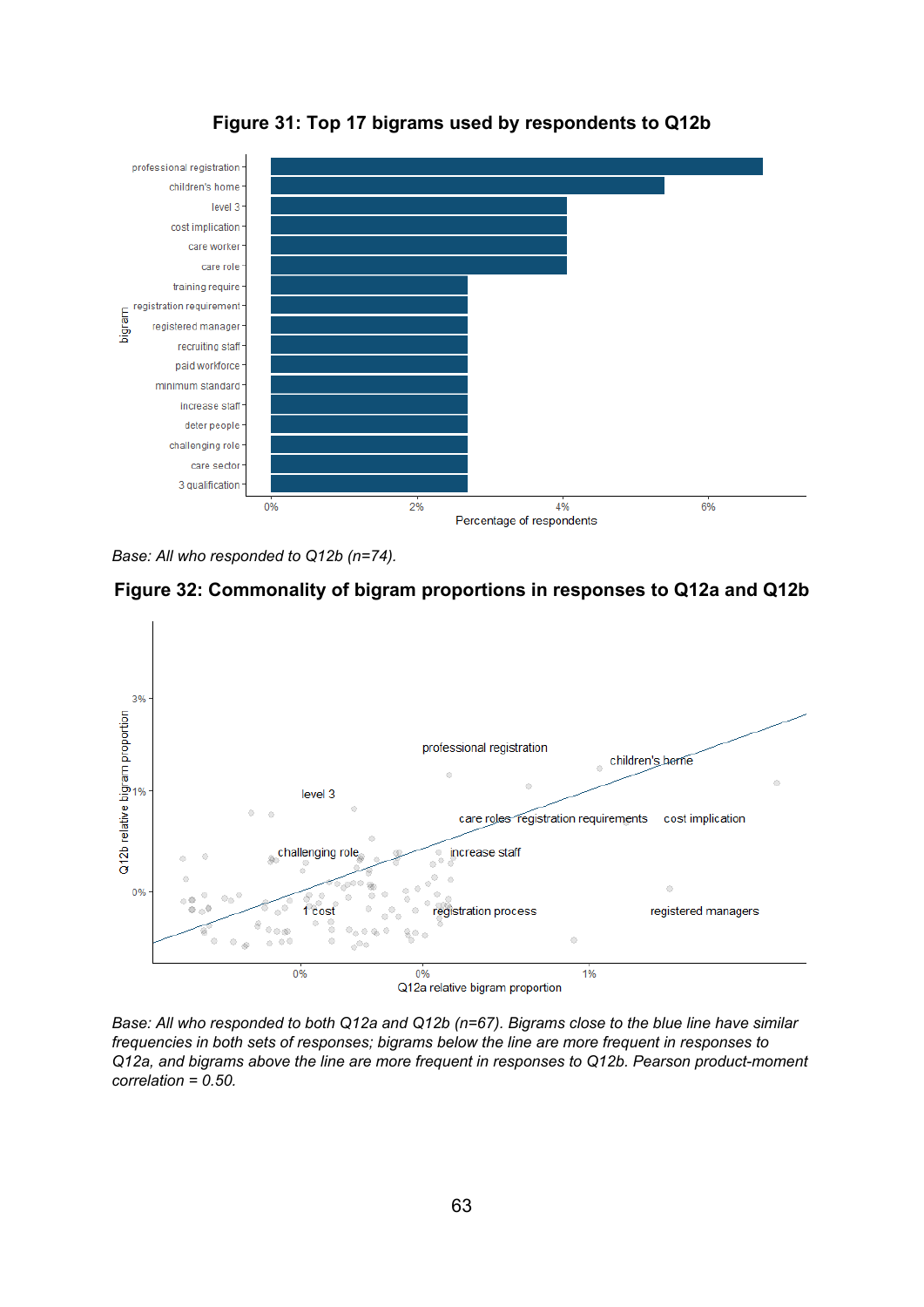# **Q13. How would the introduction of professional registration impact on child safeguarding?**

<span id="page-63-0"></span>

**Figure 33: Top 18 words used by respondents to Q13**

*Base: All who responded to Q13 (n=84).*



<span id="page-63-1"></span>

*Base: All who responded to Q13 (n=84). Bigram networks are visual representations of all word relationships across a set of answers. Lines link pairs of words, with the width of the line quantifying the weight of the relationship or how often one word is associated with the other.*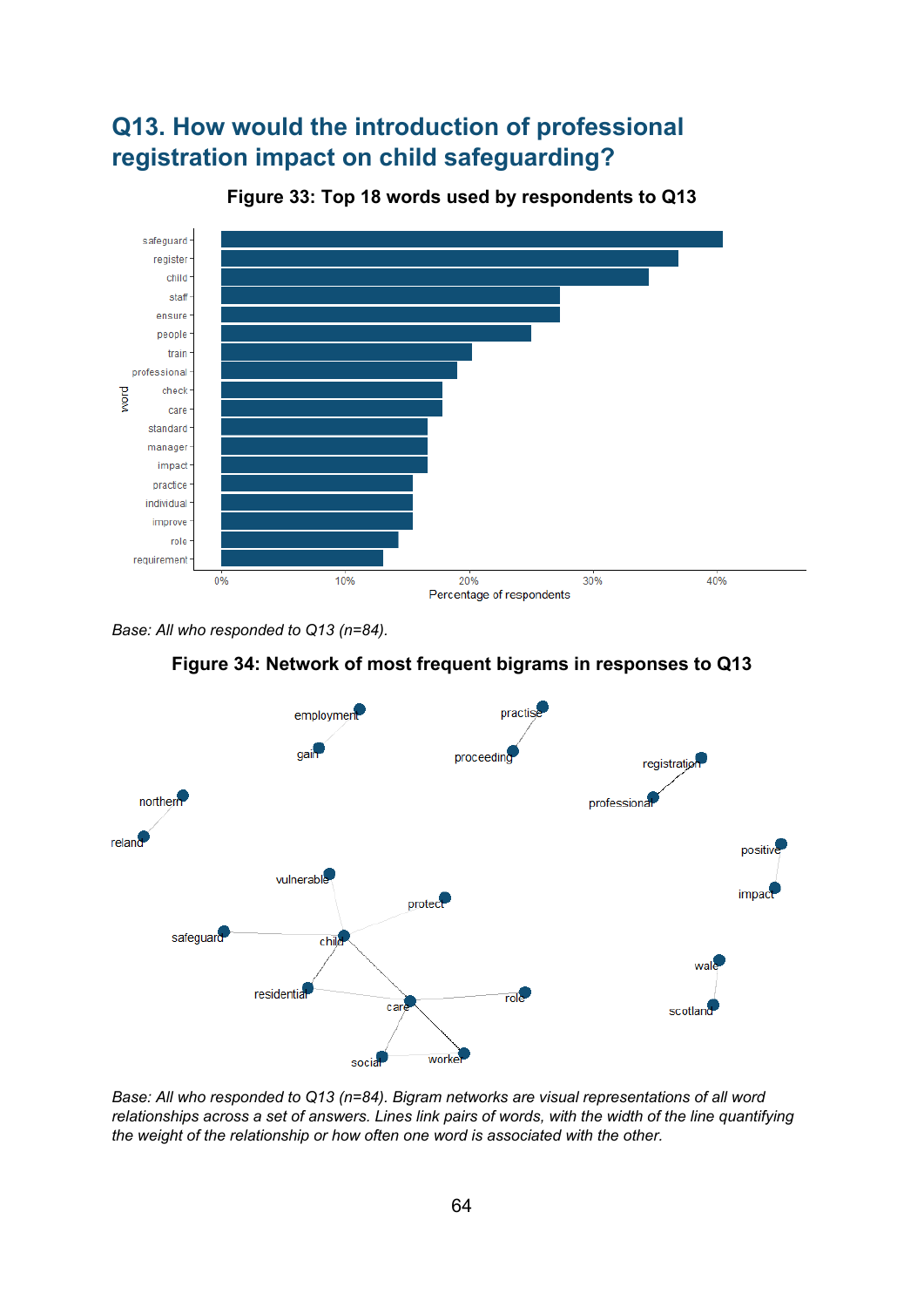# **Q15. What other ways are there of professionalising the children's homes' workforce to protect children, without establishing registration requirements?**

<span id="page-64-0"></span>

**Figure 35: Top 21 words used by respondents to Q15**

*Base: All who responded to Q15 (n=78).*

<span id="page-64-1"></span>

**Figure 36: Top 14 bigrams used by respondents to Q15**

*Base: All who responded to Q15 (n=78).*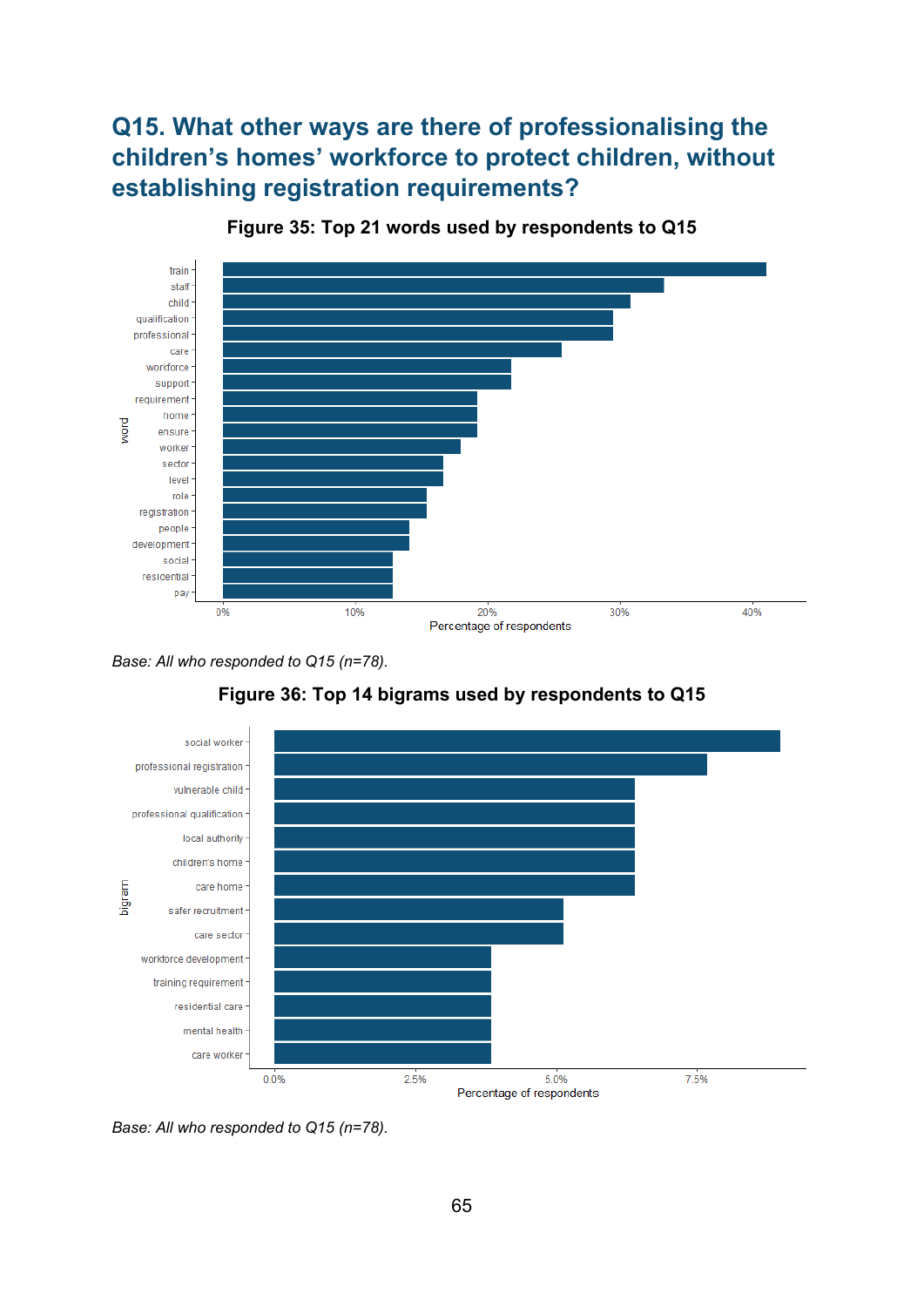# **Q16b. If you disagree, please explain why the current approach is not robust enough and how this could be improved**

<span id="page-65-0"></span>

**Figure 37: Top 16 words used by respondents to Q16b**



<span id="page-65-1"></span>

**Figure 38: Top 10 words in the topics identified in responses to Q16b**

*Base: All who responded to Q16b (n=26).*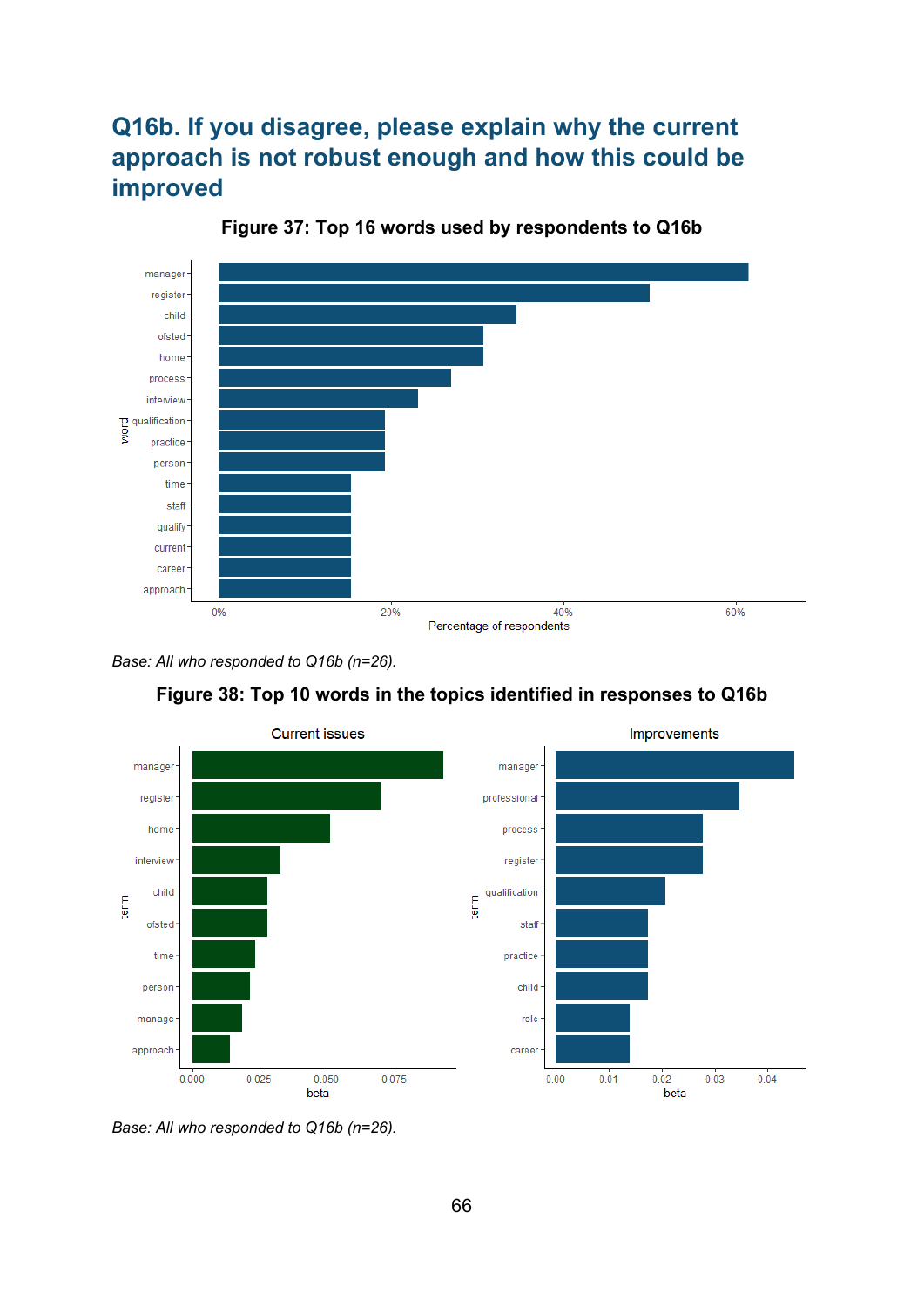# **Q19b. If you agree, what form should this training take?**

<span id="page-66-0"></span>

**Figure 39: Top 19 words used by respondents to Q19b**

*Base: All who responded to Q19b (n=61).*



<span id="page-66-1"></span>

*Base: All who responded to Q19b (n=61).*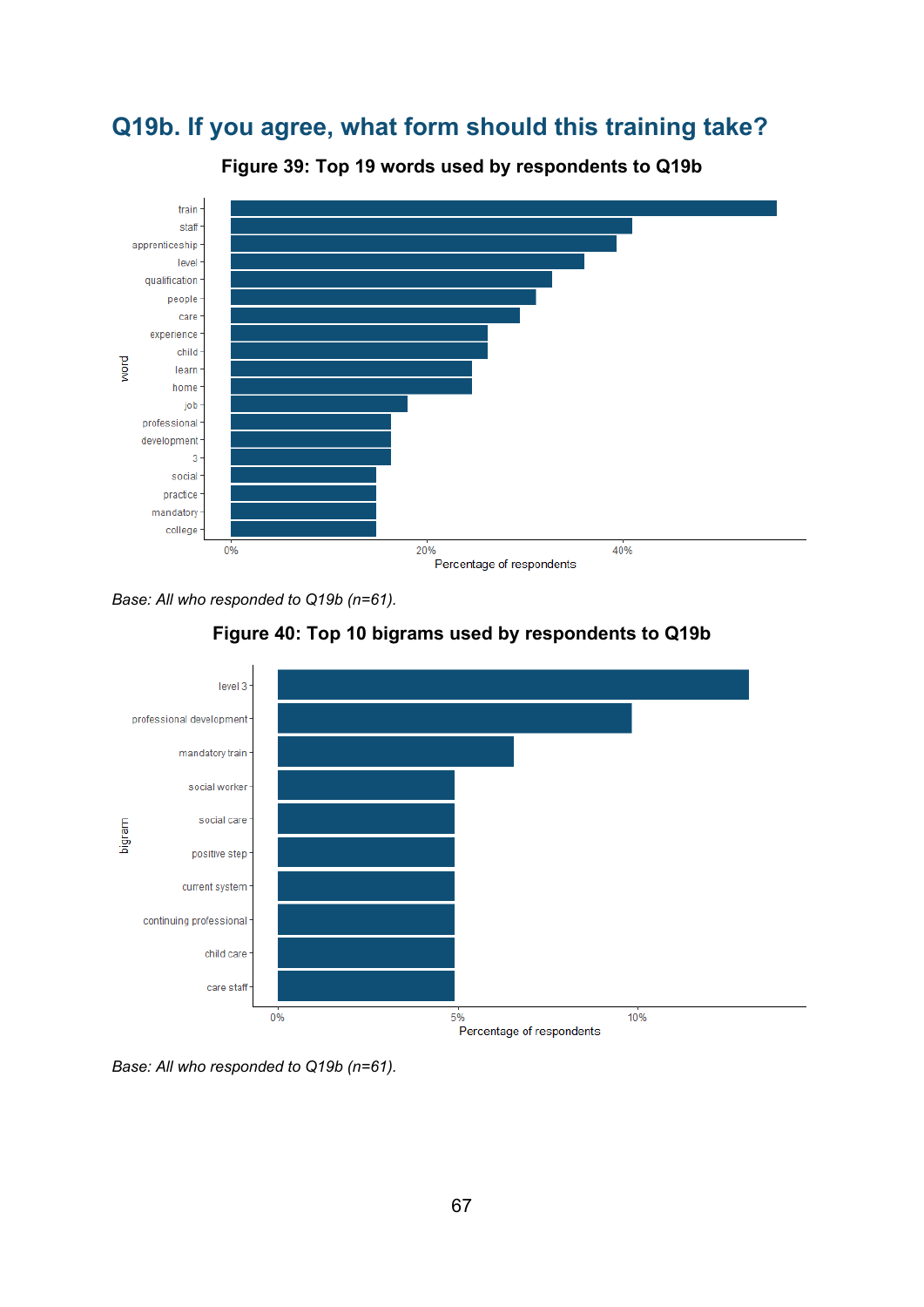# **Q20b. If you agree, what should these professional standards cover?**

<span id="page-67-0"></span>

**Figure 41: Top 19 words used by respondents to Q20b**

<span id="page-67-1"></span>*Base: All who responded to Q20b (n=66).*





*Base: All who responded to Q20b (n=66).*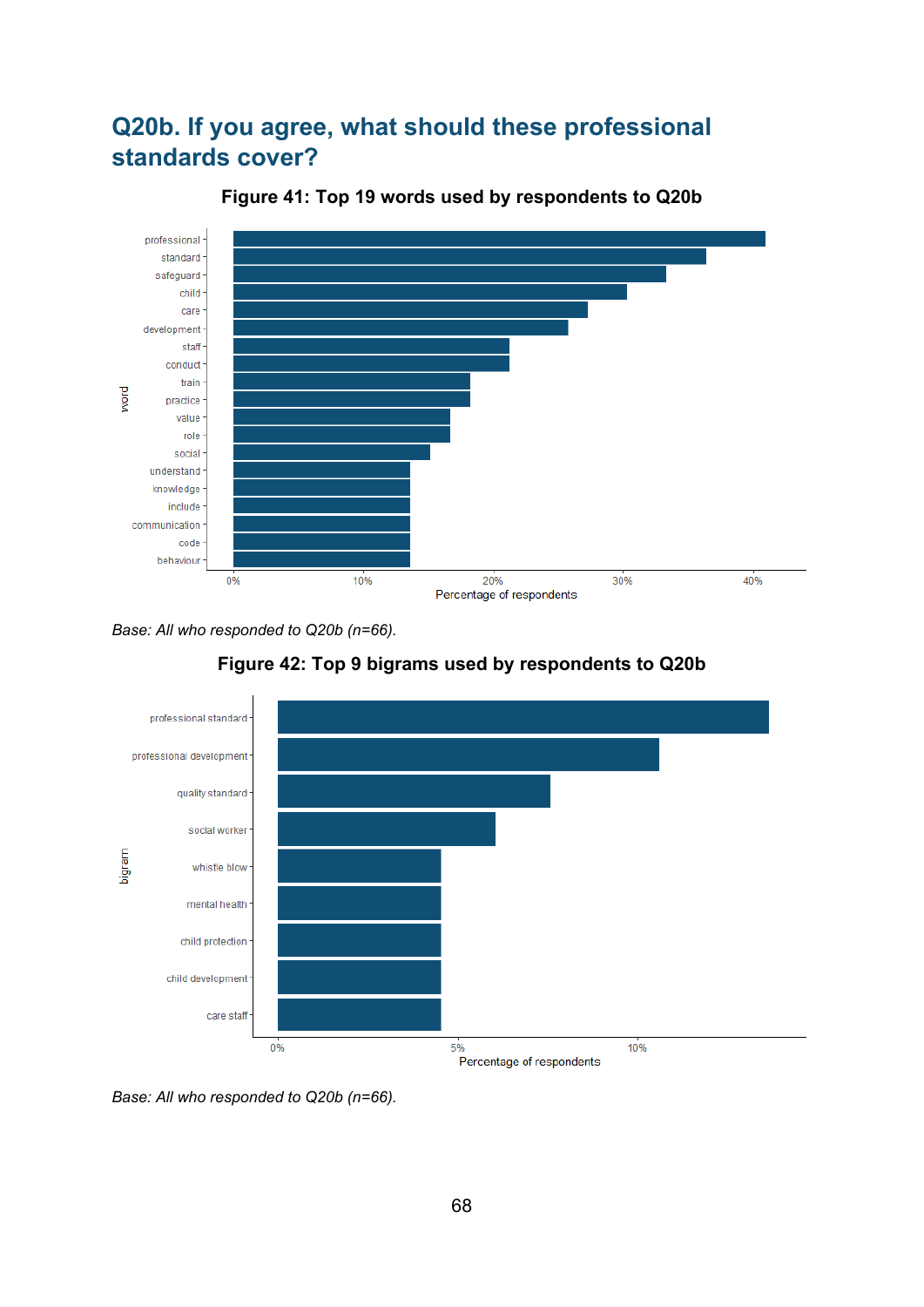# **Q21. Are there further workforce concerns associated with the use of unregulated provision?**

<span id="page-68-0"></span>

**Figure 43: Top 20 words used by respondents to Q21**

*Base: All who responded to Q21 (n=68).*

<span id="page-68-1"></span>



*Base: All who responded to Q21 (n=68).*